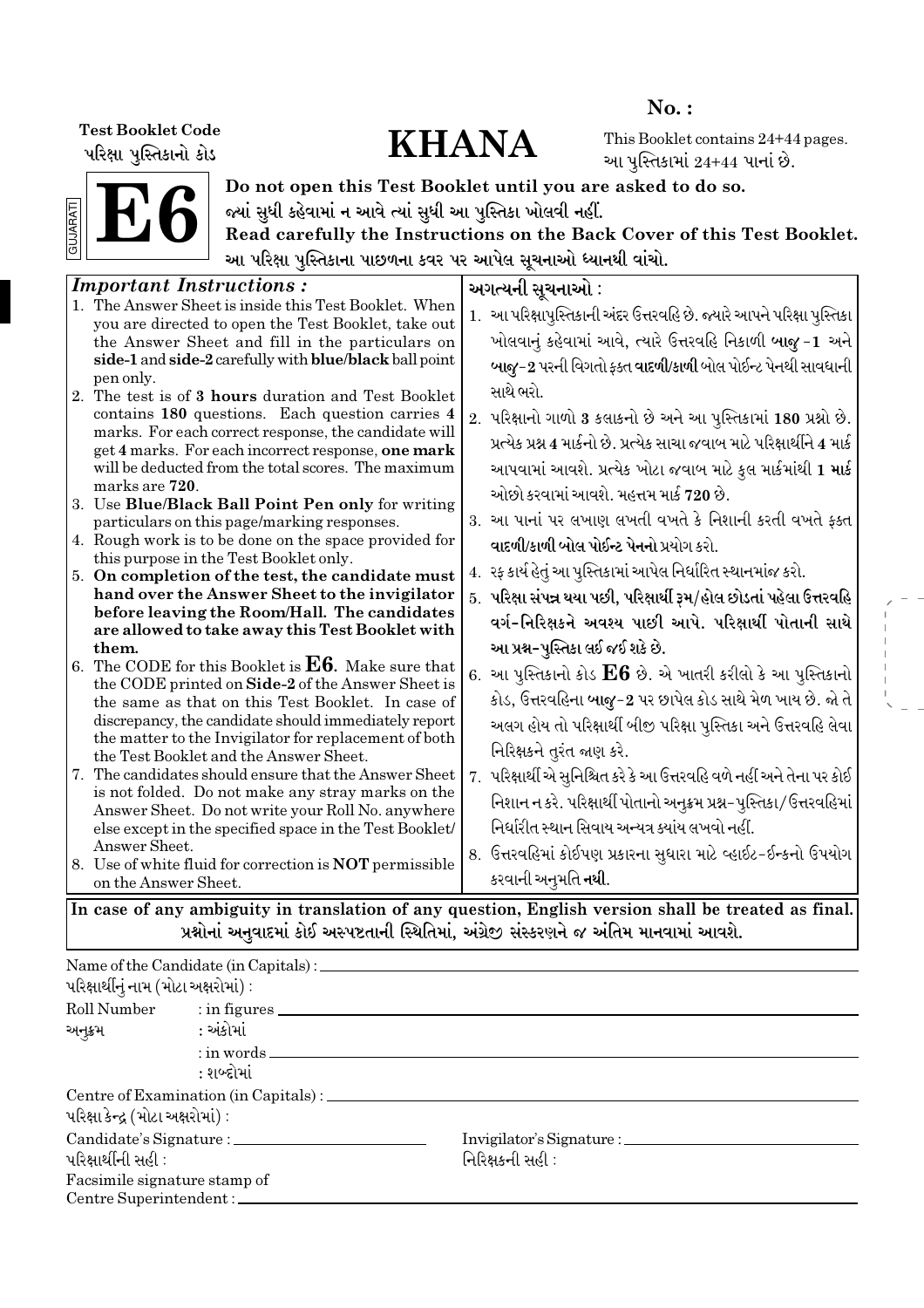6.

GUJARATI

- એક પદાર્થનું પૃથ્વીની સપાટી પર વજન 72 N છે.  $\mathbf{1}$ . પૃથ્વીની ત્રિજ્યાનાં અડધી ઊંચાઈ પર, તેના પર કેટલું ગુરૂત્વાકર્ષણ બળ લાગે?
	- 48 N  $(1)$
	- 32 N  $(2)$
	- $(3)$ 30 N
	- $(4)$ 24 N
- એક ગિટારમાં સમાન ઢવ્યના બનેલા બે તારો A અને B જરાક  $\overline{2}$ . અસમ સ્વરિત છે અને તે 6 Hz આવૃત્તિનો સ્પંદ ઉત્પન્ન કરે છે. જયારે B માં તનાવને જરાક ઘટાડવામાં આવે છે, આ સ્પંદની આવૃત્તિ વધીને 7 Hz થાય છે. જો A ની આવૃત્તિ 530 Hz હોય, તો B ની મૂળ આવૃત્તિ હશે \_\_\_\_\_\_
	- $523\,\mathrm{Hz}$
	- $(1)$  $(2)$ 524 Hz
	- 536 Hz  $(3)$
	- 537 Hz  $(4)$

હવા માધ્યમ ધરાવતાં એક સમાંતર બાજુ કેપેસિટરનો કેપેસિટન્સ 3. 6 µF છે. એક ડાયઈલેક્ટ્રિક માધ્યમ ઉમેરતાં આ કેપેસિટન્સ 30 µF થાય છે. આ માધ્યમની પરમિટીવીટી છે

 $(\epsilon_0 = 8.85 \times 10^{-12} \text{ C}^2 \text{ N}^{-1} \text{ m}^{-2})$ 

- $0.44 \times 10^{-13}$  C<sup>2</sup> N<sup>-1</sup> m<sup>-2</sup>  $(1)$
- $1.77 \times 10^{-12}$  C<sup>2</sup> N<sup>-1</sup> m<sup>-2</sup>  $(2)$
- $0.44 \times 10^{-10}$  C<sup>2</sup> N<sup>-1</sup> m<sup>-2</sup>  $(3)$
- $5.00 C^2 N^{-1} m^{-2}$  $(4)$
- એક સ્ક્રૂ ગેજની લઘુત્તમ માપ શક્તિ 0.01 mm છે અને તેની  $\overline{4}$ . વર્તુળાકાર માપપટ્ટી પર 50 કાપાઓ છે.

આ સ્ક્રુ ગેજનો અંતરાલ (pitch) \_\_\_\_\_\_\_

- $(1)$  $0.01$  mm
- $(2)$  $0.25$  mm
- $(3)$  $0.5\;\mathrm{mm}$
- $(4)$  $1.0 \text{ mm}$
- એક ટૂંકા વિદ્યુત દ્વિધ્રુવિયની દ્વિધ્રુવિય ચાકમાત્રા 16 $\times$  10 $^{-9}$  C m 5. છે. આ ફિધ્રુવિયના અક્ષ સાથે 60° ખૂણો બનાવતી એક રેખા પર, આ ફિધ્રુવિયના કેન્દ્રથી 0.6 m અંતરે રહેલ એક બિંદુ પર આ દ્વિધ્રુવિયના કારણે લાગતું વિદ્યુતસ્થિતિમાન છે :

$$
\left(\frac{1}{4\pi\epsilon_0} = 9 \times 10^9 \text{ N m}^2/\text{C}^2\right)
$$

- $(1)$ 50 V
- $(2)$ 200 V
- $(3)$ 400 V
- શૃન્ય  $(4)$

એક નાના કોણ પ્રિઝ્મ (પ્રિઝ્મ કોણ A છે) ની એક સપાટી પર એક કિરણ આપાત કોણ  $i$  પર આપાત થાય છે અને વિરૂધ્ધ સપાટીથી લંબ રીતે નિર્ગમન પામે છે. જો આ પ્રિઝ્મમાં દવ્યનો વક્રીભવનાંક  $\mu$  છે, તો આપાત કોણ લાકી માં ની નજીકનો છે.

- $(1)$  $2\mu$  $2A$
- $(2)$  $\mu$  $(3)$  $\mu A$
- $\mu A$  $(4)$  $\mathfrak{D}$
- 10 cm ત્રિજયાનો એક ગોલીય વાહક સમાન રીતે વિતરિત  $\overline{7}$ .  $3.2\times10^{-7}$  C વીજભાર ધરાવે છે. આ ગોળાના કેન્દ્રથી 15 cm અંતરે રહેલા બિંદૂ પર વિદ્યુતક્ષેત્રનું માન શું હશે ?

$$
\left(\frac{1}{4\pi\epsilon_0} = 9 \times 10^9 \text{ N m}^2/\text{C}^2\right)
$$
  
(1) 1.28 × 10<sup>4</sup> N/C  
(2) 1.38 × 10<sup>5</sup> N/C

 $1.28 \times 10^5$  N/C  $(2)$  $1.28 \times 10^6$  N/C

- $(3)$  $1.28 \times 10^7$  N/C  $(4)$
- દ્રાન્ઝિસ્ટર એક્શન માટે નીચેમાંથી કયું વિધાન સાચું છે? 8.
	- બેઝ , એમિટર અને કલેક્ટર ક્ષેત્રોમાં ડોપિંગનું (અશુધ્ધિનું)  $(1)$ પ્રમાણ સરખું હોવું જોઈએ.
	- બેઝ, એમિટર અને કલેક્ટર ક્ષેત્રોનું કદ (size) સમાન  $(2)$ હોવું જોઈએ.
	- એમિટર જંક્શન અને કલેક્ટર જંક્શન બન્ને ફોર્વર્ડ બાયસ  $(3)$ હોય છે.
	- બેઝ ક્ષેત્ર ખુબજ પાતળું અને ઓછી માત્રામાં ડોપ  $(4)$ (અશુધ્ધિ) થયેલ હોવું જોઈએ.
- $\mathbf{q}$ પ્રતિબળનું પરિમાણ ે છે.
	- $[MLT^{-2}]$  $(1)$
	- $[ML^2T^{-2}]$  $(2)$
	- $(3)$  $[ML^0T^{-2}]$
	- $(4)$  $[ML^{-1}T^{-2}]$
- $10.$  $0.2~\mathrm{m}^{3}$  કદના અવકાશના એક ચોક્કસ ક્ષેત્રમાં  $5~\mathrm{V}$  નો સમાન વીજસ્થિતિમાન જોવા મળે છે. આ ક્ષેત્રમાં વિદ્યુત ક્ષેત્રનું પરિમાણ છે :
	- $(1)$ શૃન્ય
	- $0.5$  N/C  $(2)$
	- $1 N/C$  $(3)$
	- $5 N/C$  $(4)$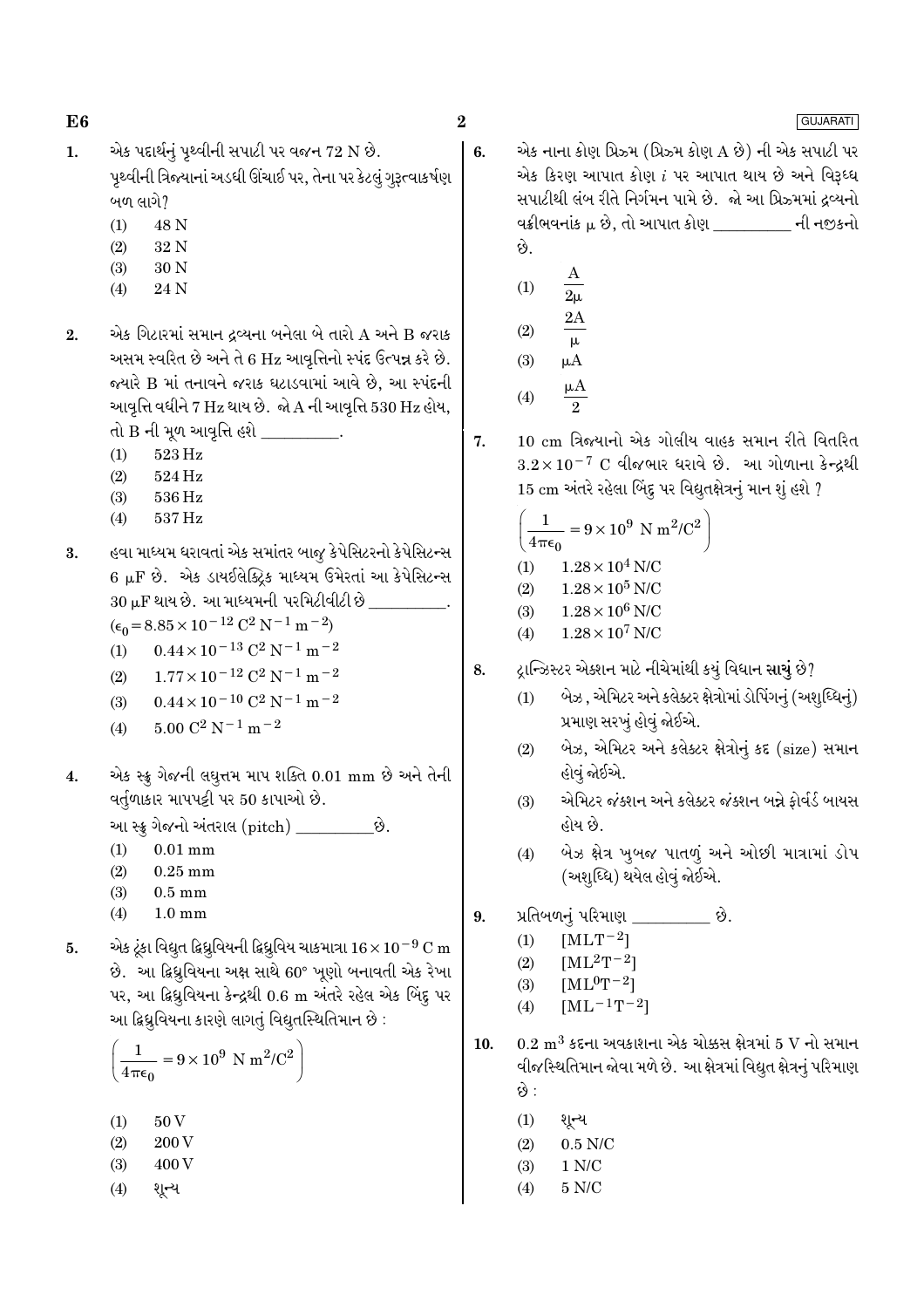- જ્યારે એક યુરેનિયમ સમસ્થાનિક<sup>ં235</sup> $_{92}^{\rm 235}$ U પર ન્યૂટ્રૉનનો મારો  $11.$ ચલાવવામાં આવે છે, તે  $^{89}_{36}\text{Kr}$ , ત્રણ ન્યૂટ્રૉન્સ અને ઉત્પન્ન કરે છે.
	- $\frac{144}{56}$ Ba  $(1)$
	- $^{91}_{40}Zr$  $(2)$
	- $^{101}_{36}\rm{Kr}$  $(3)$
	- $^{103}_{36}\mathrm{Kr}$  $(4)$
- \_\_ ના લીધે p-n જંક્શન ડાયોડના ડિપ્લેશન ક્ષેત્રની 12. પહોળાઈમાં વધારો થાય છે.
	- $(1)$ ફ્ક્ત ફૉર્વર્ડ બાયસ
	- કક્ત રિવર્સ બાયસ  $(2)$
	- કૉર્વર્ડ બાયસ અને રિવર્સ બાયસ બન્ને  $(3)$
	- કૉર્વર્ડ પ્રવાહના વધારા  $(4)$
- એક ટાવરની ટોચ પરથી એક દડાને 20 m/s ના વેગથી શિરોલંબ 13. દિશામાં નીચે તરફ ફેંકવામાં આવે છે. થોડાક સમય બાદ તે ભોંય તળિયાને 80 m/s ના વેગથી અથડાય છે. આ ટાવરની ઊંચાઈ  $\dot{\vartheta}$  (g = 10 m/s<sup>2</sup>)
	- $360 \text{ m}$  $(1)$
	- 340 m  $(2)$
	- $320 m$  $(3)$
	- $300 \text{ m}$  $(4)$
- $r_1$  અને  $r_2$  ( $r_1$ =1.5  $r_2$ ) ત્રિજ્યાઓના તાંબાના બે ઘન 14. ગોળાઓના તાપમાનમાં 1 K જેટલો વધારો કરવા જરૂરી ઉષ્માના જથ્થાનો ગુણોત્તર છે :
	- 27  $(1)$  $\frac{8}{3}$ <br> $\frac{9}{4}$ <br> $\frac{3}{2}$ <br> $\frac{5}{3}$  $(2)$  $(3)$
	- $(4)$
- એક નળાકારમાં 249 kPa દબાણે અને 27°C તાપમાને હાઈડ્રોજન 15. વાય ભરેલ છે.

તેની ધનતા છે:  $(R = 8.3 J \text{ mol}^{-1} \text{ K}^{-1})$ 

- $0.5 \text{ kg/m}^3$  $(1)$
- $0.2 \text{ kg/m}^3$  $(2)$
- $(3)$  $0.1 \text{ kg/m}^3$
- $0.02 \text{ kg/m}^3$  $(4)$
- $\bf{3}$
- 
- નીચેનામાંથી કોના એક માટે બોહર મૉડેલ મા<del>ન્</del>ય **નથી** ? 16.
	- $(1)$ હાઈડ્રોજન પરમાણું
	- એકધા આયનિત હિલીયમ પરમાણું  $(He<sup>+</sup>)$  $(2)$
	- ડચૂટેરોન પરમાણું  $(3)$
	- એકધા આયનિત નિયોન પરમાણું  $(\mathrm{Ne}^+)$  $(4)$
- $L$  લંબાઈ અને  $A$  આડછેદનું ક્ષેત્રફળ ધરાવતો એક તાર એક જડ 17. આધારથી લટકે છે. જ્યારે તારના મૂક્ત છેડા પર દ્રવ્યમાન M લટકાવવામાં આવે ત્યારે આ તારની લંબાઈ બદલાઈને  $L_1$  થાય છે, તો યંગ મોડચલસનું સૂત્ર છે:

(1) 
$$
\frac{MgL_1}{AL}
$$
  
(2) 
$$
\frac{Mg(L_1 - L)}{AL}
$$
  
(3) 
$$
\frac{MgL}{AL}
$$

$$
(4) \quad \begin{array}{c}\n\text{AL}_1 \\
\text{MgL} \\
\text{A(L}_2 - \text{L})\n\end{array}
$$

- 18. અવરોધના ઋણ તાપમાન ગુણાંક ધરાવતા હોય તેવા 'ઘન પદાર્થો' છે :
	- ધાતૃઓ  $(1)$
	- કક્ત અવાહકો  $(2)$
	- કક્ત અર્ધવાહકો  $(3)$
	- અવાહકો અને અર્ધવાહકો  $(4)$

સરળ આવર્ત ગતિ કરતાં એક કણના સ્થાનાંતર અને પ્રવેગ વચ્ચેનો 19. કળા તકાવત છે.

- $(1)$  $\pi$  rad
- $\frac{3\pi}{2}$  rad  $(2)$
- $\frac{\pi}{2}$  rad  $(3)$
- $(4)$ શૂન્ય

 $20\,$  cm<sup>2</sup> ક્ષેત્રકળ ધરાવતી એક અપરાવર્તિત સપાટી પર 20.  $20 \text{ W/cm}^2$  સરેરાશ ફ્લક્ષ ધરાવતો પ્રકાશ લંબરૂપે આપાત થાય છે. 1 મિનિટ સમય ગાળામાં આ સપાટી દ્વારા પ્રાપ્ત થતી ઊર્જા છે :

- $10 \times 10^3$  J  $(1)$
- $12 \times 10^3$  J  $(2)$
- $24\times10^3\,{\rm J}$  $(3)$
- $48 \times 10^3$  J  $(4)$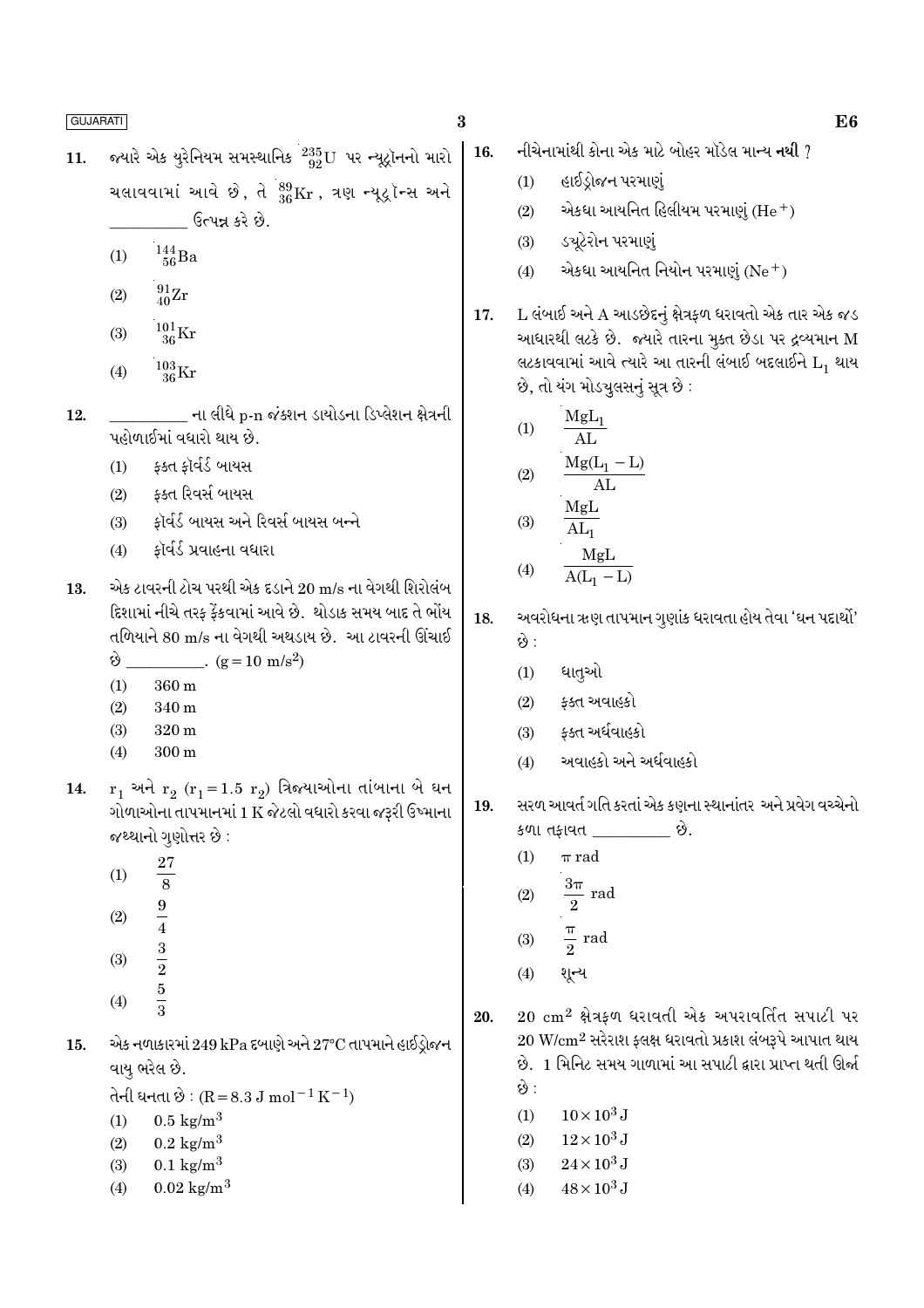$\overline{\mathbf{4}}$ 

E<sub>6</sub>

- વિદ્યુતચુંબકીય તરંગની તીવ્રતામાં વિદ્યુતક્ષેત્ર અને ચુંબકીય ક્ષેત્ર 21. ઘટકોનાં યોગદાનનો ગુણોત્તર છે.
	- $(c =$  વિદ્યુતચુંબકીય તરંગની ઝડપ)
	- $(1)$  $c:1$
	- $(2)$  $1:1$  $(3)$  $1 : c$
	- $1 : c<sup>2</sup>$  $(4)$
- 22. યંગના ડબલ સ્લિટના પ્રયોગમાં, જો સુસબ્ધ ઉદ્દગમો વચ્ચેનું અંતર અડધું કરવામાં આવે અને પડદાનું સુસબ્ધ ઉદ્દગમોથી અંતર બમણું કરવામાં આવે, તો શલાકાની પહોળાઈ \_\_\_\_\_\_\_ થશે.
	- બમણી  $(1)$
	- $(2)$ અડધી
	- $(3)$ ચાર ગણી
	- ચોથા ભાગની  $(4)$
- એક સ્થિર ઈલેક્ટોનને V volt ના વિજસ્થિતિમાનના તકાવતથી 23. પ્રવેગીત કરવામાં આવે છે. જો આ ઈલેક્ટ્રોનની ડી-બ્રૉગ્લી તરંગલંબાઈ  $1.227 \times 10^{-2}$  nm છે, તો વિજસ્થિતિમાનનો તકાવત છે :
	- $10V$  $(1)$
	- $10^2$  V  $(2)$
	- $10^3$  V  $(3)$
	- $(4)$  $10^4$  V
- નીચેમાંનો કયો આલેખ તાંબા માટે અવરોધકનાં ( $\rho$ ) નો તાપમાન  $24.$  $(T)$  સાથેનો બદલાવ દર્શાવે છે?



એક એકપરમાણ્વીય વાયુની સરેરાશ ઉષ્મા ઊર્જા છે 25. \_\_\_\_. ( $\rm{k_{\rm B}}$  એ બોલ્ટઝમાન અચળાંક અને  $\rm{T}$  એ નિરપેક્ષ તાપમાન છે)  $\frac{1}{2}~\text{k}_{\text{B}}\text{T}$  $(1)$ 

- $\frac{3}{2}$  $k_B T$  $(2)$  $\frac{5}{2}$  $k_BT$  $(3)$  $rac{7}{2}$  k<sub>B</sub>T  $(4)$
- $100$  આંટા ધરાવતાં  $50 \text{ cm}$  લંબાઈનો એક લાંબો સોલેનોઈડ 26. 2.5 A વીજપ્રવાહ ધારિત છે. આ સોલેનોઈડના કેન્દ્રમાં ચુંબકીય ક્ષેત્ર છે :
	- $(\mu_0 = 4\pi \times 10^{-7} \text{ T m A}^{-1})$
	- $6.28 \times 10^{-4}$  T  $(1)$
	- $3.14 \times 10^{-4}$  T  $(2)$
	- $6.28 \times 10^{-5}$  T  $(3)$
	- $3.14 \times 10^{-5}$  T  $(4)$
- 599 સસેપ્ટીબીલીટી ધરાવતો એક લોખંડના સળિયાને 27.  $1200\,\mathrm{A\,m^{-1}}$ ચુંબકન ક્ષેત્ર આપવામાં આવે છે. આ સળિયાના દ્રવ્યની પરમિઆબીલીટી છે :

 $(\mu_0 = 4\pi \times 10^{-7} \text{ T m A}^{-1})$ 

- $2.4\pi\times10^{-4}$  T m  $\rm{A}^{-1}$  $(1)$
- $8.0 \times 10^{-5}$  T m A<sup>-1</sup>  $(2)$
- $2.4\pi \times 10^{-5}$  T m A<sup>-1</sup>  $(3)$
- $2.4\pi \times 10^{-7}$  T m A<sup>-1</sup>  $(4)$
- સાર્થક અંકોને ધ્યાનમાં રાખતાં, 9.99 m 0.0099 m નું મુલ્ય 28. શું હશે ?
	- $9.9801 m$  $(1)$
	- $9.98<sub>m</sub>$  $(2)$
	- $(3)$ 9.980 m
	- $9.9<sub>m</sub>$  $(4)$

 $3 \times 10^{-10}$  Vm<sup>-1</sup> વિદ્યુતક્ષેત્રમાં એક વીજભારિત કણનો 29. અપવહન-વેગ (drift velocity)  $7.5 \times 10^{-4}$  m s<sup>-1</sup> છે અને  $\frac{1}{2}$  m<sup>2</sup> V<sup>-1</sup> s<sup>-1</sup> ગતિશીલતા (mobility) છે.

- $2.25 \times 10^{15}$  $(1)$
- $2.5\times10^6$  $(2)$
- $2.5 \times 10^{-6}$  $(3)$
- $2.25 \times 10^{-15}$  $(4)$

### GUJARATI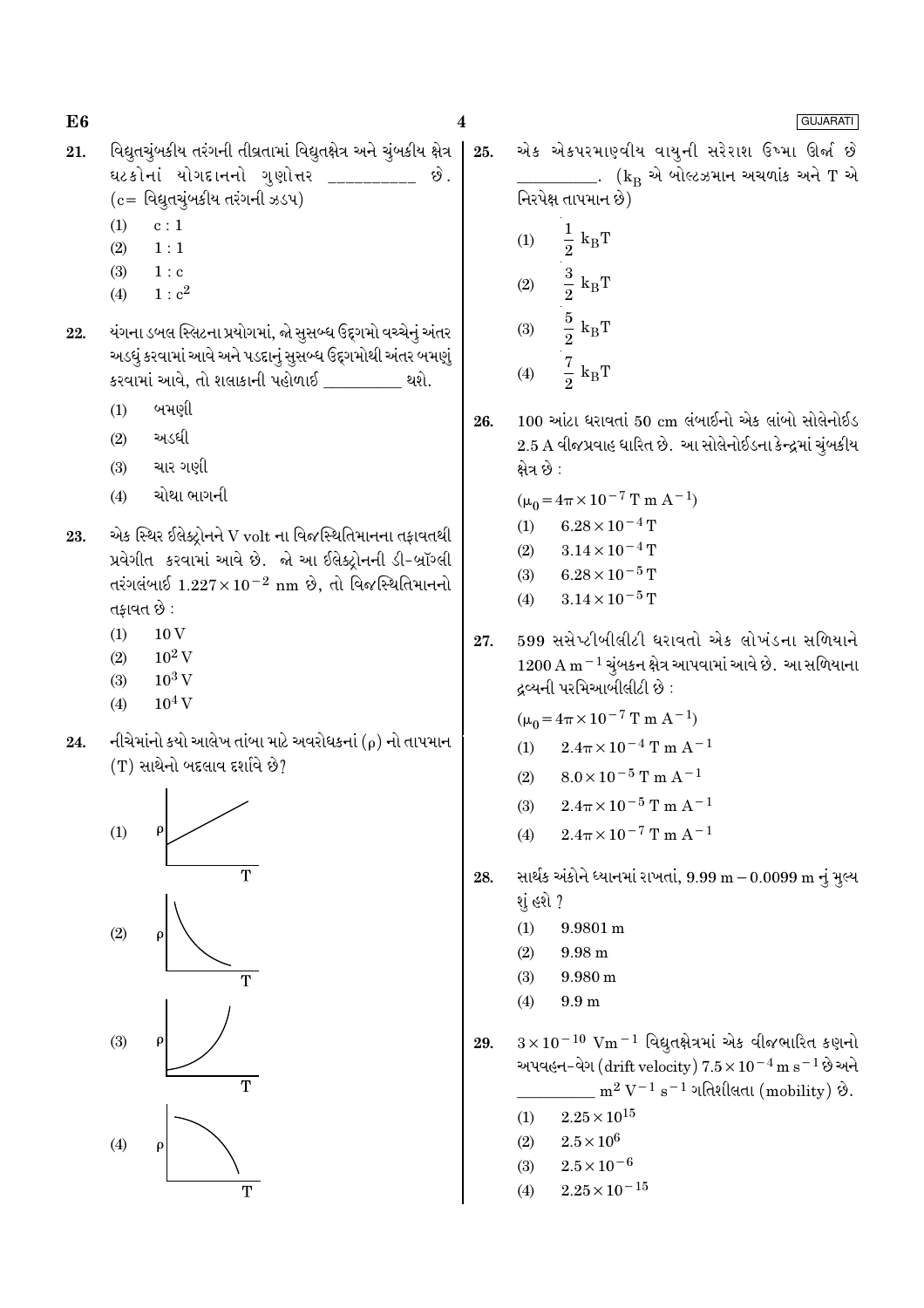અવગણ્ય દ્રવ્યમાન ધરાવતાં 1 m લંબાઈના એક જડ સળિયાના 30. બે છેડા પર અનુક્રમે 5 kg અને 10 kg દ્રવ્યમાનના કણો જોડેલ છે.

> 5 kg ના કણથી આ તંત્રનું દ્રવ્યમાન કેન્દ્ર આશરે અંતર પર છે.

- $33 \text{ cm}$  $(1)$
- $(2)$  $50 \text{ cm}$
- $(3)$ 67 cm
- $(4)$  $80 \text{ cm}$
- આણ્વિક વ્યાસ d અને અંકઘનતા n ધરાવતાં એક વાયુના સરેરાશ 31. મૂક્ત પથને \_\_\_\_\_\_\_\_\_\_\_ વડે રજૂ કરી શકાય છે.
	- $(1)$  $\sqrt{2}$  nπd  $\frac{1}{\sqrt{2} \pi \pi d^2}$  $(2)$
	- $\frac{1}{\sqrt{2} \pi^2 \pi d^2}$  $(3)$
	- $\frac{1}{\sqrt{2} n^2 \pi^2 d^2}$  $(4)$

0.5 g પદાર્થનું ઊર્જા તુલ્યાંક \_ છે. 32.

- $4.5 \times 10^{16}$  J  $(1)$
- $4.5 \times 10^{13}$  J  $(2)$
- $1.5 \times 10^{13}$  J  $(3)$
- $0.5 \times 10^{13}$  J  $(4)$
- એક મિટર-બ્રિજના ડાબા ખાંચા (gap) માં એક અવરોધ તારને 33. જોડતાં તે જમણા ખાંચામાં ના 10  $\Omega$  અવરોધને એવા બિંદુ પર સંતુલિત કરે છે કે જે આ બ્રિજના તારને  $3:2$  ના ગૃણોત્તરમાં વિભાજીત કરે છે. જો અવરોધ-તારની લંબાઈ 1.5 m છે, તો  $1\ \Omega$  ના અવરોધ-તારની લંબાઈ છે :
	- $1.0 \times 10^{-2}$  m  $(1)$
	- $1.0 \times 10^{-1}$  m  $(2)$
	- $1.5 \times 10^{-1}$  m  $(3)$
	- $1.5 \times 10^{-2}$  m  $(4)$
- એક આંતરપૃષ્ઠ માટે બ્રુસ્ટર કોણ  $i_b$  હોય છે : 34.
	- $0^{\circ} < i_b < 30^{\circ}$  $(1)$
	- $30^{\circ} < i_h < 45^{\circ}$  $(2)$
	- $45^{\circ} < i_h < 90^{\circ}$  $(3)$
	- $i_h = 90^{\circ}$  $(4)$

r-ત્રિજ્યા ધરાવતી એક કેપેલરી ટચૂબ (કેશનળી) ને પાણીમાં 35. ડુબાડતાં તેમાં h ઊંચાઈ જેટલું પાણી ચઢે છે.

> આ કેશનળીમાંના પાણીનું દ્રવ્યમાન 5 g છે. 2r ત્રિજ્યા ધરાવતી અન્ય એક કેશનળીને પાણીમાં ડુબાડવામાં આવે છે. આ નળીમાં ઉપર ચઢતાં પાણીનું દળ છે:

- $(1)$  $2.5 g$
- $(2)$  $5.0 g$
- $(3)$  $10.0 g$
- $(4)$  $20.0 g$

એક કણકે જેનો સ્થાન સદિશ  $\stackrel{\sim}{2}{\stackrel{\sim}{k}}$  m છે તેના પર ઉદ્દગમ બિંદુની 36. સાપેક્ષે જ્યારે  $\stackrel{\frown}{3}$   $\stackrel{\frown}{N}$  બળ લાગે ત્યારનું ઘુર્ણનબળ (ટોર્ક) શોધો.

- $(1)$  $6i$  N m
- $6\hat{j}$  N m  $(2)$
- $-6i$  N m  $(3)$
- $6k$ <sup> $\land$ </sup> $N$ m  $(4)$
- એક શ્રેણી LCR પરિપથને ac વોલ્ટેજ ઉદ્દગમ સાથે જોડેલ છે. 37. જયારે પરિપથમાંથી L ને દૂર કરવામાં આવે છે ત્યારે પ્રવાહ અને વોલ્ટેજ વચ્ચેનો કળા-તફાવત $\frac{\pi}{2}$  છે. જો તેના બદલે પરિપથમાંથી C ને દૂર કરવામાં આવે ત્યારે ફરીથી પ્રવાહ અને વોલ્ટેજ વચ્ચેનો કળા-તફાવત  $\frac{\pi}{3}$  છે. આ પરિપથનો શક્તિગુણાંક (power factor)  $\hat{\vartheta}$ :
	- $(1)$ શૂન્ય
	- $(2)$  $0.5$
	- $(3)$  $1.0$
	- $(4)$  $-1.0$
- DNA માં એક બોન્ડ તોડવા માટેની જરૂરી ઊર્જા  $10^{-20}$  J છે. 38. eV માં આનું મુલ્ય \_\_\_\_\_\_\_\_ ની નજીકનું છે.
	- $6\overline{6}$  $(1)$
	- $(2)$ 0.6
	- $(3)$  $0.06$
	- 0.006  $(4)$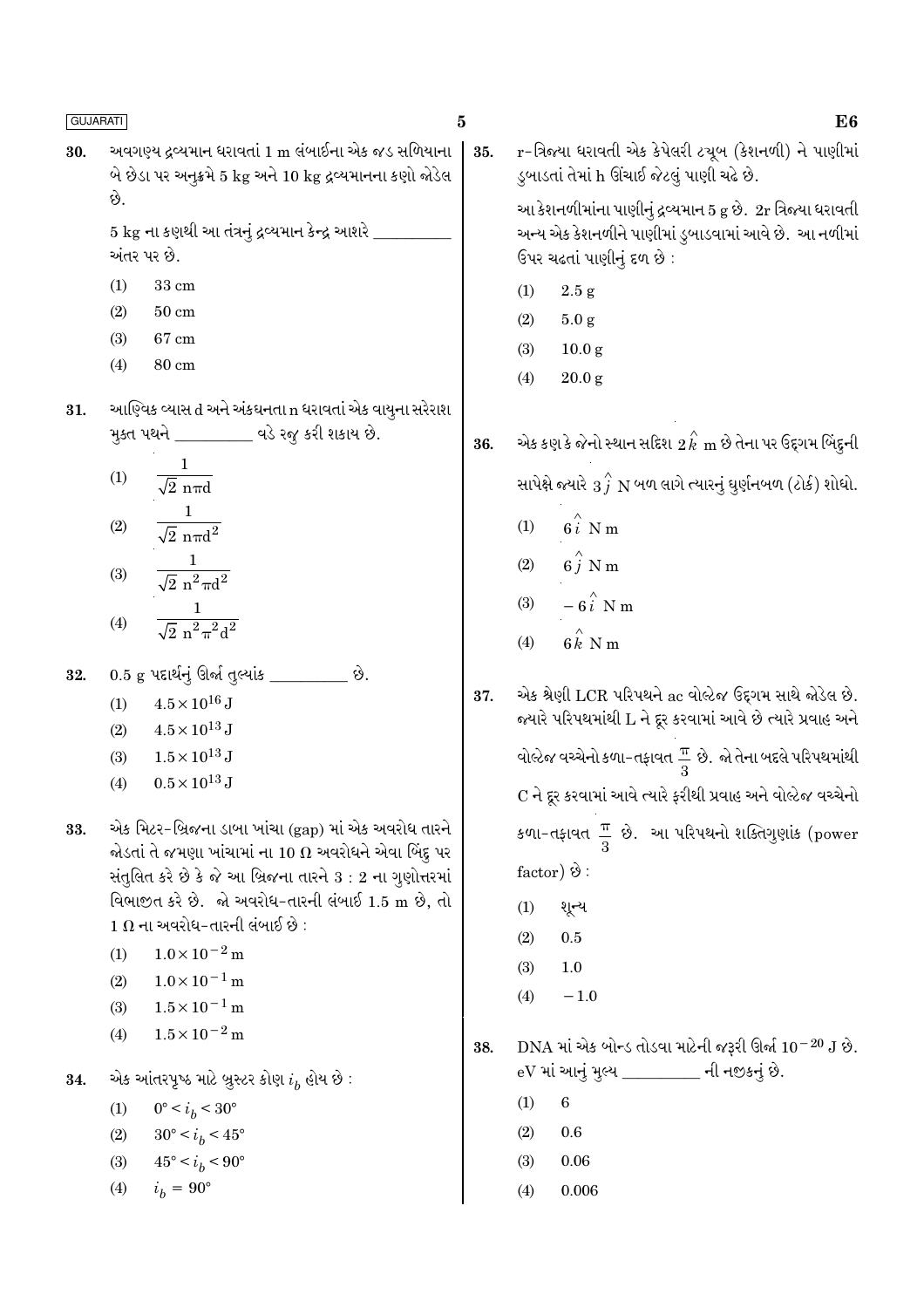4 kg અને 6 kg દ્રવ્યમાનના બે પદાર્થોને એક દ્રવ્યમાન રહિત 39. દોરીના છેડાઓ સાથે બાંધેલ છે. આ દોરી ઘર્ષણરહિત ગરગડી પરથી પસાર કરેલ છે (આકુતિ જુઓ). ગુરૂત્વીય પ્રવેગ (g) ના પદમાં આ તંત્રનો પ્રવેગ છે :



- $(1)$ g
- $(2)$  $g/2$
- $(3)$  $g/5$
- $(4)$  $g/10$
- એક 200 V, 50 Hz ના ac સપ્લાય સાથે 40 µF નો એક 40. કેપેસિટર જોડેલ છે. આ પરિપથમાંના પ્રવાહનું rms મુલ્ય આશરે છે.
	- $1.7A$  $(1)$
	- $2.05A$  $(2)$
	- $2.5A$  $(3)$
	- $(4)$ 25.1A
- એક અવરોધ માટે વર્ણ-સંકેત નીચે આપેલ છે :  $41$



આ અવરોધનું મુલ્ય અને સહ્યતા (tolerance) અનુક્રમે છે:

- $470 \text{ k}\Omega, 5\%$  $(1)$
- $(2)$  $47 k\Omega, 10\%$
- $4.7 \text{ k}\Omega, 5\%$  $(3)$
- $470 \Omega, 5\%$  $(4)$
- કોઈ એક તારામાંથી 600 nm તરંગલંબાઈનો પ્રકાશ આવે છે તેમ 42. ધારો. 2 m વ્યાસના ઓબ્જેક્ટીવ ધરાવતાં ટેલિસ્કોપની વિભેદન-સીમા \_\_\_\_\_\_\_\_\_\_ છે.
	- $3.66 \times 10^{-7}$  rad  $(1)$
	- $1.83 \times 10^{-7}$  rad  $(2)$
	- $7.32 \times 10^{-7}$  rad  $(3)$
	- $6.00 \times 10^{-7}$  rad  $(4)$
- સમાન ક્ષમતા ધરાવતાં બે નળાકારો A અને B ને એક બીજા સાથે  $43.$ એક સ્ટોપ કૉક થી જોડેલ છે. A એક પ્રમાણભૂત તાપમાન અને દબાણે એક આદર્શ વાયુ ધરાવે છે. B સંપૂર્ણ ખાલી છે. આ આખી પ્રણાલી ઉષ્મીય અવાહક છે. આ સ્ટોપ કૉકને અચાનક ખોલવામાં આવે છે. આ પ્રક્રિયા છે :
	- સમતાપી  $(1)$
	- સમોષ્મી  $(2)$
	- સમકદ  $(3)$
	- $(4)$ સમદાબ
- થ્રેસોલ્ડ આવૃત્તિથી 1.5 ગણી આવૃત્તિનો પ્રકાશ એક પ્રકાશસંવેદી 44. દ્રવ્ય પર આપાત થાય છે. જો આવૃત્તિ અડધી અને તીવ્રતા બમણી કરવામાં આવે તો ફોટોઈલેક્ટ્રિક પ્રવાહ શું હશે?
	- બમણો  $(1)$
	- ચાર ગણો  $(2)$
	- ચોથા ભાગનો  $(3)$
	- શૃન્ય  $(4)$
- દર્શાવેલ લોજક-પરિપથ માટે સત્યાર્થ-સારણી છે : 45.



### GUJARATI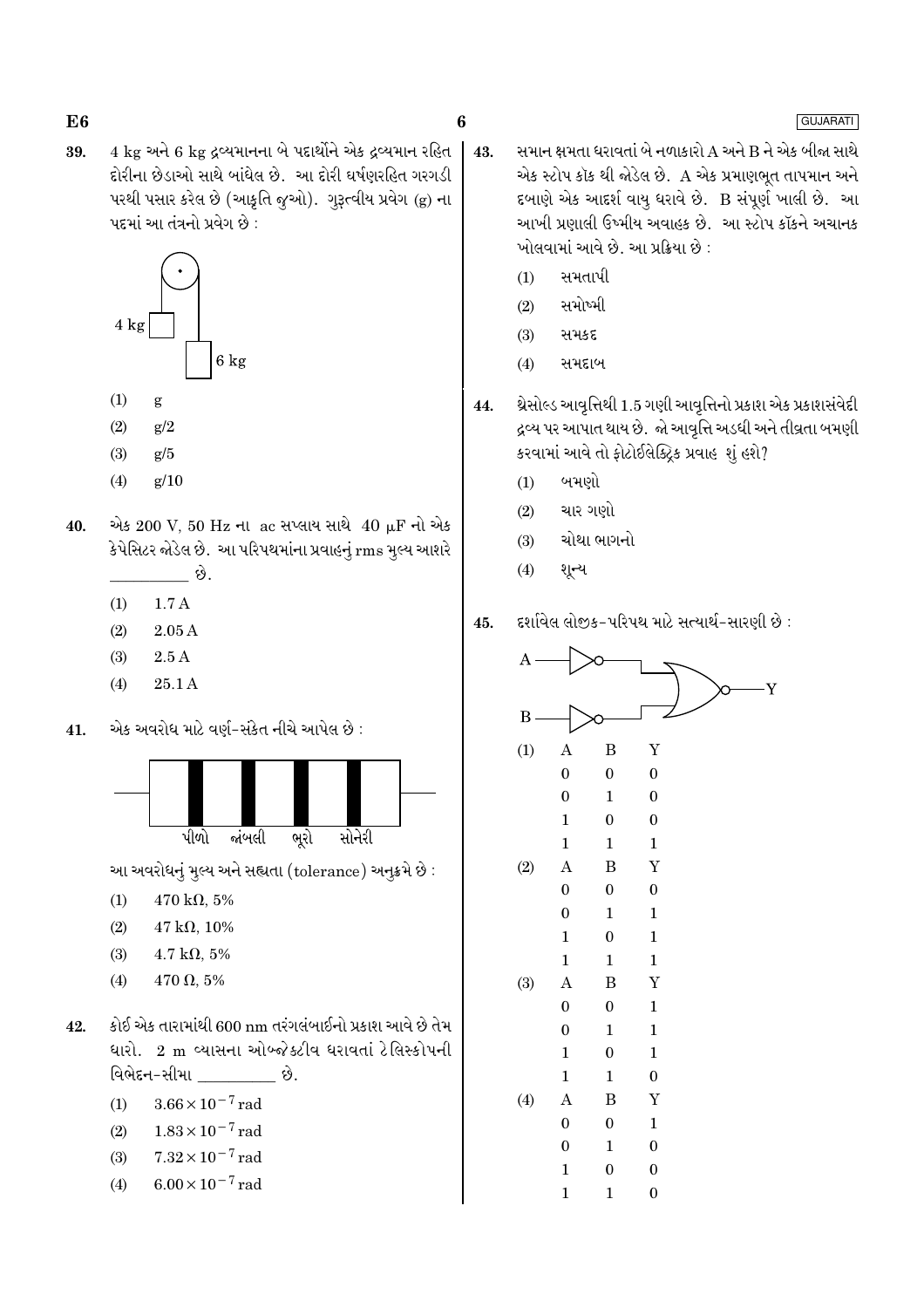નીચે આપેલાને જોડો : 46.

|                            | ઓક્સાઈડ                        |       |       | પ્રકૃતિ                                      |
|----------------------------|--------------------------------|-------|-------|----------------------------------------------|
| (a)                        | CO                             |       | (i)   | બેઝિક                                        |
| (b)                        | BaO                            |       | (ii)  | તટસ્થ                                        |
| $\left( \mathrm{c}\right)$ | $\text{Al}_2\text{O}_3$        |       | (iii) | એસિડિક                                       |
| (d)                        | Cl <sub>2</sub> O <sub>7</sub> |       | (iv)  | ઉભયગુણીય                                     |
|                            |                                |       |       | નીચે આપેલા માંથી કયો <b>સાચો</b> વિકલ્પ છે ? |
|                            | (a)                            | (b)   | (c)   | (d)                                          |
| (1)                        | (i)                            | (ii)  | (iii) | (iv)                                         |
| (2)                        | (ii)                           | (i)   | (iv)  | (iii)                                        |
| (3)                        | (iii)                          | (iv)  | (i)   | (ii)                                         |
| (4)                        | (iv)                           | (iii) | (ii)  | (i)                                          |

- નીચે આપેલ ધાતુ આયન ઘણા બધા ઉત્સેચકોને કાર્યાન્વિત 47. (ઉત્તેજિત) કરે છે, તેઓ ગ્લુકોઝના ઓક્સિડેશનથી ATP ન ઉત્પાદનમાં ભાગ લે છે અને Na સાથે જ્ઞાનતંતુ સંદેશો વહન (ટ્રાન્સમિશન) માટે પણ જવાબદાર છે.
	- લોખંડ  $(1)$
	- $(2)$ તાંબ્
	- કેલ્શીયમ  $(3)$
	- પોટેશિયમ  $(4)$
- પીગાળેલ CaCl<sub>2</sub> (પરમાણ્વીય દ્રવ્યમાન, Ca = 40 g mol<sup>-1</sup> 48. માંથી 20 g કેલ્શીયમનું ઉત્પાદન કરવા માટે કેટલી ફેરાડે (F) ર્ન સંખ્યા જરૂરી છે ?
	- $(1)$  $\mathbf{1}$
	- $\overline{2}$  $(2)$
	- $(3)$ 3
	- $(4)$  $\overline{4}$
- વુર્ટઝ પ્રક્રિયા વડે નીચે આપેલા આલ્કેન માંથી કયો સારી નીપજ 49. બનાવી શકતો નથી ?
	- n-હેક્ઝેન  $(1)$
	- $2,3$ -ડાયમિથાઈલબ્યૂટેન  $(2)$
	- n-હેપ્ટેન  $(3)$
	- n-બ્યૂટેન  $(4)$
- બેન્ઝીનનો ઠારબિંદુ અવનમન અચળાંક ( $\mathrm{K_{f}}$ ) 5.12  $\mathrm{K}\,\mathrm{kg}\,\mathrm{mol}^{-1}$ 50. છે. બેન્ઝીનમાં રહેલા એક વિદ્યુત-અવિભાજ્ય દ્રાવ્ય ધરાવત 0.078 m મોલાલીટીના દ્રાવણ માટે ઠારબિંદુ અવનમન શોધો (બે દર્શાશ સુધી પૂર્ણાકમાં મૂકી શકાય)
	- $0.20K$  $(1)$
	- $(2)$  $0.80K$
	- $0.40\,\mathrm{K}$  $(3)$
	- $0.60K$  $(4)$

 $\overline{7}$ 

 $\vert 51.$ 

|             |     |                            | નીચેના માંથી શોધો :                                                                                                                         |                  |      |                                    |                                                                      |  |  |  |  |
|-------------|-----|----------------------------|---------------------------------------------------------------------------------------------------------------------------------------------|------------------|------|------------------------------------|----------------------------------------------------------------------|--|--|--|--|
|             |     | (a)                        | β-વિલોપન પ્રક્રિયા                                                                                                                          |                  |      |                                    |                                                                      |  |  |  |  |
|             |     |                            | (b) ઝેત્સેવ નિયમને અનુસરે છે                                                                                                                |                  |      |                                    |                                                                      |  |  |  |  |
|             |     | (c)                        | ડિહાઈડ્રોહેલોજીનેશન પ્રક્રિયા<br>નિર્જલીકરણ પ્રક્રિયા                                                                                       |                  |      |                                    |                                                                      |  |  |  |  |
|             |     | (d)                        |                                                                                                                                             |                  |      |                                    |                                                                      |  |  |  |  |
|             |     | (1)                        | (a), (b), (c)                                                                                                                               |                  |      |                                    |                                                                      |  |  |  |  |
|             |     | (2)                        | (a), (c), (d)                                                                                                                               |                  |      |                                    |                                                                      |  |  |  |  |
|             |     |                            | (3) (b), (c), (d)                                                                                                                           |                  |      |                                    |                                                                      |  |  |  |  |
|             |     |                            | $(4)$ (a), (b), (d)                                                                                                                         |                  |      |                                    |                                                                      |  |  |  |  |
|             | 52. |                            |                                                                                                                                             |                  |      |                                    | નીચે આપેલાને જોડો અને સાચો વિકલ્પ ઓળખી બતાવો.                        |  |  |  |  |
|             |     | (a)                        |                                                                                                                                             | $CO(g) + H_2(g)$ |      | (i)                                | $Mg(HCO3)2 +$                                                        |  |  |  |  |
|             |     |                            |                                                                                                                                             |                  |      |                                    | Ca(HCO <sub>3</sub> ) <sub>2</sub>                                   |  |  |  |  |
| J,          |     | (b)                        |                                                                                                                                             | પાણીની અસ્થાયી   |      | (ii)                               | ઈલેક્ટ્રોનની અછત                                                     |  |  |  |  |
| ll.         |     |                            | કઠિનતા                                                                                                                                      |                  |      |                                    | વાળો હાઈડ્રાઈડ                                                       |  |  |  |  |
| l           |     | $\left( \mathrm{c}\right)$ | $B_2H_6$                                                                                                                                    |                  |      | (iii)                              | સંશ્લેષિત વાયુ                                                       |  |  |  |  |
|             |     | (d)                        | $H_2O_2$                                                                                                                                    |                  |      | (iv)                               | બિન-સમતલીય                                                           |  |  |  |  |
|             |     |                            |                                                                                                                                             |                  |      |                                    | બંધારણ                                                               |  |  |  |  |
|             |     |                            | (a)                                                                                                                                         | (b)              | (c)  | (d)                                |                                                                      |  |  |  |  |
|             |     | (1)                        | (iii)                                                                                                                                       | (i)              | (ii) | (iv)                               |                                                                      |  |  |  |  |
|             |     | (2)                        | (iii)                                                                                                                                       | (ii)             | (i)  | (iv)                               |                                                                      |  |  |  |  |
|             |     | (3)                        | (iii)                                                                                                                                       | (iv)             | (ii) | (i)                                |                                                                      |  |  |  |  |
| )<br>1      |     | (4)                        | (i)                                                                                                                                         | (iii)            | (ii) | (iv)                               |                                                                      |  |  |  |  |
|             | 53. |                            |                                                                                                                                             |                  |      |                                    | નીચે આપેલા માંથી કયો એક પરમાણુઓની સંખ્યા મહત્તમ ધરાવતું              |  |  |  |  |
|             |     | હશે ?                      |                                                                                                                                             |                  |      |                                    |                                                                      |  |  |  |  |
|             |     | (1)                        |                                                                                                                                             |                  |      |                                    | $Ag(s)$ નો 1 g [Ag નું પરમાણ્વીય દળ = 108]                           |  |  |  |  |
|             |     | (2)                        |                                                                                                                                             |                  |      |                                    | $Mg(s)$ નો 1 g [Mg નું પરમાણ્વીય દળ=24]                              |  |  |  |  |
|             |     | (3)                        |                                                                                                                                             |                  |      |                                    | $O_2$ (g) નો 1 g [O નું પરમાણ્વીય દળ=16]                             |  |  |  |  |
|             |     | (4)                        |                                                                                                                                             |                  |      |                                    | $Li(s)$ નો 1 g [Li નું પરમાણ્વીય દળ=7]                               |  |  |  |  |
| Y           | 54. |                            |                                                                                                                                             |                  |      |                                    |                                                                      |  |  |  |  |
|             |     |                            | એક પ્રથમ ક્રમ પ્રક્રિયા માટે વેગ અચળાંક $4.606\times10^{-3}~\mathrm{s}^{-1}$<br>છે. પ્રક્રિયકનાં 2.0 g માંથી 0.2 g માં થતા ઘટાડા માટે કેટલો |                  |      |                                    |                                                                      |  |  |  |  |
|             |     |                            | સમય જરૂરી છે ?                                                                                                                              |                  |      |                                    |                                                                      |  |  |  |  |
|             |     | (1)                        | 100 s                                                                                                                                       |                  |      |                                    |                                                                      |  |  |  |  |
|             |     | (2)                        | $200\,\mathrm{s}$                                                                                                                           |                  |      |                                    |                                                                      |  |  |  |  |
|             |     | (3)                        | $500\,\mathrm{s}$                                                                                                                           |                  |      |                                    |                                                                      |  |  |  |  |
|             |     | (4)                        | 1000 s                                                                                                                                      |                  |      |                                    |                                                                      |  |  |  |  |
| $\mathbf 1$ | 55. |                            |                                                                                                                                             |                  |      |                                    | કો-ઓર્ડીનેશન સંયોજનો (સવર્ગ સંયોજનો) બનાવવા માટે                     |  |  |  |  |
| l.          |     |                            |                                                                                                                                             |                  |      |                                    | લિગાન્ડોનો ક્ષેત્ર સામર્થ્યનો ચઢતો <b>સાચો</b> ક્રમ નીચે આપેલા માંથી |  |  |  |  |
|             |     | કયો છે ?                   |                                                                                                                                             |                  |      |                                    |                                                                      |  |  |  |  |
|             |     | (1)                        |                                                                                                                                             |                  |      | $SCN^- < F^- < C_2O_4^{2-} < CN^-$ |                                                                      |  |  |  |  |
|             |     |                            |                                                                                                                                             |                  |      |                                    |                                                                      |  |  |  |  |

2-બ્રોમો-પેન્ટેનની વિલોપન પ્રક્રિયામાંથી બનતો પેન્ટ-2-ઈન એ

- $SCN^- < F^- < C_2O_4^{2-} < CN$  $\mathrm{SCN}^- < \mathrm{F}^- < \mathrm{CN}^- < \mathrm{C}_2\mathrm{O}_4^{2-}$  $(2)$
- $F^-$  < SCN<sup>-</sup> < C<sub>2</sub>O<sup>2</sup><sup>-</sup> < CN<sup>-</sup>  $(3)$
- $CN^{-} < C_2O_4^{2-} < SCN^{-} < F^{-}$  $(4)$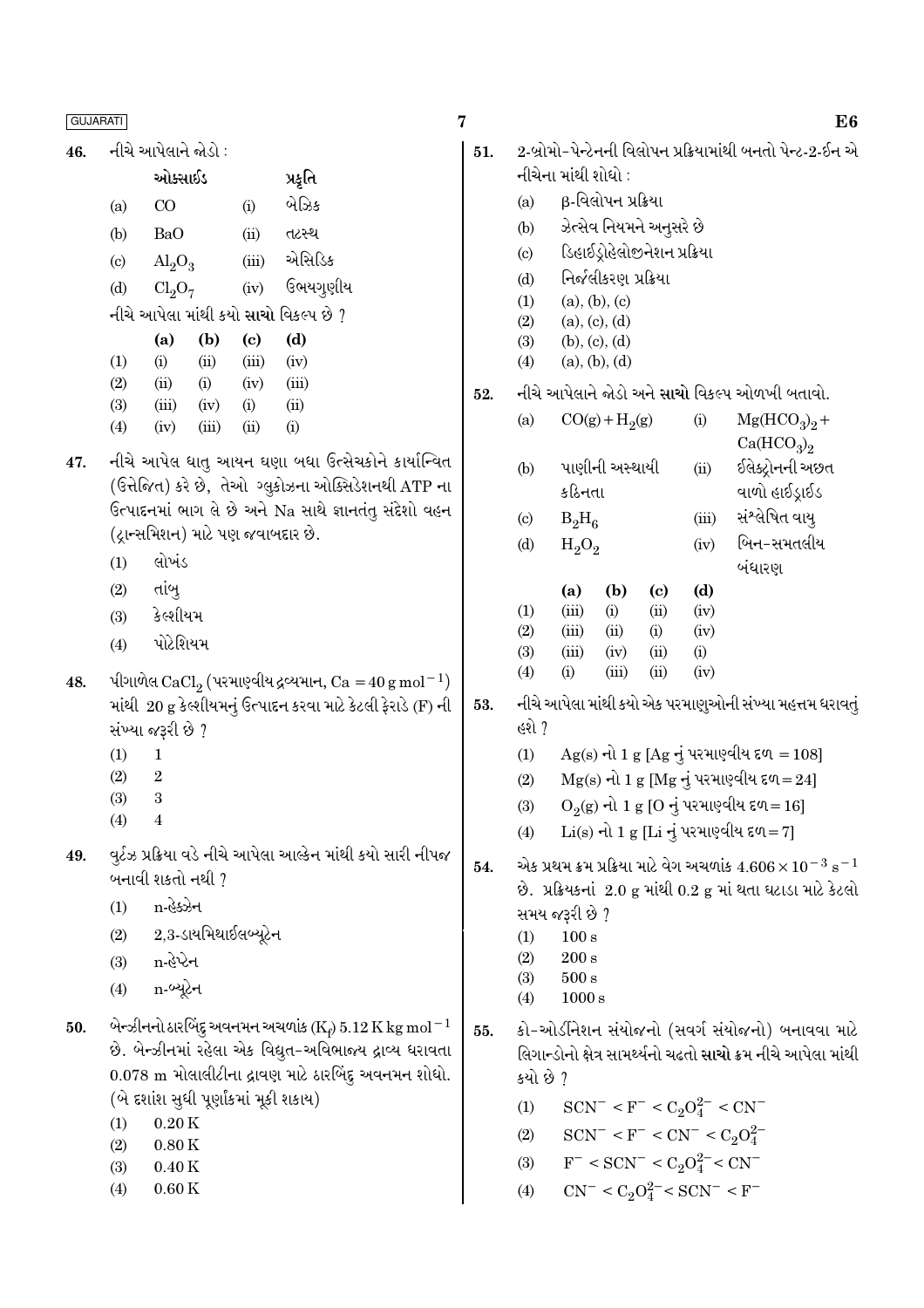સિલીન્ડરમાં  $N_2$  અને Ar વાયુઓનું એક મિશ્રણ  $N_2$  ના 7 g 56. અને Ar ના 8 g ધરાવે છે. પાત્રમાં (સિલિન્ડરમાં) વાયુઓના મિશ્રણનું કુલ દબાણ 27 બાર હોય તો, N<sub>2</sub> નું આંશિક દબાણ શોધો.

> [ પરમાણ્વીય દળો N = 14, Ar = 40 (g mol<sup>-1</sup> માં) નો ઉપયોગ કરો ]

- 9 બાર  $(1)$
- $(2)$  $12$  બાર
- 15 બાર  $(3)$
- $(4)$ 18 બાર
- કલિલ દ્રાવણના ક્યા ગુણધર્મને શોધવા માટે ઝેટા પોટેન્શિયલની 57. માપણી ઉપયોગી છે ?
	- $(1)$ સ્નિગ્ધતા
	- $(2)$ ઢાવ્યતા
	- કલિલ કણોની સ્થિરતા  $(3)$
	- $(4)$ કલિલ કણોનું કદ
- સુક્રોઝ નું જળવિભાજન કરતા શું પ્રાપ્ત થશે ? 58.
	- $(1)$  $\beta$ -D- $\partial$ લૂકોઝ +  $\alpha$ -D-કૂક્ટોઝ
	- $\alpha$ -D- $\log$ કોઝ +  $\beta$ -D- $\log$ કોઝ  $(2)$
	- $\alpha$ -D- $\log$ કોઝ +  $\beta$ -D-ક્રૂક્ટોઝ  $(3)$
	- $\alpha$ -D-  $\frac{1}{2}$  selection +  $\beta$ -D- $\frac{1}{2}$ selection  $(4)$
- 0.1 M NaOH માં  $\mathrm{Ni(OH)}_{2}$ ની દ્રાવ્યતા શોધો.  $\mathrm{Ni(OH)}_{2}$ 59. નો આયનિક ગુણાકાર  $2 \times 10^{-15}$  આપેલ છે.
	- $2 \times 10^{-13}$  M  $(1)$
	- $2 \times 10^{-8}$  M  $(2)$
	- $1\times10^{-13}\,\mathrm{M}$  $(3)$
	- $1 \times 10^8$  M  $(4)$
- રાઉલ્ટના નિયમ થી મિશ્રણ કે જે ધન વિચલન પ્રદર્શિત કરે છે તે 60. શોધો.
	- ઈથેનોલ + એસિટોન  $(1)$
	- બેન્ઝિન + ટોલ્યૂઈન  $(2)$
	- એસિટોન + ક્લોરોફોર્મ  $(3)$
	- ક્લોરોઈથેન + બ્રોમોઈથેન  $(4)$
- 61. એક અણુ કે જે અસ્તિત્વ ધરાવતો **નથી** જે ઓળખી બતાવો.
	- $(1)$  $He<sub>2</sub>$
	- $(2)$  $Li<sub>2</sub>$
	- $(3)$  $C<sub>2</sub>$
	- $(4)$  $O<sub>2</sub>$
- ખોટું વિધાન શોધી બતાવો. 62.
	- $Cr^{2+}(d^4)$  એ પાણીમાંના  $Fe^{2+}(d^6)$  કરતા પ્રબળ  $(1)$ રિડક્શનકર્તા છે.
	- સંક્રાંતિ તત્વો અને તેના સંયોજનો તેની ઘણી બધી  $(2)$ ઓક્સિડેશન અવસ્થાઓ ધરાવતા હોવાને કારણે તેની ઉદ્દીપકીય સક્રિયતા માટે જણીતા છે અને તે સંકીર્ણો બનાવે છે.
	- $(3)$ જ્યારે H, C અથવા N જેવા નાના પરમાણુઓ ધાતુઓના સ્કૃટિક લેટાઈસોના અંદરના ભાગમાં કસાઈ જાય ત્યારે આંતરાલીય સંયોજનો બને છે.
	- $CrO_4^{2-}$  અને  $Cr_9O_7^{2-}$  માં ક્રોમિયમની ઓક્સિડેશન  $(4)$ અવસ્થા સમાન નથી
- નીચે આપેલા માંથી કયો બેઝિક એમિનો એસિડ છે ? 63.
	- સિરીન  $(1)$
	- એલેનાઈન  $(2)$
	- ટાયરોસીન  $(3)$
	- લાઈસીન  $(4)$
- 288 pm કોષ ધાર સાથે એક તત્વ અંતઃકેન્દ્રિત ક્યુબિક (bcc) 64. બંધારણ ધરાવે છે, પરમાણ્વીય ત્રિજ્યા શોધો.
	- $\frac{\sqrt{3}}{4} \times 288$  pm  $(1)$  $\frac{\sqrt{2}}{4} \times 288$  pm  $(2)$  $\frac{4}{\sqrt{2}} \times 288$  pm  $(3)$

$$
(4) \qquad \frac{4}{\sqrt{2}} \times 288 \text{ pm}
$$

સૂક્રોઝના જળવિભાજનની પ્રક્રિયામાં નીચે આપેલ છે. 65.

> સુક્રોઝ + $H_2O \rightleftharpoons 29.49$ મ કુક્ટોઝ  $300 \text{ K}$  પર, જો સંતુલન અચળાંક (K)  $2 \times 10^{13}$  હોય તો, તેજ તાપમાન પર  $\Delta_r {\rm G}^{\scriptscriptstyle \ominus}$  ની કિંમત શું થશે ?  $-8.314 \,\mathrm{J}$  mol<sup>-1</sup>K<sup>-1</sup>×300 K×ln(2×10<sup>13</sup>)  $(1)$  $8.314 \,\mathrm{J}$  mol<sup>-1</sup>K<sup>-1</sup>×300 K×ln(2×10<sup>13</sup>)  $(2)$  $8.314\,\mathrm{J}$  mol  $^{-1}\mathrm{K}^{-1} \times 300\,\mathrm{K} \times \ln(3\times10^{13})$  $(3)$  $-8.314 \,\mathrm{J} \,\mathrm{mol}^{-1} \mathrm{K}^{-1} \times 300 \,\mathrm{K} \times \ln(4 \times 10^{13})$  $(4)$

- નીચે આપેલામાંથી કયો એક કુદરતી બહુલક છે ? 66.
	- *સીસ*-1.4-પોલીઆઈસોપ્રીન  $(1)$
	- પોલી (બ્યૂટાડાઈન-સ્ટાયરીન)  $(2)$
	- પોલીબ્યુટાડાઈન  $(3)$
	- પોલી (બ્યુટાડાઈન-એક્રિલોનાઈટ્રાઈલ)  $(4)$

**GUJARATI** 

8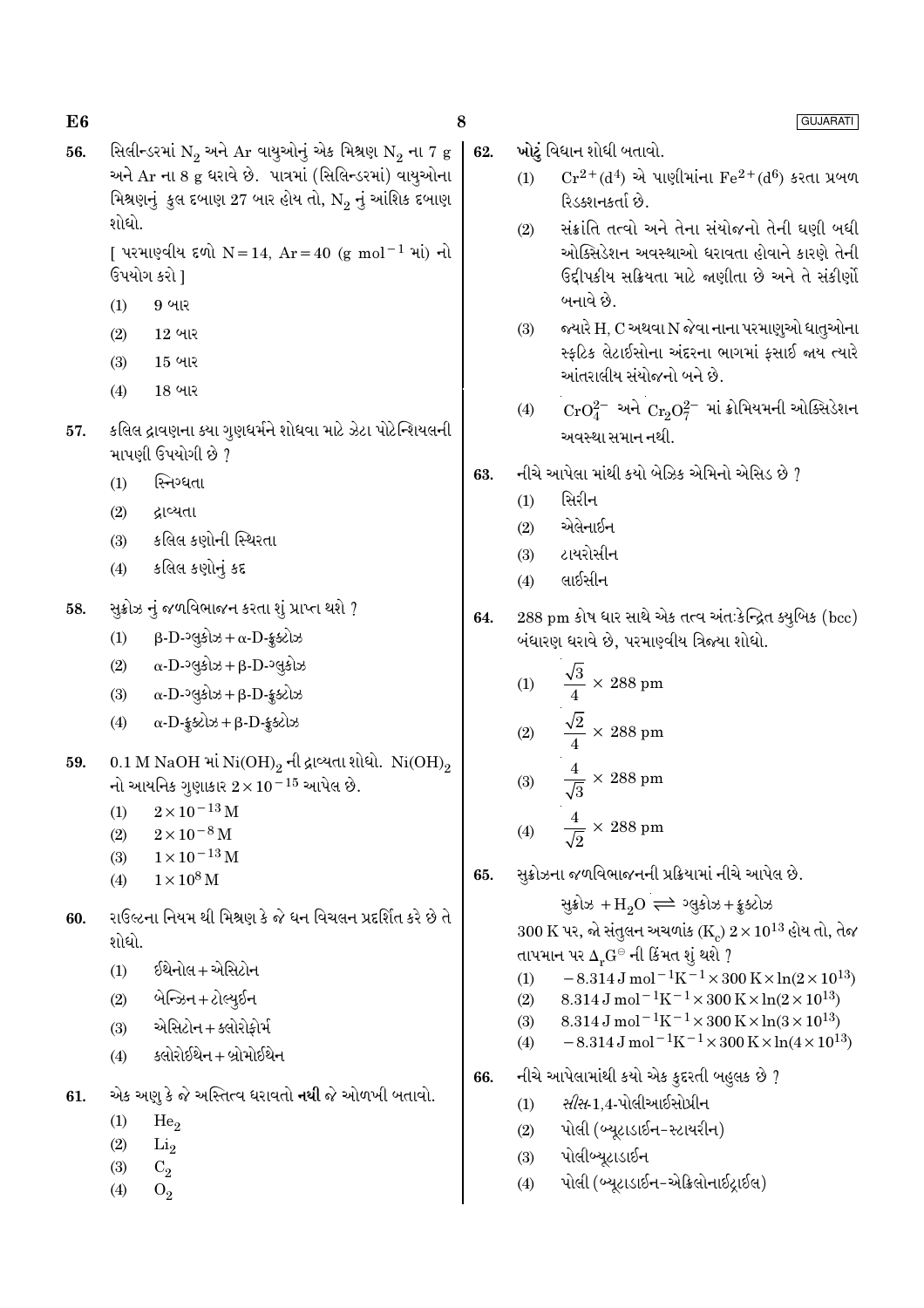- નીચે આપેલા માંથી કયા ને કારણે તૃતીયક બ્યૂટાઈલ કાર્બોકેશાયન 67. એ દ્વિતીયક બ્યૂટાઈલ કાર્બોકેશાયન કરતા વધારે સ્થિર છે ?
	- $-CH_3$  સમૂહોની  $-I$  અસર  $(1)$
	- $-CH_3$  સમૂહોની + R અસર  $(2)$
	- $-CH_3$  સમૂહોની R અસર  $(3)$
	- હાઈપરકોન્જ્યૃગેશન  $(4)$
- એક પ્રક્રિયાના પ્રક્રિયકની સાંદતામાં થતો વધારો નીચેના માંના 68. કેરકાર તરક દોરી જશે જે શોધો:
	- સક્રિયકરણ શક્તિ  $(1)$
	- પ્રક્રિયાની ઉષ્મા  $(2)$
	- દેહલી ઊર્જા  $(3)$
	- અથડામણ આવૃત્તિ  $(4)$
- કાર્બન મોનોક્સાઈડના સંદર્ભમાં નીચે આપેલા માંથી કયું સાચું 69. નથી  $\gamma$ 
	- તે કાર્બોક્સિહિમોગ્લોબીન બનાવે છે.  $(1)$
	- તે રૂધિર માંના ઓક્સિજન પરિવહન ક્ષમતા ઘટાડે છે.  $(2)$
	- ઓક્સિહિમોગ્લોબીન કરતા કાર્બોક્સિહિમોગ્લોબીન  $(3)$ (હિમોગ્લોબીન સાથે જોડાયેલ CO) ઓછો સ્થિર છે.
	- અપૂર્ણ દહનના કારણે તેનું ઉત્પાદન થાય છે.  $(4)$
- એનિસોલની HI સાથેની પ્રક્રિયા થી પ્રાપ્ત થાય તે : 70.





- $(3)$  $(c)$ ,  $(iii)$
- $(d)$ ,  $(iv)$  $(4)$
- IUPAC સ્વીકૃત (Official) નામ
- મેન્ડેલિવિયમ  $(i)$
- લૉરેન્સિયમ  $(ii)$
- સીબોર્ગિયમ  $(iii)$ 
	- દરમ્સ્ટાદટિયમ  $(iv)$

 $\boldsymbol{9}$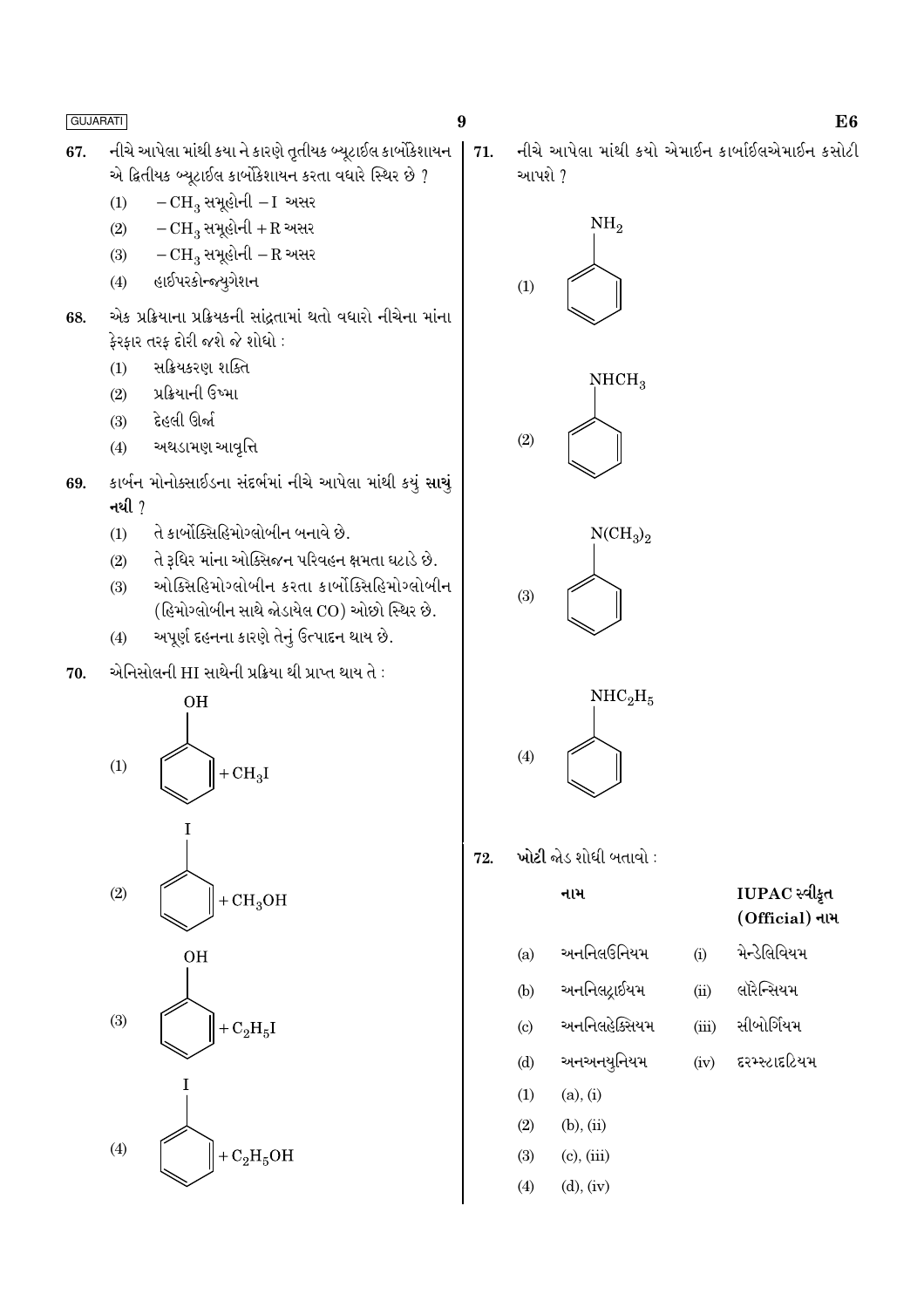76.

77.

- પ્લેટીનમ (Pt) ઈલેક્ટ્રોડનો ઉપયોગ કરીને મંદ સલ્ફ્યૂરીક એસિડનું 73. વિદ્યુત વિભાજન કરતાં એનોડ પર નીપજ પ્રાપ્ત થાય છે, જે
	- હાઈડોજન વાય  $(1)$
	- ઓક્સિજન વાય્  $(2)$
	- $H<sub>2</sub>S$  વાયુ  $(3)$
	- $SO_2$  વાયુ  $(4)$
- એક આલ્કીનનું ઓઝોનાલિસિસ કરતા નિપજો પૈકી એક મિથેનાલ 74. નીપજ મળે છે તો તેનું બંધારણ (આલ્કીન) શોધો.









- એસિટોન અને મિથાઈલમેગ્નેશિયમ ક્લોરાઈડ વચ્ચે પ્રક્રિયા કરી 75. ત્યારબાદ જળવિભાજન કરવાથી શું બનશે ?
	- આઈસોપ્રોપાઈલ આલ્કોહોલ  $(1)$
	- દ્વિતીયક બ્યૂટાઈલ આલ્કોહોલ  $(2)$
	- તૃતીયક બ્યૂટાઈલ આલ્કોહોલ  $(3)$
	- આઈસોબ્યુટાઈલ આલ્કોહોલ  $(4)$
- GUJARATI  $\mathrm{Cr^{2+}}$  આયનની ગણતરી કરેલ સ્પિન ફક્ત ચૂંબકીય ચાકમાત્રા શોધો.  $(1)$ 3.87 BM  $(2)$ 4.90 BM  $(3)$ 5.92 BM 2.84 BM  $(4)$ મંદ NaOH ની હાજરીમાં થતી બેન્ઝાલ્ડીહાઈડ અને એસિટોફિનોન વચ્ચેની પ્રક્રિયા નીચેના તરીકે જાણીતી છે, જે \_\_\_\_\_\_\_\_\_. આલ્ડોલ સંઘનન  $(1)$ કેનીઝારો પ્રક્રિયા  $(2)$ ક્રોસ કેનીઝારો પ્રક્રિયા  $(3)$ ક્રોસ આલ્ડોલ સંઘનન  $(4)$
- નીચે આપેલા સલ્ફરના ઓક્સોએસિડ માંથી કયાં માં $-O$   $O-$ 78. બંધન છે ?
	- $H_2$ SO<sub>3</sub>, સલ્ફ્યૂરસ એસિડ  $(1)$
	- $H_2SO_4$ , સલ્ફ્યૂરિક એસિડ  $(2)$
	- $H_9S_9O_8$ , પરઓક્સોડાયસલ્ફ્યૂરિક એસિડ  $(3)$
	- $H_2S_2O_7$ , પાયરોસલ્ફ્યૂરિક એસિડ  $(4)$
- નીચે આપેલા અણુઓની જોડી માંથી કયાની ક્રિધ્રુવ ચાકમાત્રા 79. શૂન્ય થશે ?
	- એમોનિયા, બેરિલિયમ ડાયફ્લુઓરાઈડ, પાણી,  $(1)$ 1.4-ડાયક્લોરોબેન્ઝિન
	- બોરોન ટ્રાયફ્લુઓરાઈડ, હાઈડ્રોજન ફ્લુઓરાઈડ, કાર્બન  $(2)$ ડાયોક્સાઈડ, 1,3-ડાયક્લોરોબેન્ઝિન
	- નાઈટ્રોજન ટ્રાયફ્લુઓરાઈડ, બેરિલિયમ ડાયફ્લુઓરાઈડ,  $(3)$ પાણી, 1.3-ડાયક્લોરોબેન્ઝિન
	- બોરોન દ્રાયફ્લુઓરાઈડ, બેરિલિયમ ડાયફ્લુઓરાઈડ,  $(4)$ કાર્બન ડાયોક્સાઈડ. 1.4-ડાયક્લોરોબેન્ઝિન
- $\frac{175}{71}$ Lu માં પ્રોટોન, ન્યૂટ્રોન અને ઈલેક્ટ્રોનની સંખ્યા અનુક્રમે શોધો. 80.
	- 71, 104 અને 71  $(1)$
	- $104.71$  અને  $71$  $(2)$
	- 71, 71 અને 104  $(3)$
	- $(4)$ 175, 104 અને 71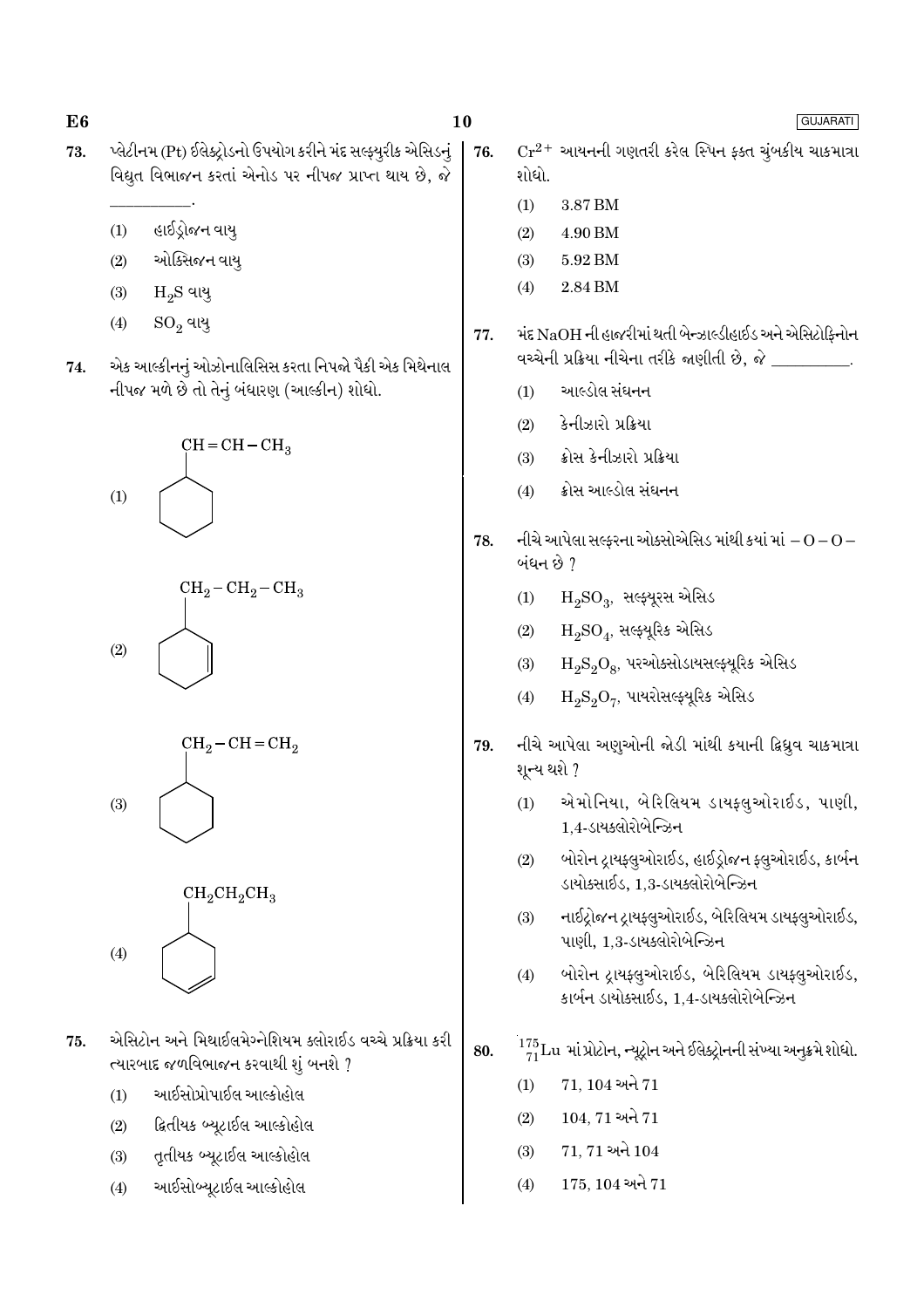- નીચે આપેલા વિદ્યાનોમાંથી સાચું ઓળખી બતાવો. 81.
	- આઈસક્રીમ અને થીજવેલા ખોરાક માટે  $CO<sub>2</sub>(g)$  નો  $(a)$ ઉપયોગ શીતક તરીકે (રેક્રીજરન્ટ) થાય છે.
	- $C_{60}$  નું બંધારણ, બાર છ કાર્બન ચક્રો અને વીસ પાંચ  $(b)$ કાર્બન ચક્રો ધરાવે છે.
	- ZSM-5 પ્રકારના ઝિયોલાઈટનો ઉપયોગ આલ્કોહોલ માંથી  $\left( \text{c} \right)$ ગેસોલિનમાં રૂપાંતર કરવા થાય છે.
	- CO એ રંગવિહિન અને ગંધવિહિન વાય છે.  $(d)$
	- ફક્ત (a), (b) અને (c)  $(1)$
	- ફક્ત $(a)$  અને $(c)$  $(2)$
	- ફક્ત (b) અને (c)  $(3)$
	- ફક્ત (c) અને (d)  $(4)$
- યૂરિયાની પાણી સાથે પ્રક્રિયા થઈને  ${\bf A}$  બને છે કે જેનું વિઘટન 82. થઈને તેમાંથી  $\bf{B}$  બનશે.  $\bf{B}$  જ્યારે  $\rm Cu^{2+}$  (જલીય) માંથી પસાર કરતાં ગાઢા ભૂરા રંગનું દ્રાવણ  $\mathbf C$  બને છે. નીચે આપેલામાંથી  $\mathbf C$ નું સુત્ર કયું છે ?
	- $(1)$  $CuSO<sub>4</sub>$
	- $[Cu(NH_3)_4]^{2+}$  $(2)$
	- $Cu(OH)_{2}$  $(3)$
	- $CuCO<sub>3</sub>·Cu(OH)<sub>2</sub>$  $(4)$
- નીચે આપેલામાંથી કયો એક કેટાયનિક પ્રક્ષાલક છે ? 83.
	- સોડિયમ લોરિલ સલ્કેટ  $(1)$
	- સોડિયમ સ્ટિયરેટ  $(2)$
	- સિટાઈલટાયમિથાઈલ એમોનિયમ બ્રોમાઈડ  $(3)$
	- સોડિયમ ડોડેસાઈલબેન્ઝ્ર્નિ સલ્કોનેટ  $(4)$
- $2Cl(g) \rightarrow Cl_2(g)$  પ્રક્રિયા માટે, સાચો વિકલ્પ શોધો. 84.
	- $\Delta_r H > 0$  અને  $\Delta_r S > 0$  $(1)$
	- $\Delta_{\nu}H > 0$  અને  $\Delta_{\nu}S < 0$  $(2)$
	- $\Delta_r H < 0$  અને  $\Delta_r S > 0$  $(3)$
	- $\Delta_r H < 0$  અને  $\Delta_r S < 0$  $(4)$
- નીચે આપેલા માંથી સાચું વિધાન ઓળખી બતાવો. 85.
	- ભરતર લોખંડ એ 4% કાર્બન સાથેનું અશુધ્ધ લોખંડ છે.  $(1)$
	- ફોલ્લાવાળા તાંબામાં દેખાતા ફોલ્લા એ CO<sub>2</sub> ના  $(2)$ નીકળવાના કારણે છે.
	- નિકલ માટે બાષ્પ અવસ્થા શબ્ધિકરણ વાન-આર્કેલ  $(3)$ પધ્ધતિ દ્વારા કરવામાં આવે છે.
	- પિગ આયર્નને જુદા-જુદા આકારમાં ઘડી શકાય છે.  $(4)$
- એક આદર્શ વાયુ માટે સમોષ્મી પરિસ્થિતિ હેઠળ થતું મુક્ત 86. વિસ્તરણનો સાચો વિકલ્પ શોધો.
	- $q = 0$ ,  $\Delta T = 0$  અને  $w = 0$  $(1)$
	- $(2)$  $q = 0$ ,  $\Delta T < 0$  અને  $w > 0$
	- $q \le 0$ ,  $\Delta T = 0$  અને  $w = 0$  $(3)$
	- $q > 0$ ,  $\Delta T > 0$  અને  $w > 0$  $(4)$
- CaCl<sub>2</sub>, MgCl<sub>2</sub> અને NaCl ના દ્રાવણમાંથી HCl ને પસાર 87. કરવામાં આવે છે. નીચે આપેલા માંથી કયું એક સંયોજન(નો) સ્કટિકમય બને છે?
	- બંન્ને  $MgCl<sub>2</sub>$  અને  $CaCl<sub>2</sub>$  $(1)$
	- $(2)$ ક્કત NaCl
	- $(3)$ ईर्डत MgCl<sub>2</sub>
	- NaCl, MgCl<sub>2</sub> અને CaCl<sub>2</sub>  $(4)$
- નીચે આપેલ પ્રક્રિયામાં કાર્બનના ઓક્સિડેશન આંકમાં થતો ફેરફાર 88. શું છે ?

 $\mathrm{CH}_4(g) + 4\mathrm{Cl}_2(g) \rightarrow \mathrm{CCl}_4(l) + 4\mathrm{HCl}(g)$ 

- $+4$  થી  $+4$  $(1)$
- 0  $l + 4$  $(2)$
- $-4$   $2(1 + 4)$  $(3)$
- $(4)$ 0 થી  $-4$

E<sub>6</sub>

# 11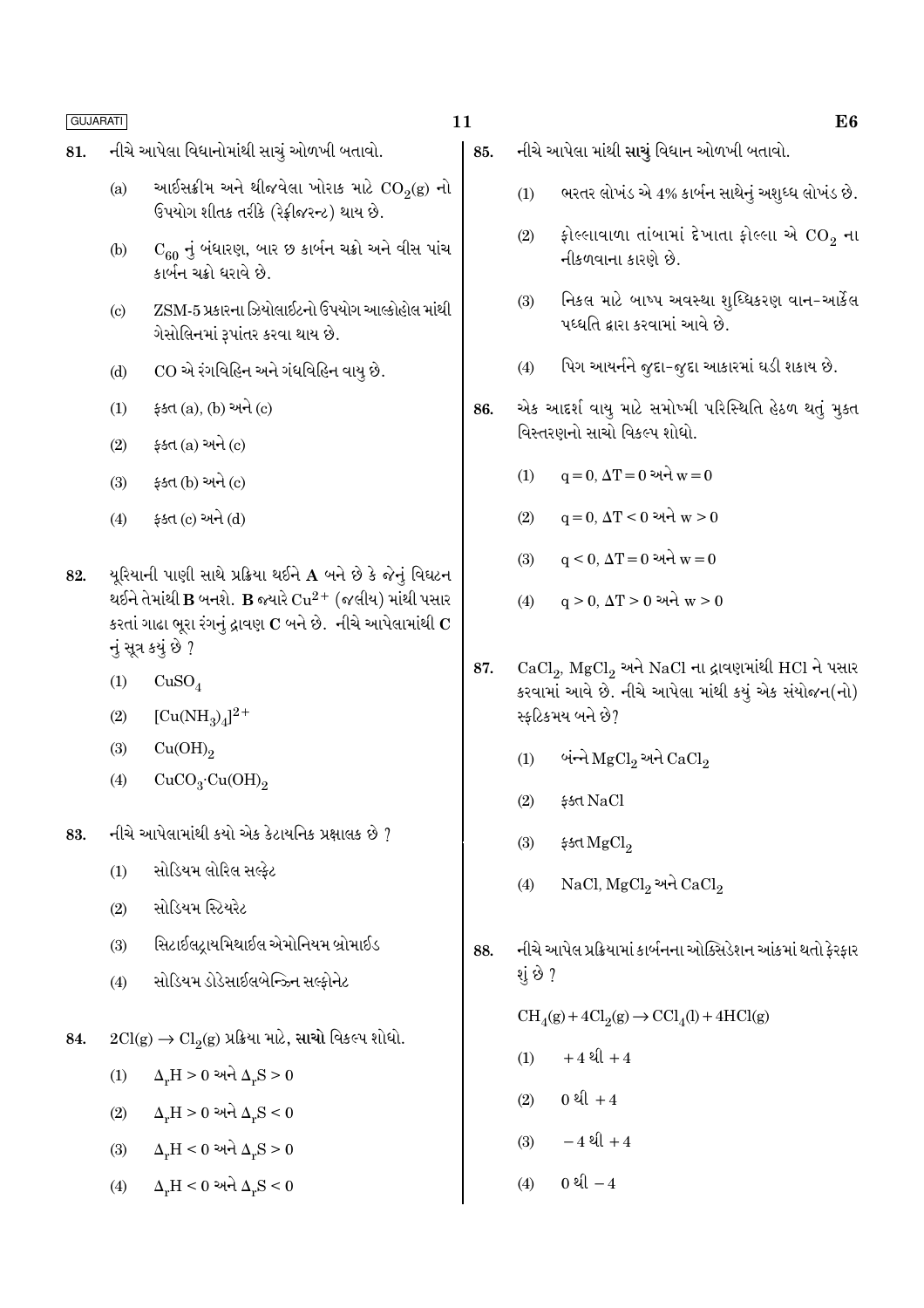નીચે આપેલ પ્રક્રિયા શ્રેણીમાં સંયોજન X ઓળખી બતાવો. 89.











- પેપર ક્રોમેટોગ્રાફીનું ઉદાહરણ એ: 90.
	- અધિશોષણ ક્રોમેટોગ્રાકી  $(1)$
	- વિભાજન ક્રોમેટોગ્રાફી  $(2)$ 
		- (Partition chromatography)
	- થીન લેયર ક્રોમેટોગ્રાફી (પાતળા સ્તર ક્રોમેટોગ્રાફી)  $(3)$
	- સ્તંભ ક્રોમેટોગ્રાકી  $(4)$
- સાયનેપ્ટોનીમલ સંકુલનું વિસર્જન \_\_\_\_\_\_\_\_\_ વખતે થાય છે. 91.
	- પેકીટીન  $(1)$
	- ઝાયગોટીન  $(2)$
	- ડીપ્લોટીન  $(3)$
	- લેપ્ટોટીન  $(4)$

92.

- જ્ઞતિય સંક્રમિત રોગોનો સમાવેશ થતો હોય તેવો વિકલ્પ પસંદ કરો.
- ગોનોરિયા, સિકિલિસ, જનનાંગીય હર્પિસ  $(1)$
- ગોનોરિયા. મલેરિયા. જનનાંગીય હર્પિસ  $(2)$
- AIDS, મલેરિયા, કાઈલેરિયા  $(3)$
- કેન્સર, AIDS, સિફિલિસ  $(4)$
- નીચેનામાંથી કયું મૂત્રવૃધ્ધિને રોકે છે ? 93.
	- ADH નો ઓછો સ્રાવથી વધારે પ્રમાણમાં પાણીનું  $(1)$ પુનઃશોષણ
	- આલ્ડોસ્ટેરોનને કારણે Na+ અને પાણીનું મૂત્રપિંડ  $(2)$ નલિકામાંથી પુનઃશોષણ
	- કર્ણક નેટ્રીયૂરેટિક કારક રૂધિરવાહિનીનું સંકોચન કરે છે.  $(3)$
	- .JG કોષો દ્વારા રેનિનના સ્રાવમાં ઘટાડો  $(4)$
- ઘનાકાર અધિચ્છદીય કોષો કે જેમાં રસાંકુરો બ્રશવાળી કિનારી 94. ધરાવતા હોય તે \_\_\_\_\_\_\_\_\_ માં જોવા મળે છે.
	- આંતરડાનં સ્તર  $(1)$
	- લાળગ્રંથીની નલિકાઓ  $(2)$
	- ઉત્સર્ગ એકમની નિકટવર્તી ગુંચળામય નલિકા  $(3)$
	- યુસ્ટેચીયન નલિકા  $(4)$
- નીચે પૈકી એ પદાર્થો ઓળખો. જેમની રચનામાં ગ્લાયકોસાઈડીક 95. બંધ અને પેપટાઈડ બંધ આવેલ હોય છે :
	- કાઈટીન, કોલેસ્ટરોલ  $(1)$
	- ગ્લીસરોલ, ટ્રીપસીન  $(2)$
	- સેલ્યુલોઝ, લીસીથીન  $(3)$
	- ઈન્યુલીન, ઈન્સ્યુલીન  $(4)$
- Bt કપાસની જાતી કે જે *બેસીલસ થુરીએન્જેન્સિસ* (Bt) ના ઝેરી 96. જનીનને દાખલ કરીને વિકસાવવામાં આવી છે તે \_\_\_\_\_\_\_\_\_\_ સામે પ્રતિકાર દર્શાવે છે.
	- કિટક જવાત  $(1)$
	- કૂગના રોગો  $(2)$
	- વનસ્પતિ સૂત્રકૃમિઓ  $(3)$
	- કિટભક્ષકો  $(4)$
- આમાં, બીજાશય અર્ધ અધ:સ્થ હોય છે : 97.
	- રીંગણ  $(1)$
	- રાઈ  $(2)$
	- સૂર્યમૂખી  $(3)$
	- $(4)$ પ્લમ

## GUJARATI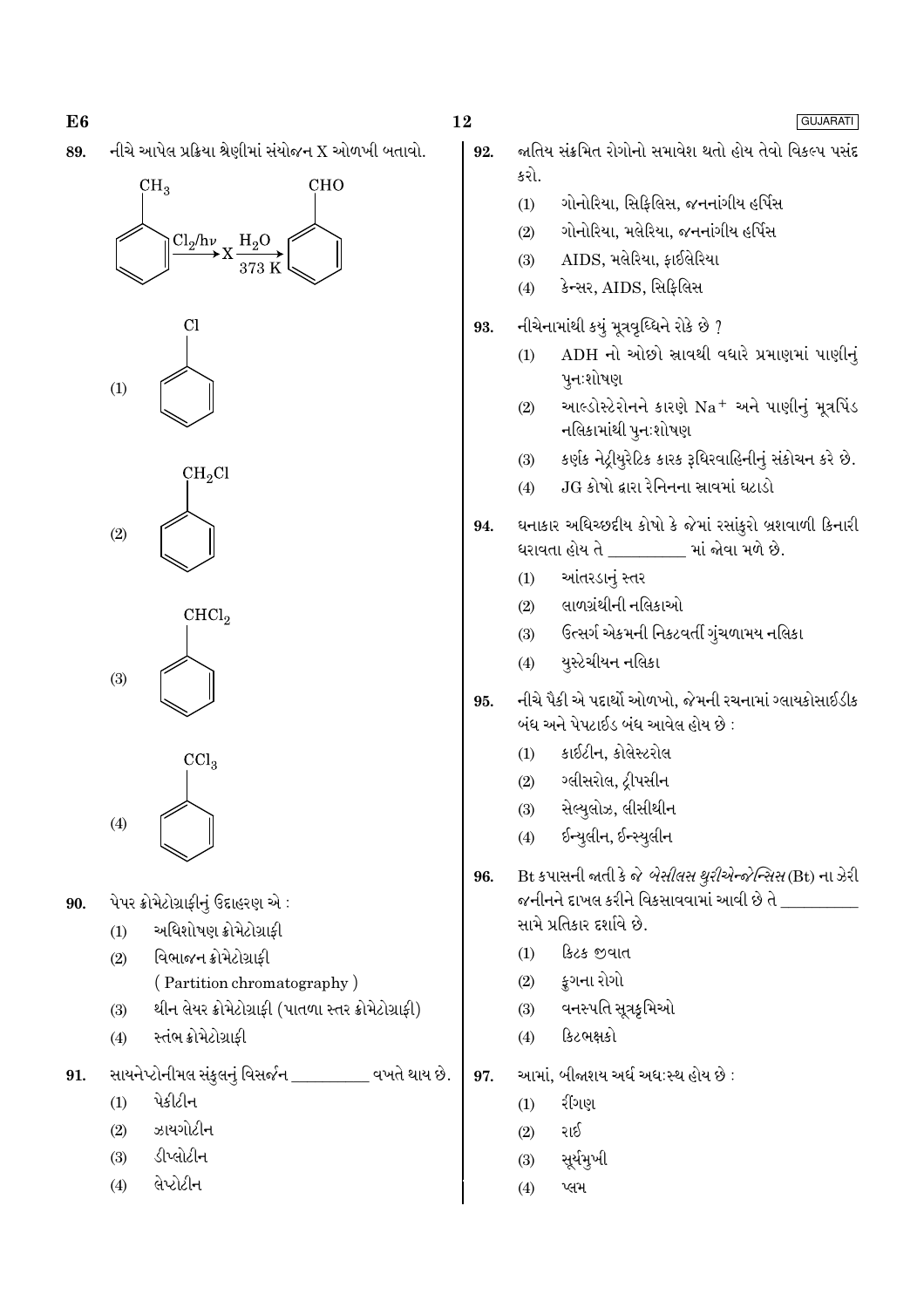#### નીચે પૈકી ખોટું વિધાન ઓળખો : 98.

- અંતઃકાષ્ઠ જળનું પરિવહન નથી કરતું પણ યાંત્રિક આધાર  $(1)$ આપે છે.
- રસકાષ્ઠ, જળ અને ખનિજતત્વોનું મૂળ થી પર્ણો સુધી  $(2)$ વહન કરે છે.
- રસકાષ્ઠ એ. સૌથી અંદર આવેલ ક્રિતીય જલવાહક છે  $(3)$ અને આછા રંગનું છે.
- ટેનિનસ્, રેઝિન્સ, તૈલી પદાર્થો, વિ.ના ભરાવાને લીધે  $(4)$ અંત:કાષ્ઠનો રંગ ઘેરો હોય છે.
- શ્વાસ દરમ્યાન થતી સાચી પ્રક્રિયા પસંદ કરો : 99.
	- ઉરોદરપટલનું સંકોચન  $(a)$
	- બાહ્ય આંતર પાંસળી સ્નાયુઓનું સંકોચન  $(b)$
	- ક્રુપ્ક્સીય કદમાં ઘટાડો  $\left( \mathrm{c}\right)$
	- આંતર-ફ્રપ્ફસીય દબાણમાં વધારો  $(d)$
	- $(1)$  $(a)$  અને  $(b)$
	- (c) અને (d)  $(2)$
	- $(a), (b)$  અને  $(d)$  $(3)$
	- $(4)$ ફક્ત $(d)$
- 100. જે પ્રક્રિયા દ્વારા ઘાસના પર્ણોના અગ્ર પરથી રાત્રે અને વહેલી સવારે પ્રવાહી સ્વરૂપે જળનો નિકાસ થાય છે તે:
	- ઉત્સ્વેદન  $(1)$
	- મૂળ દાબ  $(2)$
	- $(3)$ અંત∶ચૂષણ
	- રસ સંકોચન  $(4)$
- રોગપ્રતિકારકતાના સંદર્ભમાં ખોટું વિધાન ઓળખો :  $101.$ 
	- જ્યારે પ્રતિજન (જીવીત કે મૂત) નો સામનો થાય ત્યારે  $(1)$ યજમાનના શરીરમાં પ્રતિદ્રવ્ય ઉત્પન્ન થાય છે. જેને 'સક્રિય રોગપ્રતિકારકતા' કહે છે.
	- જ્યારે તૈયાર પ્રતિદ્રવ્ય ને સીધુ આપવામાં આવે તો તેને  $(2)$ 'નિષ્ક્રિય રોગપ્રતિકારકતા' કહે છે.
	- સક્રિય રોગપ્રતિકારકતા ઝડપી છે અને સંપૂર્ણ પ્રતિભાવ  $(3)$ આપે છે.
	- ગર્ભ કેટલૂક પ્રતિદ્રવ્ય માતા માંથી મેળવે છે, તે નિષ્ક્રિય  $(4)$ રોગપ્રતિકારકતાનું ઉદાહરણ છે.

102. જોડકા ગોઠવો :

- અપચયી ક્રિયાનું નિરોધક રીસીન  $(a)$  $(i)$ પેપટાઈડ બંધ ધરાવે મેલોનેટ  $(b)$  $(ii)$
- કગમાં કોષ-દિવાલનો પદાર્થ કાઈટીન  $\left( \mathrm{e}\right)$  $(iii)$
- દ્વિતીય ઉપાપચયજ કૉલેજન  $(d)$  $(iv)$
- નીચે પૈકી સાચું ઓપ્શન પસંદ કરો :

|                  | (a)   | (b)   | (c)   | (d)  |
|------------------|-------|-------|-------|------|
| $\left(1\right)$ | (ii)  | (iv)  | (iii) | (i)  |
| (2)              | (iii) | (i)   | (iv)  | (ii) |
| (3)              | (iii) | (iv)  | (i)   | (ii) |
| (4)              | (ii)  | (iii) | (i)   | (iv) |

- 103. આંતરાવસ્થાના  $G_1$ તબકકાના (ગેપ 1) અનુસંધાનમાં સાચુ વિધાન ઓળખો :
	- DNA નું સંશ્લેષણ અથવા સ્વયંજનન થાય છે.  $(1)$
	- બધાજ કોષીય ઘટકોની પૂનઃગોઠવણી થાય છે.  $(2)$
	- કોષ ચયાપચયીક રીતે સક્રિય, વૃધ્ધિ પામે છે પરંતુ DNA  $(3)$ નું સ્વયંજનન થત્ નથી.
	- કોષકેન્દ્ર વિભાજન પામે છે.  $(4)$
- 104. રંગસૂત્રીય આનુવંશિકતાના સિદ્ઘાંતની પ્રાયોગિક ચકાસણી આમણે કરી :
	- મેન્ડલ  $(1)$
	- સટન  $(2)$
	- બોવેરી  $(3)$
	- મોર્ગન  $(4)$
- નીચેના માંથી કયા અંતઃસ્રાવનું સ્તર ગ્રાફીયન પુટીકામાંથી 105. અંડકોષની મુક્તિ (અંડપાત) નું કારણ છે ?
	- ઈસ્ટ્રોજનની ઊંચી સાંદ્રતા  $(1)$
	- પ્રોજેસ્ટેરોનની ઊંચી સાંઢતા  $(2)$
	- LH ની નીચી સાંઢતા  $(3)$
	- FSH ની નીચી સાંઢતા  $(4)$
- જો બે સળંગ બેઝ જોડ વચ્ચેનું અંતર 0.34 nm હોય અને સસ્તનના 106. લાક્ષણિક કોષમાં ના દ્વિકુંતલાકાર DNA માં કુલ બેઝ જોડી ની સંખ્યા  $6.6 \times 10^9$  bp હોય તો DNA ની લંબાઈ આશરે કેટલી હશે ?
	- $2.0$  મીટર્સ  $(1)$
	- $2.5$  મીટર્સ  $(2)$
	- $2.2$  મીટર્સ  $(3)$
	- $2.7$ મીટર્સ  $(4)$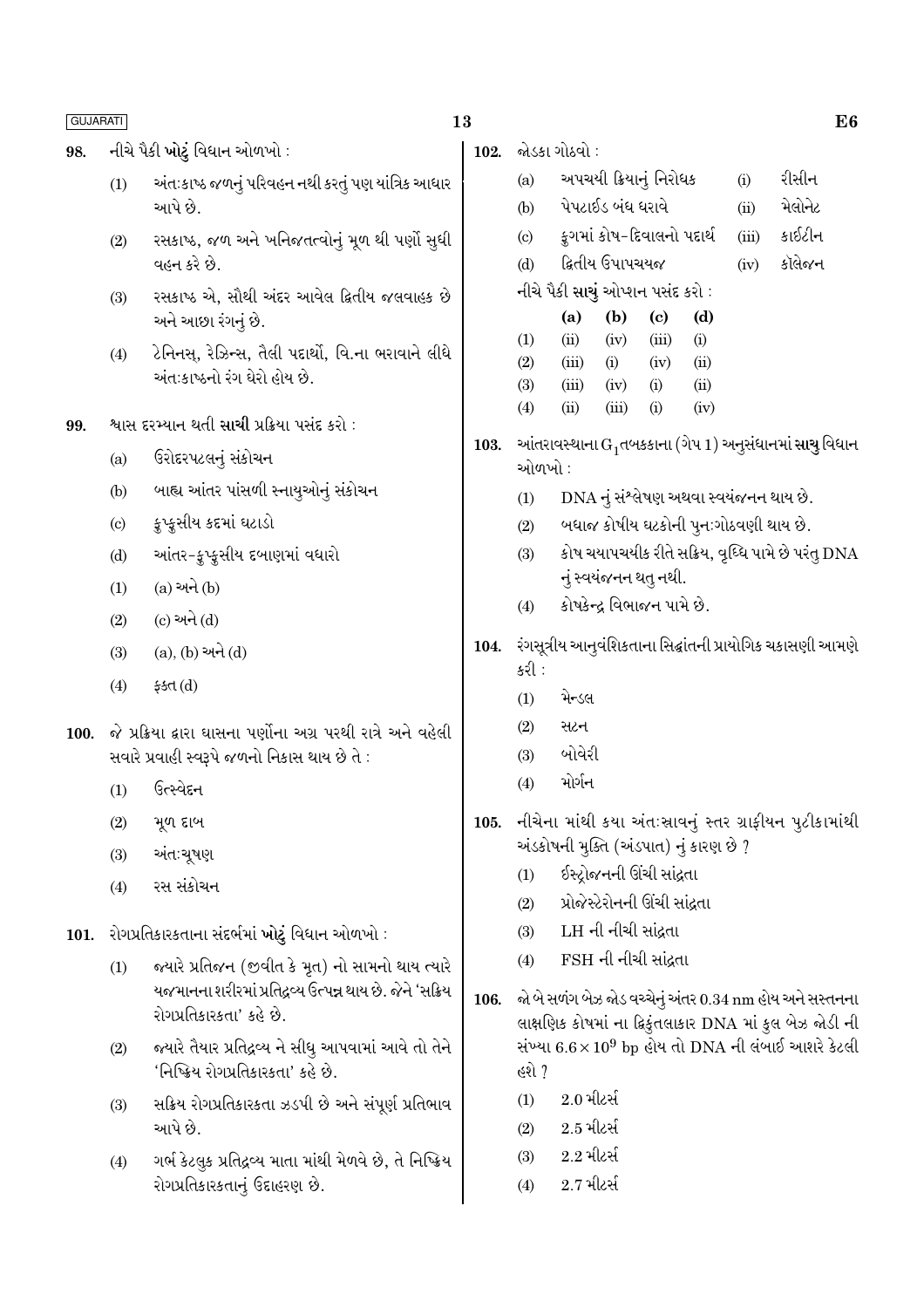| સમુદાય મેરૂદંડી માટે નીચેના માંથી કયા વિધાન સાચું છે ?<br>જે સ્ત્રીઓ ગર્ભધારણ કરી શકતી નથી તેઓમાં નીચેના માંથી કઈ<br>107.<br>112.<br>પધ્ધતિ થી ગર્ભના સ્થાનાંતરણમાં મદદ થાય છે ?<br>પૂચ્છ મેરૂદંડીઓમાં મેરૂદંડ શીર્ષ થી પૂંછડી સુધી લંબાયેલ<br>(a)<br>હોય છે અને જીવન પર્યંત હાજર રહે છે.<br>ZIFT અને IUT<br>(1)<br>પૃષ્ઠવંશીઓમાં મેરૂદંડ ફક્ત ગર્ભાવસ્થા દરમ્યાનજ હાજર<br>(b)<br>GIFT અને ZIFT<br>(2)<br>હોય છે.<br>ICSI અને ZIFT<br>(3)<br>મધ્યસ્થ ચેતાતંત્ર પૃષ્ઠ અને પોલુ હોય છે.<br>$\left( \mathrm{c}\right)$<br>GIFT અને ICSI<br>(4)<br>મેરૂદંડીઓ 3 ઉપસમુદાયોમાં વિભાજીત હોય છે - સામી<br>(d)<br>મેરૂદંડી, કંચુક મેરૂદંડી અને શીર્ષ મેરૂદંડી.<br>એન્ટેરોકાઈનેઝ ઉત્સેચક ________ ના રૂપાંતરણમાં મદદ<br>113.<br>(d) અને (c)<br>(1)<br>કરે છે.<br>$(c)$ અને $(a)$<br>(2)<br>પ્રોટીનનું પોલિપેપ્ટાઈડમાં<br>(1)<br>$(a)$ અને $(b)$<br>(3)<br>દ્રિપ્સિનોજનનું દ્રિપ્સિનમાં<br>(2)<br>$(b)$ અને $(c)$<br>(4)<br>કેસીનોજેનનું કેસીનમાં<br>(3)<br>EcoRI દ્વારા ઓળખવામાં આવતી ખાસ પેલીન્ડ્રોમિક શૃંખલા<br>108.<br>પેપ્સિનોજનનું પેપ્સિનમાં<br>(4)<br>છે.<br>$5'$ - $\text{GAATTC}$ - $3'$<br>(1)<br>આ શૃંખલા (સીકવન્સ) દ્વારા, વાહકમાં જોડાયેલ DNA ની<br>114.<br>$3'$ - CTTAAG - $5'$<br>પ્રતિકૃતિઓનો આંકડો નક્કી થાય છે :<br>5' - GGAACC - 3'<br>(2)<br>પસંદગીમાન રેખક<br>$3'$ - $\mbox{CCTTGG}$ - $5'$<br>(1)<br>$5'$ - $CTTAAG - 3'$<br>(3)<br>ઓરી સ્થાન<br>(2)<br>$3'$ - $\text{GAATTC}$ - $5'$<br>પેલીન્ડ્રોમિક સીકવન્સ<br>(3)<br>5' - GGATCC - 3'<br>(4) |
|-------------------------------------------------------------------------------------------------------------------------------------------------------------------------------------------------------------------------------------------------------------------------------------------------------------------------------------------------------------------------------------------------------------------------------------------------------------------------------------------------------------------------------------------------------------------------------------------------------------------------------------------------------------------------------------------------------------------------------------------------------------------------------------------------------------------------------------------------------------------------------------------------------------------------------------------------------------------------------------------------------------------------------------------------------------------------------------------------------------------------------------------------------------------------------------------------------------------------------------------------------------------------------------------------------------------------------------------------------------------------------------------------------------------------------------------------------------|
|                                                                                                                                                                                                                                                                                                                                                                                                                                                                                                                                                                                                                                                                                                                                                                                                                                                                                                                                                                                                                                                                                                                                                                                                                                                                                                                                                                                                                                                             |
|                                                                                                                                                                                                                                                                                                                                                                                                                                                                                                                                                                                                                                                                                                                                                                                                                                                                                                                                                                                                                                                                                                                                                                                                                                                                                                                                                                                                                                                             |
|                                                                                                                                                                                                                                                                                                                                                                                                                                                                                                                                                                                                                                                                                                                                                                                                                                                                                                                                                                                                                                                                                                                                                                                                                                                                                                                                                                                                                                                             |
|                                                                                                                                                                                                                                                                                                                                                                                                                                                                                                                                                                                                                                                                                                                                                                                                                                                                                                                                                                                                                                                                                                                                                                                                                                                                                                                                                                                                                                                             |
|                                                                                                                                                                                                                                                                                                                                                                                                                                                                                                                                                                                                                                                                                                                                                                                                                                                                                                                                                                                                                                                                                                                                                                                                                                                                                                                                                                                                                                                             |
|                                                                                                                                                                                                                                                                                                                                                                                                                                                                                                                                                                                                                                                                                                                                                                                                                                                                                                                                                                                                                                                                                                                                                                                                                                                                                                                                                                                                                                                             |
|                                                                                                                                                                                                                                                                                                                                                                                                                                                                                                                                                                                                                                                                                                                                                                                                                                                                                                                                                                                                                                                                                                                                                                                                                                                                                                                                                                                                                                                             |
|                                                                                                                                                                                                                                                                                                                                                                                                                                                                                                                                                                                                                                                                                                                                                                                                                                                                                                                                                                                                                                                                                                                                                                                                                                                                                                                                                                                                                                                             |
|                                                                                                                                                                                                                                                                                                                                                                                                                                                                                                                                                                                                                                                                                                                                                                                                                                                                                                                                                                                                                                                                                                                                                                                                                                                                                                                                                                                                                                                             |
|                                                                                                                                                                                                                                                                                                                                                                                                                                                                                                                                                                                                                                                                                                                                                                                                                                                                                                                                                                                                                                                                                                                                                                                                                                                                                                                                                                                                                                                             |
|                                                                                                                                                                                                                                                                                                                                                                                                                                                                                                                                                                                                                                                                                                                                                                                                                                                                                                                                                                                                                                                                                                                                                                                                                                                                                                                                                                                                                                                             |
|                                                                                                                                                                                                                                                                                                                                                                                                                                                                                                                                                                                                                                                                                                                                                                                                                                                                                                                                                                                                                                                                                                                                                                                                                                                                                                                                                                                                                                                             |
|                                                                                                                                                                                                                                                                                                                                                                                                                                                                                                                                                                                                                                                                                                                                                                                                                                                                                                                                                                                                                                                                                                                                                                                                                                                                                                                                                                                                                                                             |
|                                                                                                                                                                                                                                                                                                                                                                                                                                                                                                                                                                                                                                                                                                                                                                                                                                                                                                                                                                                                                                                                                                                                                                                                                                                                                                                                                                                                                                                             |
|                                                                                                                                                                                                                                                                                                                                                                                                                                                                                                                                                                                                                                                                                                                                                                                                                                                                                                                                                                                                                                                                                                                                                                                                                                                                                                                                                                                                                                                             |
|                                                                                                                                                                                                                                                                                                                                                                                                                                                                                                                                                                                                                                                                                                                                                                                                                                                                                                                                                                                                                                                                                                                                                                                                                                                                                                                                                                                                                                                             |
| 3' - CCTAGG - 5'<br>ઓળખવાનું સ્થાન<br>(4)                                                                                                                                                                                                                                                                                                                                                                                                                                                                                                                                                                                                                                                                                                                                                                                                                                                                                                                                                                                                                                                                                                                                                                                                                                                                                                                                                                                                                   |
| કિરણ પુષ્પકોને આ હોય છે :<br>109.                                                                                                                                                                                                                                                                                                                                                                                                                                                                                                                                                                                                                                                                                                                                                                                                                                                                                                                                                                                                                                                                                                                                                                                                                                                                                                                                                                                                                           |
| પાચનનળીના ગોબલેટ કોષો _________ માંથી રૂપાંતરિત<br>115.<br>અધ:સ્થ બીજાશય<br>(1)                                                                                                                                                                                                                                                                                                                                                                                                                                                                                                                                                                                                                                                                                                                                                                                                                                                                                                                                                                                                                                                                                                                                                                                                                                                                                                                                                                             |
| થયેલા છે.<br>ઊર્ધ્વસ્થ બીજાશય<br>(2)                                                                                                                                                                                                                                                                                                                                                                                                                                                                                                                                                                                                                                                                                                                                                                                                                                                                                                                                                                                                                                                                                                                                                                                                                                                                                                                                                                                                                        |
| લાદીસમ અધિચ્છદીય કોષો<br>(1)<br>અધોજાયી બીજાશય<br>(3)                                                                                                                                                                                                                                                                                                                                                                                                                                                                                                                                                                                                                                                                                                                                                                                                                                                                                                                                                                                                                                                                                                                                                                                                                                                                                                                                                                                                       |
| સ્તંભાકાર અધિચ્છદીય કોષો<br>(2)<br>અર્ધ અધ:સ્થ બીજાશય<br>(4)                                                                                                                                                                                                                                                                                                                                                                                                                                                                                                                                                                                                                                                                                                                                                                                                                                                                                                                                                                                                                                                                                                                                                                                                                                                                                                                                                                                                |
| કાસ્થિકોષો<br>(3)<br>સાચી જોડ પસંદ કરો :<br>110.                                                                                                                                                                                                                                                                                                                                                                                                                                                                                                                                                                                                                                                                                                                                                                                                                                                                                                                                                                                                                                                                                                                                                                                                                                                                                                                                                                                                            |
| સંયુક્ત અધિચ્છદીય કોષો<br>(4)<br>હીમોફિલિયા<br>Y સંલગ્ન<br>(1)<br>$\sim$                                                                                                                                                                                                                                                                                                                                                                                                                                                                                                                                                                                                                                                                                                                                                                                                                                                                                                                                                                                                                                                                                                                                                                                                                                                                                                                                                                                    |
| ફીનાઈલ કીટોન્યુરીયા   -<br>દૈહિક પ્રભાવી<br>(2)<br>નીચે પૈકીનું કયુ વિધાન અંતર્વિષ્ટ અંત્રિકાઓ માટે ખોટું છે ?<br>116.                                                                                                                                                                                                                                                                                                                                                                                                                                                                                                                                                                                                                                                                                                                                                                                                                                                                                                                                                                                                                                                                                                                                                                                                                                                                                                                                      |
| રંગસૂત્રીય વિશેષક<br>તેઓ કોઈ કલા (પટલથી) બંધાયેલ હોતા નથી.<br>(1)                                                                                                                                                                                                                                                                                                                                                                                                                                                                                                                                                                                                                                                                                                                                                                                                                                                                                                                                                                                                                                                                                                                                                                                                                                                                                                                                                                                           |
| સિકલ સેલ એનીમિયા   -<br>દ્રહિક પ્રચ્છન્ન<br>(3)<br>તેઓ ખોરાકના કણોને આરોગવામાં ગુંથાયેલ હોય છે.<br>(2)                                                                                                                                                                                                                                                                                                                                                                                                                                                                                                                                                                                                                                                                                                                                                                                                                                                                                                                                                                                                                                                                                                                                                                                                                                                                                                                                                      |
| રંગસૂત્રીય,<br>તે કોષરસમાં મુકત રીતે આવેલ હોય છે.<br>(3)<br>રંગસૂત્ર - $11$                                                                                                                                                                                                                                                                                                                                                                                                                                                                                                                                                                                                                                                                                                                                                                                                                                                                                                                                                                                                                                                                                                                                                                                                                                                                                                                                                                                 |
| થેલેસેમિયા<br>$X$ સંલગ્ન<br>તે કોષરસમાં આવેલ આરક્ષિત પદાર્થો દર્શાવે છે.<br>(4)<br>(4)                                                                                                                                                                                                                                                                                                                                                                                                                                                                                                                                                                                                                                                                                                                                                                                                                                                                                                                                                                                                                                                                                                                                                                                                                                                                                                                                                                      |
| બે વિરોધાભાસી સ્વરૂપ ધરાવતી, એક લક્ષણ સિવાય બાકીના<br>111.                                                                                                                                                                                                                                                                                                                                                                                                                                                                                                                                                                                                                                                                                                                                                                                                                                                                                                                                                                                                                                                                                                                                                                                                                                                                                                                                                                                                  |
| નીચે પૈકીનું કયુ વિધાન સાચું છે ?<br>117.<br>તમામ લક્ષણ સરખા હોય, એવી કેટલી શુધ્ધ ઉછેરવાળી વટાણાની                                                                                                                                                                                                                                                                                                                                                                                                                                                                                                                                                                                                                                                                                                                                                                                                                                                                                                                                                                                                                                                                                                                                                                                                                                                                                                                                                          |
| એડીનાઈન, થાયમીન સાથે બે H-બંધથી જોડાય છે.<br>(1)<br>જાતિઓની જોડ મેન્ડલે પસંદ કરી હતી ?                                                                                                                                                                                                                                                                                                                                                                                                                                                                                                                                                                                                                                                                                                                                                                                                                                                                                                                                                                                                                                                                                                                                                                                                                                                                                                                                                                      |
| એડીનાઈન, થાયમીન સાથે 1 H-બંધથી જોડાય છે.<br>(2)<br>(1)<br>$\overline{4}$                                                                                                                                                                                                                                                                                                                                                                                                                                                                                                                                                                                                                                                                                                                                                                                                                                                                                                                                                                                                                                                                                                                                                                                                                                                                                                                                                                                    |
| (2)<br>$\boldsymbol{2}$<br>એડીનાઈન, થાયમીન સાથે 3 H-બંધથી જોડાય છે.<br>(3)<br>(3)<br>14                                                                                                                                                                                                                                                                                                                                                                                                                                                                                                                                                                                                                                                                                                                                                                                                                                                                                                                                                                                                                                                                                                                                                                                                                                                                                                                                                                     |
| એડીનાઈન, થાયમીન સાથે નથી જોડ બનાવતું.<br>(4)<br>(4)<br>8                                                                                                                                                                                                                                                                                                                                                                                                                                                                                                                                                                                                                                                                                                                                                                                                                                                                                                                                                                                                                                                                                                                                                                                                                                                                                                                                                                                                    |

- $(3)$  $(4)$ 
	- $\bf{8}$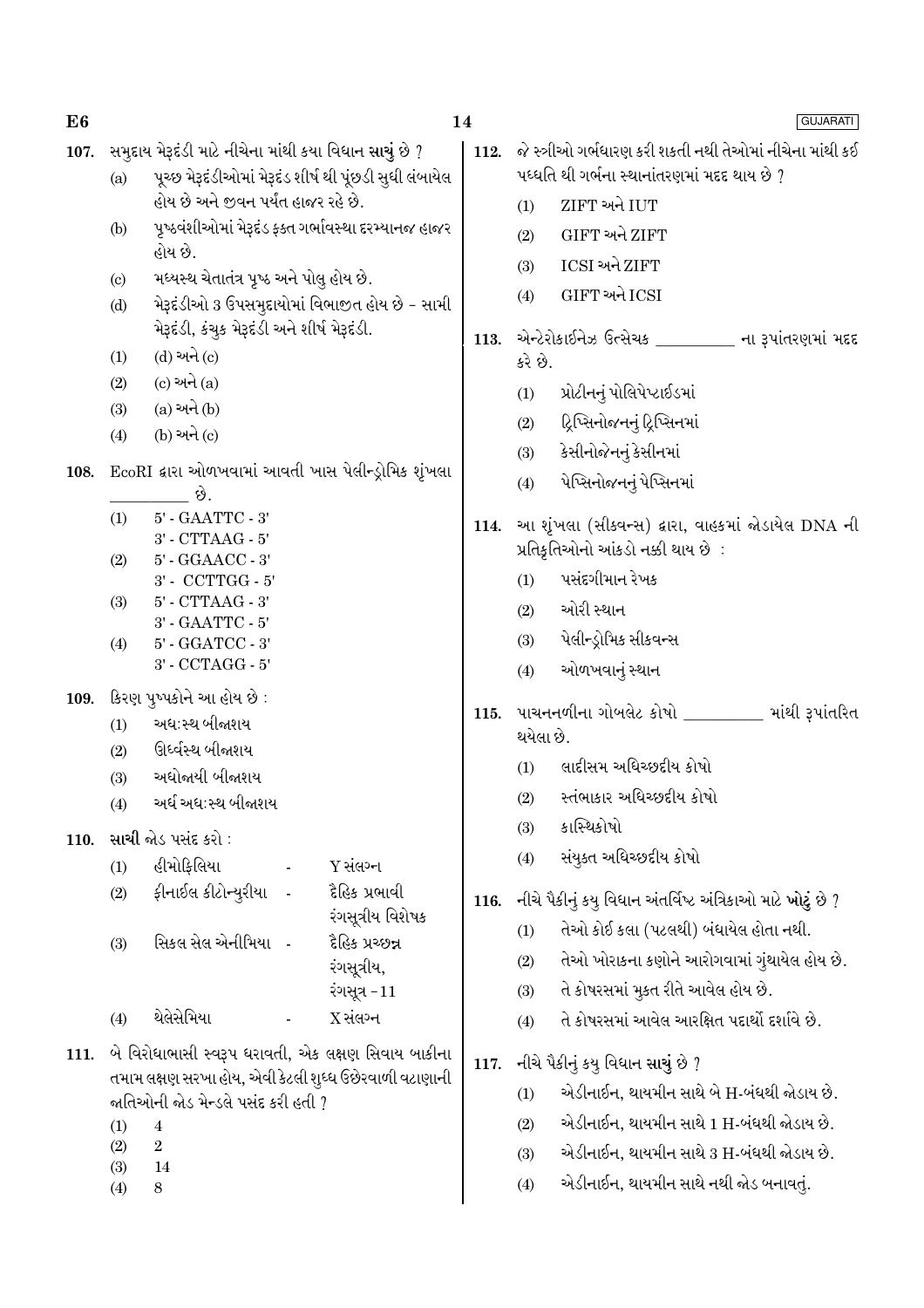| <b>GUJARATI</b> |                                                       |                                                    |                |                             |               |                                                                           | 15   |                                                                       | E <sub>6</sub>                                                              |  |  |
|-----------------|-------------------------------------------------------|----------------------------------------------------|----------------|-----------------------------|---------------|---------------------------------------------------------------------------|------|-----------------------------------------------------------------------|-----------------------------------------------------------------------------|--|--|
| 118.            | ABO રૂધિરજુથનું નિયંત્રણ કરતા જનીન 'I' ના અનુસંધાનમાં |                                                    |                |                             |               |                                                                           | 122. |                                                                       | રીસ્ટ્રીક્શન ઉત્સેચકના અનુસંધાનમાં <b>ખોટુ</b> વિધાન ઓળખો.                  |  |  |
|                 |                                                       | ખોટુ વિધાન ઓળખો.                                   |                |                             |               |                                                                           |      |                                                                       | દરેક રિસ્ટ્રિક્શન ઉત્સેચક DNA ગોઠવણીની લંબાઈ                                |  |  |
|                 | (1)                                                   |                                                    |                | જનીન (I) ના ત્રણ અલીલ છે.   |               |                                                                           |      |                                                                       | તપાસીને કાર્ય કરે છે.                                                       |  |  |
|                 | (2)                                                   |                                                    |                |                             |               | વ્યક્તિમાં ત્રણમાંથી ફક્ત બે અલીલ હશે.                                    |      | (2)                                                                   | તે DNA ની શૃંખલાને પેલીન્ડ્રોમિક સ્થાને થી કાપે છે.                         |  |  |
|                 | (3)                                                   |                                                    |                |                             |               | જ્યારે I <sup>A</sup> અને I <sup>B</sup> સાથે હોય ત્યારે તેઓ એકજ પ્રકારની |      | (3)                                                                   | તે જનીન ઈજનેરી વિદ્યામાં ઉપયોગી છે.                                         |  |  |
|                 |                                                       |                                                    |                | શર્કરાની અભિવ્યક્તિ કરે છે. |               |                                                                           |      | (4)                                                                   | DNA લાઈગેઝના ઉપયોગથી ચીપકુ છેડાને જોડી શકાય                                 |  |  |
|                 | (4)                                                   |                                                    |                |                             |               | અલીલ 'i' કોઈપણ પ્રકારની શર્કરા ઉત્પન્ન કરતું નથી.                         |      |                                                                       | છે.                                                                         |  |  |
| 119.            |                                                       |                                                    |                |                             |               | નીચેના કોલમ જોડો અને સાચો વિકલ્પ પસંદ કરો :                               | 123. |                                                                       | પ્રમાણભૂત ECG માં QRS સંકુલ શું દર્શાવે છે ?                                |  |  |
|                 |                                                       | કોલમ - I                                           |                |                             |               | કોલમ - II                                                                 |      | (1)                                                                   | કર્ણકોનું પુનઃધ્રુવીકરણ                                                     |  |  |
|                 | (a)                                                   | Bt કપાસ                                            |                |                             | (i)           | જનીન થેરાપી                                                               |      | (2)                                                                   | કર્ણકોનું વિધ્રુવીકરણ                                                       |  |  |
|                 | (b)                                                   |                                                    | એડીનોસાઈન      |                             | (ii)          | કોષીય રક્ષણ                                                               |      | (3)                                                                   | ક્ષેપકોનું વિધ્રુવીકરણ                                                      |  |  |
|                 |                                                       |                                                    |                | ડીએમિનેઝ ની ઊણપ             |               |                                                                           |      | (4)                                                                   | ક્ષેપકોનું પુન:ધ્રુવીકરણ                                                    |  |  |
|                 | $\left( \mathrm{c}\right)$                            | <b>RNAi</b>                                        |                |                             | (iii)         | HIV નો ચેપ શોધવો                                                          | 124. |                                                                       | પ્રાણીઓમાં નીચેનામાંથી કયુ પ્રોટીન વિપુલ પ્રમાણમાં જોવા મળે                 |  |  |
|                 | (d)                                                   | ${\mbox{PCR}}$                                     |                |                             | (iv)          | બેસીલસ                                                                    |      | છે ?                                                                  |                                                                             |  |  |
|                 |                                                       |                                                    |                |                             |               | થુરીએન્જેન્સિસ                                                            |      | (1)                                                                   | હીમોગ્લોબીન                                                                 |  |  |
|                 |                                                       | (a)                                                | (b)            | $\left( \mathrm{c}\right)$  | (d)           |                                                                           |      | (2)                                                                   | કોલાજન                                                                      |  |  |
|                 | (1)<br>(2)                                            | (iv)<br>(iii)                                      | (i)<br>(ii)    | (ii)<br>(i)                 | (iii)<br>(iv) |                                                                           |      | (3)                                                                   | લેક્ટીન                                                                     |  |  |
|                 | (3)                                                   | (ii)                                               | (iii)          | (iv)                        | (i)           |                                                                           |      | (4)                                                                   | ઈન્સ્યુલિન                                                                  |  |  |
|                 | (4)                                                   | (i)                                                | (ii)           | (iii)                       | (iv)          |                                                                           | 125. |                                                                       |                                                                             |  |  |
| 120.            |                                                       | 1987 માં મોન્દ્રીઅલ પ્રોટોકોલ આના અંકુશ માટે થયો : |                |                             |               |                                                                           |      |                                                                       | જેલ ઈલેક્ટ્રોફોરેસીસમાં, છૂટા પડેલ DNA ના ટુકડાઓને, આની<br>મદદથી જોવાય છે : |  |  |
|                 | (1)                                                   |                                                    |                |                             |               | જનીન-પરિવર્તીત સજીવોને એક દેશમાંથી બીજા દેશમાં                            |      | (1)                                                                   | તેજસ્વી વાદળી લાઈટમાં, એસીટોકાર્માઈનની મદદ થી                               |  |  |
|                 |                                                       | લઈ જવા                                             |                |                             |               |                                                                           |      | (2)                                                                   | ઈથીડીયમ બ્રોમાઈડ UV કિરણો થી                                                |  |  |
|                 | (2)                                                   |                                                    |                |                             |               | ઓઝોન વાયુ ઓછો કરતા પદાર્થોનુ ઉત્સર્જન                                     |      | (3)                                                                   | UV કિરણોમાં એસીટોકાર્માઈન થી                                                |  |  |
|                 | (3)                                                   |                                                    |                | ગ્રીન હાઉસ ગેસોનું નીકળવુ   |               |                                                                           |      | (4)                                                                   | ઈન્ફ્રારેડ કિરણોમાં ઈથીડીયમ બ્રોમાઈડ થી                                     |  |  |
|                 | (4)                                                   |                                                    | ઈ-કચરાનો નિકાલ |                             |               |                                                                           |      |                                                                       |                                                                             |  |  |
|                 |                                                       |                                                    |                |                             |               |                                                                           | 126. | બીજ સુષુપ્તતાના નિયંત્રણમાં, નીચે પૈકી કયો પદાર્થ અટકાવકર્તા<br>નથી ? |                                                                             |  |  |
| 121.            |                                                       | વિકલ્પ પસંદ કરો :                                  |                |                             |               | નીચેના રોગોને તેના માટે કારણ ભૂત સજીવો સાથે જોડી સાચો                     |      | (1)                                                                   | જીબ્રેલીક એસિડ                                                              |  |  |
|                 |                                                       | કોલમ - I                                           |                |                             |               | કોલમ - II                                                                 |      | (2)                                                                   | એબ્સીસીક એસિડ                                                               |  |  |
|                 | (a)                                                   | ટાયફાઈડ                                            |                |                             | (i)           | વુચેરેરિયા                                                                |      | (3)                                                                   | ફીનોલીક એસિડ                                                                |  |  |
|                 | (b)                                                   | ન્યુમોનિયા                                         |                |                             | (ii)          | પ્લાઝમોડિયમ                                                               |      | (4)                                                                   | પેરા-એસ્કોર્બીક એસિડ                                                        |  |  |
|                 | $\left( \text{c} \right)$                             |                                                    | ફાઈલેરિએસિસ    |                             | (iii)         | સાલ્મોનેલા                                                                |      |                                                                       |                                                                             |  |  |
|                 | (d)                                                   | મલેરિયા                                            |                |                             | (iv)          | હીમોકિલસ                                                                  | 127. |                                                                       | જળકુંભી (વોટર હાયસીન્થ) અને પોયણા (વોટર લીલી)માં                            |  |  |
|                 |                                                       | (a)                                                | (b)            | $\left( \mathrm{c}\right)$  | (d)           |                                                                           |      |                                                                       | પરાગનયન આના દ્વારા થાય છે :                                                 |  |  |
|                 | (1)                                                   | (i)                                                | (iii)          | (ii)                        | (iv)          |                                                                           |      | (1)                                                                   | કીટકો અથવા પવન                                                              |  |  |
|                 | (2)                                                   | (iii)                                              | (iv)           | (i)                         | (ii)          |                                                                           |      | (2)                                                                   | માત્ર પાણીનો પ્રવાહ<br>પવન અને પાણી                                         |  |  |
|                 | (3)                                                   | (ii)                                               | (i)            | (iii)                       | (iv)          |                                                                           |      | (3)                                                                   |                                                                             |  |  |
|                 | (4)                                                   | (iv)                                               | (i)            | (ii)                        | (iii)         |                                                                           |      | (4)                                                                   | કીટકો અને પાણી                                                              |  |  |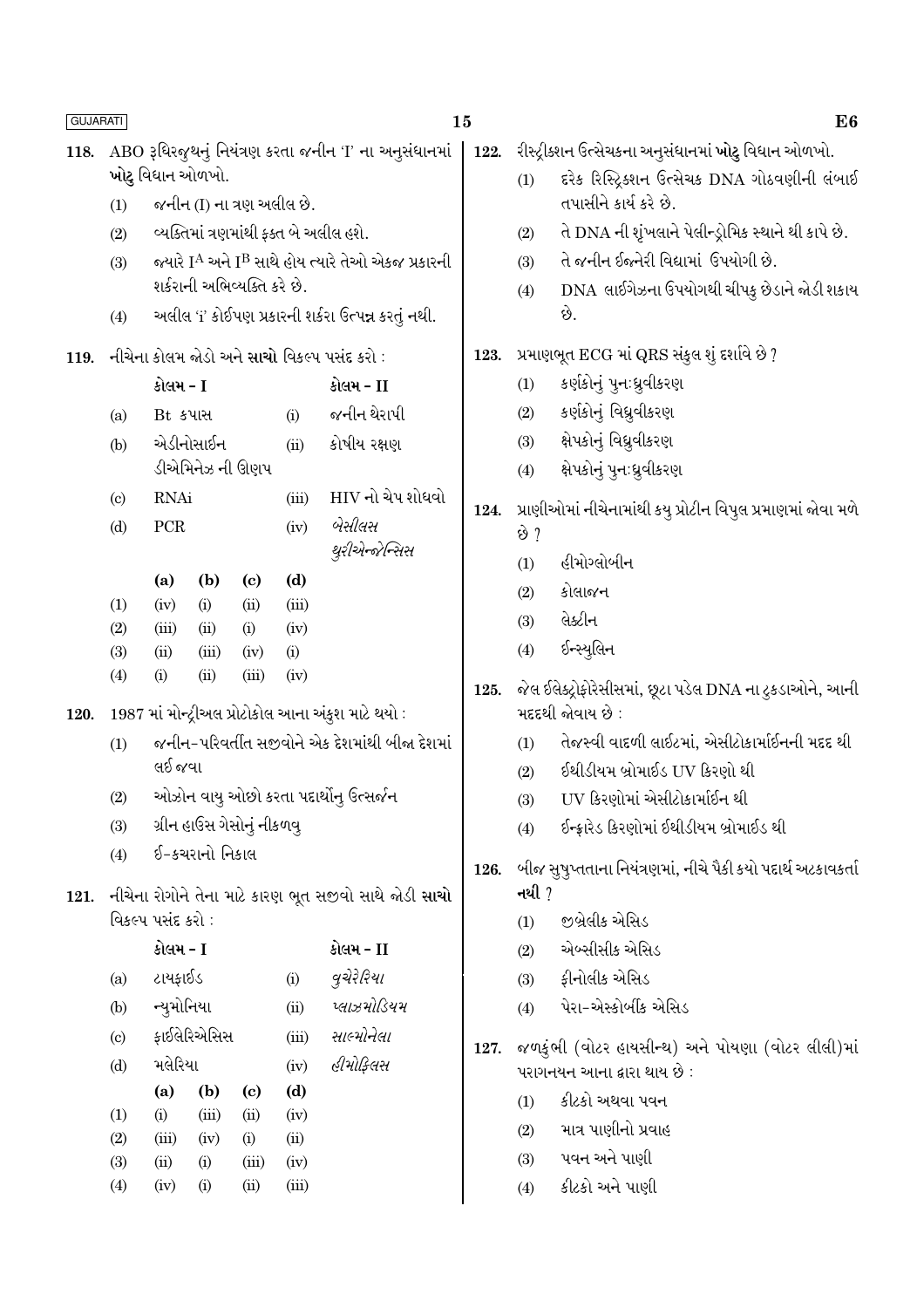| E <sub>6</sub> |                                                                                       |                                                                                                                                                                                                          |                     |                           |                                   |                                                                   | 16                            |                       |                                                     |        | <b>GUJARATI</b>                                        |  |
|----------------|---------------------------------------------------------------------------------------|----------------------------------------------------------------------------------------------------------------------------------------------------------------------------------------------------------|---------------------|---------------------------|-----------------------------------|-------------------------------------------------------------------|-------------------------------|-----------------------|-----------------------------------------------------|--------|--------------------------------------------------------|--|
| 128.           |                                                                                       |                                                                                                                                                                                                          |                     |                           |                                   | બીકાનેરી ઘેટી અને મરીનો ઘેટીનો ઉપયોગ કરી નીચેની કઈ પધ્ધતિ         | 133.                          |                       | બીજાશય નો દેહ, અહીંથી, અંડનાલ સાથે જોડાયેલ હોય છે : |        |                                                        |  |
|                |                                                                                       |                                                                                                                                                                                                          |                     |                           |                                   | દ્વારા ઘેટાની નવી જાત 'હિસારડેલ' વિકસાવવામાં આવી છે.              |                               | (1)                   | બીજકેન્દ્ર                                          |        |                                                        |  |
|                | બર્હિસંવર્ધન<br>(1)<br>ઉત્પરિવર્તન સંવર્ધન                                            |                                                                                                                                                                                                          |                     |                           |                                   |                                                                   |                               | (2)                   | બીજાંડછિદ્ર                                         |        |                                                        |  |
|                | (2)<br>(3)                                                                            | પર સંવર્ધન                                                                                                                                                                                               |                     |                           |                                   |                                                                   |                               | (3)                   | પ્રદેહ                                              |        |                                                        |  |
|                | (4)                                                                                   | અંતઃસંવર્ધન                                                                                                                                                                                              |                     |                           |                                   |                                                                   |                               |                       |                                                     |        |                                                        |  |
| 129.           |                                                                                       |                                                                                                                                                                                                          |                     |                           |                                   | મૂત્રમાં નીચેના માંથી કઈ પરિસ્થિતિ ડાયાબીટિઝ મેલિટસ સુચવે         |                               | (4)                   | અંડકતલ                                              |        |                                                        |  |
|                | છે ?                                                                                  |                                                                                                                                                                                                          |                     |                           |                                   |                                                                   | 134.                          |                       |                                                     |        | નીચેના માંથી શેને એનએરોબિક સ્લજ ડાયજેસ્ટર્સમાં વાહિન   |  |
|                | (1)                                                                                   |                                                                                                                                                                                                          |                     | યુરેમિયા અને કિટોન્યુરિયા |                                   |                                                                   |                               |                       |                                                     |        | મળની આગળની સારવાર માટે મૂકવામાં આવે છે :               |  |
|                | (2)                                                                                   |                                                                                                                                                                                                          |                     |                           | યુરેમિયા અને મૂત્રપિંડની પથરી     |                                                                   |                               | (1)                   | પ્રાથમિક સ્લજ                                       |        |                                                        |  |
|                | કીટોન્યુરિયા અને ગ્લાયકોસોરિયા<br>(3)<br>મૂત્રપિંડની પથરી અને હાયપરગ્લાયસેમિયા<br>(4) |                                                                                                                                                                                                          |                     |                           |                                   |                                                                   |                               | (2)                   | તરતો કચરો                                           |        |                                                        |  |
|                |                                                                                       |                                                                                                                                                                                                          |                     |                           |                                   |                                                                   |                               | (3)                   | પ્રાથમિક સારવારનું ઈફ્લ્યુઅન્ટ                      |        |                                                        |  |
| 130.           | નીચેના માંથી કયુ-માનવજનીત કાર્યોના લીધે બદલાયેલા                                      |                                                                                                                                                                                                          |                     |                           |                                   |                                                                   |                               |                       |                                                     |        |                                                        |  |
|                |                                                                                       |                                                                                                                                                                                                          |                     |                           |                                   | પર્યાવરણના કારણે ઉત્ક્રાન્તિ પામેલ સજીવનું <b>સાચુ</b> ઉદાહરણ છે? |                               | (4)                   | ક્રિયાશીલ સ્લજ                                      |        |                                                        |  |
|                | (a)<br>(b)                                                                            |                                                                                                                                                                                                          |                     |                           | ગેલેપેગોઝ ટાપુ પરની ડાર્વિન ફિન્ચ |                                                                   | 135.                          |                       |                                                     |        | શીમ્બીકુળની વનસ્પતિઓની મૂળ ગંડિકામાં આવેલ નાઈટ્રોજીનેઝ |  |
|                |                                                                                       | તૃણનાશક પ્રતિરોધી ઘાસ<br>દવા પ્રતિરોધી સુકોષકેન્દ્રીઓ<br>$\left( \mathrm{c}\right)$<br>કૂતરા જેવી માનવ સર્જિત પાલતુ જાતીયો<br>(d)<br>(1)<br>\$5d(a)<br>$(a)$ અને $(c)$<br>(2)<br>$(b)$ , $(c)$ અને $(d)$ |                     |                           |                                   |                                                                   |                               |                       |                                                     |        | જે પ્રક્રિયાનું ઉદ્દીપન કરે છે, તેની નિપજ આ છે :       |  |
|                |                                                                                       |                                                                                                                                                                                                          |                     |                           |                                   |                                                                   |                               | (1)                   | માત્ર એમોનિયા                                       |        |                                                        |  |
|                |                                                                                       |                                                                                                                                                                                                          |                     |                           |                                   |                                                                   |                               | (2)                   | માત્ર નાઈટ્રેટ                                      |        |                                                        |  |
|                |                                                                                       |                                                                                                                                                                                                          |                     |                           |                                   |                                                                   |                               | (3)                   | એમોનિયા અને ઓક્સિજન                                 |        |                                                        |  |
|                | (3)                                                                                   |                                                                                                                                                                                                          |                     |                           |                                   |                                                                   |                               |                       |                                                     |        |                                                        |  |
|                | (4)                                                                                   | ફક્ત $(d)$                                                                                                                                                                                               |                     |                           |                                   |                                                                   | (4)                           | એમોનિયા અને હાઈડ્રોજન |                                                     |        |                                                        |  |
| 131.           | ઉદ્દવિકાસનો ભ્રૂણવિજ્ઞાનીકી આધાર, આમણે વખોડચો :<br>કાર્લ અર્નસ્ટ વૉન બેઅર             |                                                                                                                                                                                                          |                     |                           | 136.                              |                                                                   | નીચે પૈકી સાચી જોડ પસંદ કરો : |                       |                                                     |        |                                                        |  |
|                | (2)                                                                                   | (1)<br>આલ્ફ્રેડ વૉલેસ                                                                                                                                                                                    |                     |                           |                                   |                                                                   |                               | (1)                   | લીગેઝીસ -                                           |        | બે DNA અણુઓને જોડે છે                                  |  |
|                | (3)                                                                                   |                                                                                                                                                                                                          | ચાર્લ્સ ડારવીન      |                           |                                   |                                                                   |                               | (2)                   | પોલીમરેઝીસ                                          | $\sim$ | DNA ના ટુકડા કરે છે                                    |  |
|                | (4)                                                                                   | ઓપેરીન                                                                                                                                                                                                   |                     |                           |                                   |                                                                   |                               |                       |                                                     |        |                                                        |  |
| 132.           |                                                                                       |                                                                                                                                                                                                          |                     |                           |                                   | નીચેના કોલમને જોડો અને સાચો વિકલ્પ પસંદ કરો :                     |                               | (3)                   | ન્યુક્લીએઝીસ -                                      |        | DNA ના બે કુંતલોને અલગ કરે<br>છે                       |  |
|                | કોલમ - I                                                                              |                                                                                                                                                                                                          |                     |                           |                                   | કોલમ - II                                                         |                               | (4)                   | એક્ઝો-                                              |        | DNA ના અંતર્ગત, ચોક્કસ                                 |  |
|                | (a)                                                                                   | તરતી પાંસળીઓ<br>(i)                                                                                                                                                                                      |                     |                           |                                   | બીજી અને સાતમી                                                    |                               |                       | ન્યુકલીએઝીસ                                         |        | સ્થાને કાપે છે                                         |  |
|                |                                                                                       |                                                                                                                                                                                                          |                     |                           |                                   | પાંસળીની વચ્ચે<br>આવેલ છે                                         |                               |                       |                                                     |        |                                                        |  |
|                | (b)                                                                                   |                                                                                                                                                                                                          | સ્કંધાગ્ર પ્રવર્ધની |                           | (ii)                              | ભુજાસ્થિ શીર્ષ                                                    | 137.                          |                       |                                                     |        | એ વૃદ્ધિનિયામકનું નામ આપો જેનો શેરડીના પાક પર છંટકાવ   |  |
|                | $\left( \mathrm{c} \right)$                                                           | સ્કંધાસ્થિ                                                                                                                                                                                               |                     |                           | (iii)                             | અક્ષક જોડાણ                                                       |                               | વધે છે :              |                                                     |        | કરવાથી તેના પ્રકાંડની લંબાઈ વધે છે અને આમ શેરડીની ઉપજ  |  |
|                | (d)                                                                                   | સ્કંધઉલૂખલ<br>(iv)                                                                                                                                                                                       |                     |                           |                                   | ઉરોસ્થિ સાથે જોડાતી                                               |                               |                       |                                                     |        |                                                        |  |
|                |                                                                                       |                                                                                                                                                                                                          |                     |                           |                                   | નથી                                                               |                               | (1)                   | સાયટોકાઈનીન                                         |        |                                                        |  |
|                | (1)                                                                                   | (a)<br>(ii)                                                                                                                                                                                              | (b)<br>(iv)         | (c)<br>(i)                | (d)<br>(iii)                      |                                                                   |                               | (2)                   | જીબ્રેલીન                                           |        |                                                        |  |
|                | (2)                                                                                   | (i)<br>(iii)<br>(iv)<br>(ii)                                                                                                                                                                             |                     |                           | (3)                               | ઈથીલીન                                                            |                               |                       |                                                     |        |                                                        |  |
|                | (3)<br>(4)                                                                            | (iii)<br>(iv)                                                                                                                                                                                            | (ii)<br>(iii)       | (iv)<br>(i)               | (i)<br>(ii)                       |                                                                   |                               | (4)                   | એબ્સીસીક એસિડ                                       |        |                                                        |  |
|                |                                                                                       |                                                                                                                                                                                                          |                     |                           |                                   |                                                                   |                               |                       |                                                     |        |                                                        |  |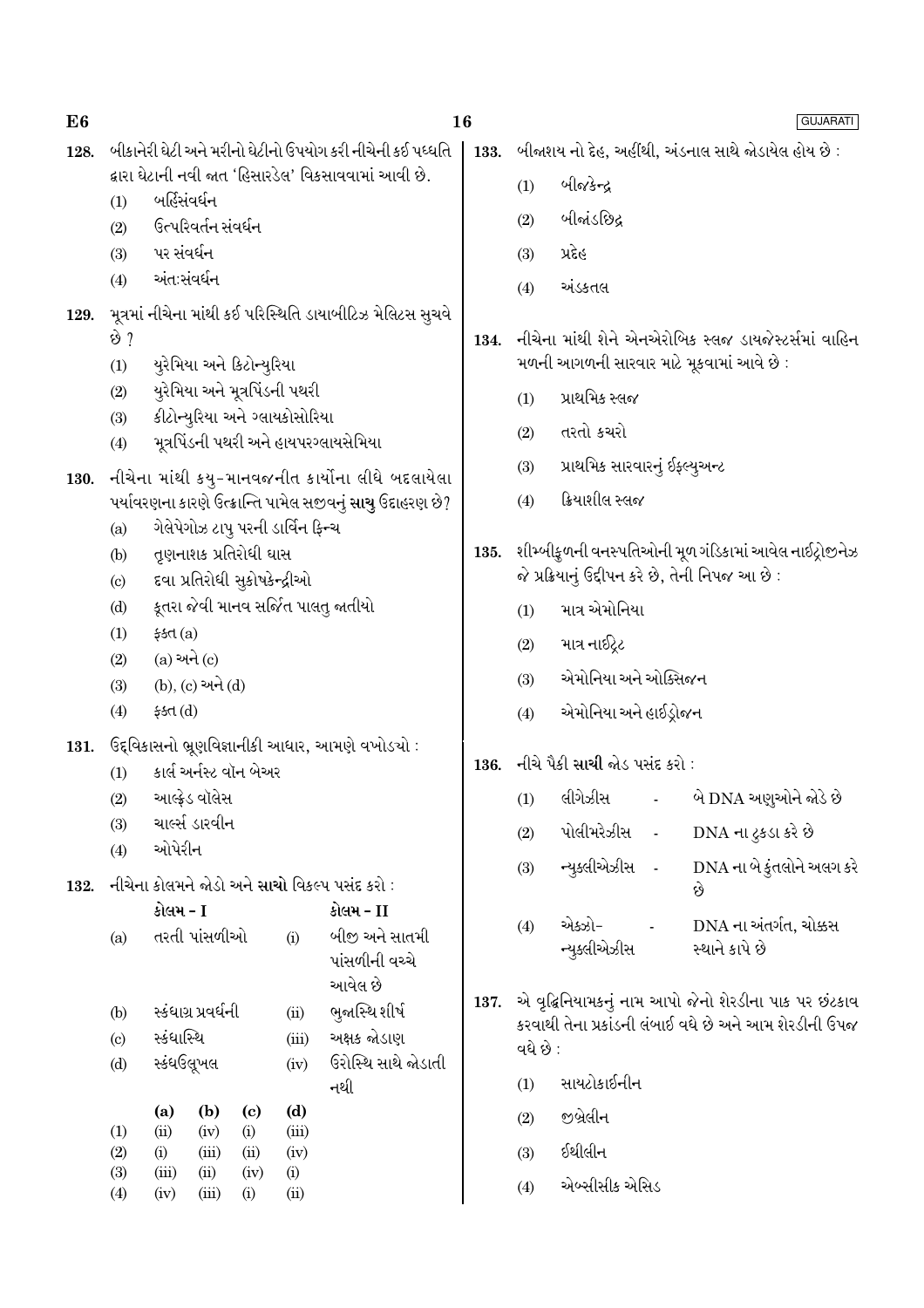નીચેના કોલમને જોડો અને સાચો વિકલ્પ પસંદ કરો : 138.

- કોલમ T કોલમ – II ટોળામાં રહેતી પાક હાનિકારક (i) એસ્ટ્રેરિયસ  $(a)$ જવાત
- પુખ્તમાં અરીય સમમિતિ અને વીંધ્યી  $(ii)$  $(b)$ ડીંભમાં દ્વિપાર્શ્વીય સમમિતિ
- કેકસા પોથી *ટીનોપ્લાના*  $\left( \mathrm{c}\right)$  $(iii)$
- જેવ પ્રદીપ્યતા લોકસ્ટા  $(d)$  $(iv)$  $(b)$  $\left( \mathrm{c}\right)$  $(d)$  $(a)$  $(iii)$  $(ii)$  $(iv)$  $(1)$  $(i)$  $(2)$  $(iv)$  $(i)$  $(ii)$  $(iii)$  $(3)$  $(iii)$  $(ii)$  $(i)$  $(iv)$  $(i)$  $(iv)$  $(4)$  $(ii)$  $(iii)$

ઓક્સીજનના વહનના અનુસંધાનમાં ખોટુ વિધાન ઓળખો : 139.

- ઓક્સીજનનું હિમોગ્લોબીન સાથેનું જોડાણ મુખ્યત્વે  $\mathrm{O}_2$  $(1)$ ના આંશિક દબાણ સાથે સંબંધિત છે.
- $CO<sub>2</sub>$  નું આંશિક દબાણ  $O<sub>2</sub>$  ના હિમોગ્લોબીન સાથેના  $(2)$ જોડાણમાં દખલગીરી કરે છે.
- વાયૂકોષ્ઠોમાં H + ની ઊંચી સાંદ્રતા ઓક્સીહીમોગ્લોબીનની  $(3)$ બનાવટમાં સહાય કરે છે.
- વાયુકોષ્ઠોમાં ઓછો pCO, ઓક્સીહીમોગ્લોબીનની  $(4)$ બનાવટમાં સહાય કરે છે.
- 140. વનસ્પતિમાં, આવશ્યક તત્વો અને તેમના કાર્યોને અનુલક્ષીને જોડકા ગોઠવો :

|                            | (b)<br>(a) | $\left( \mathrm{c}\right)$ | (d)                                   |  |  |  |  |  |
|----------------------------|------------|----------------------------|---------------------------------------|--|--|--|--|--|
| સાચો વિકલ્પ પસંદ કરો :     |            |                            |                                       |  |  |  |  |  |
| (d)                        | મેંગેનીઝ   | (iv)                       | IAA જૈવસંશ્લેષણ                       |  |  |  |  |  |
| $\left( \mathrm{c}\right)$ | બોરોન      | (iii)                      | ક્લોરોફીલના જૈવસંશ્લેષણ માટે<br>જરૂરી |  |  |  |  |  |
| (b)                        | ઝીન્ક      | (ii)                       | પરાગજ અંકુરણ                          |  |  |  |  |  |
| (a)                        | લોહ        | (i)                        | જળનું પ્રકાશ વિભાજન                   |  |  |  |  |  |

|                   | ια,   | 1 N J | ぃ    | w        |
|-------------------|-------|-------|------|----------|
| $\rm(1)$          | (ii)  | (i)   | (iv) | (iii)    |
| $\rm(2)$          | (iv)  | (iii) | (ii) | $\rm(i)$ |
| (3)               | (iii) | (iv)  | (ii) | $\rm(i)$ |
| $\left( 4\right)$ | (iv)  | (i)   | (ii) | (iii)    |

- એક વનસ્પતિનો આડો છેદ નીચેના અંતસ્થ લક્ષણો દર્શાવે છે : 141. પુલીય આવરણ ધરાવતા, અસંખ્ય, વીખરાયેલા વાહીપુલ.  $(a)$ મુદ્દતકીય કોષોનું બનેલ વિશાળ, જોઈ શકાતું આધારોત્તક.  $(b)$ સહસ્થ અને અવર્ધમાન વાહીપુલો.  $\left( \mathrm{c}\right)$ અન્નવાહક મૂદ્દતકનો અભાવ.  $(d)$ નીચે પૈકી વનસ્પતિનો પ્રકાર અને ભાગ ઓળખો : એકદળી પ્રકાંડ  $(1)$ એકદળી મૂળ  $(2)$ ફિદળી પ્રકાંડ  $(3)$ દ્વિદળી મૂળ  $(4)$ 142. પ્રકાશ-પ્રક્રિયામાં, પ્લાસ્ટોક્વીનોન, અહીંથી, ઈલેક્ટ્રોનને ખસેડવામાં મદદરૂપ થાય છે : PS-II થી Cytbef સંકીર્ણ સુધી  $(1)$  $\mathrm{Cytb}_{6}$ f સંકીર્ણ થી PS-I  $(2)$  $PS-I$  थी  $NADP^+$  $(3)$ PS-I थी ATP भीथे- $(4)$ પૃથ્વીના નીચે પૈકીના પ્રદેશોમાંથી કયો, સૌથી વધુ જાતિ વિવિધતા 143. દર્શાવે છે ? ભારતનો પશ્ચિમી ઘાટ  $(1)$ મેડાગાસ્કર  $(2)$ હિમાલય  $(3)$ એમોઝોનના જંગલો  $(4)$
- ભાષાંતર (દ્રાન્સલેશન) નો પ્રથમ તબક્કો આ છે: 144.
	- રીબોઝોમનું mRNA સાથે જોડાવવું  $(1)$
	- DNA ના અણુને ઓળખવ્  $(2)$
	- tRNA ન્ એમિનોએસાયલેશન  $(3)$
	- વિરુઘ્ધ-સંકેત (એન્ટી-કોડોન)ને ઓળખવુ  $(4)$
- મનુષ્યના શરીરમાં પ્રવેશતો *પ્લાઝમોડીયમનો* ચેપી તબક્કો  $145.$ 
	- છે. ટોકોઝોઈટસ  $(1)$
	- સ્પોરોઝોઈટસ  $(2)$
	- માદા જન્યુકોષ  $(3)$
	- નર જન્યકોષ  $(4)$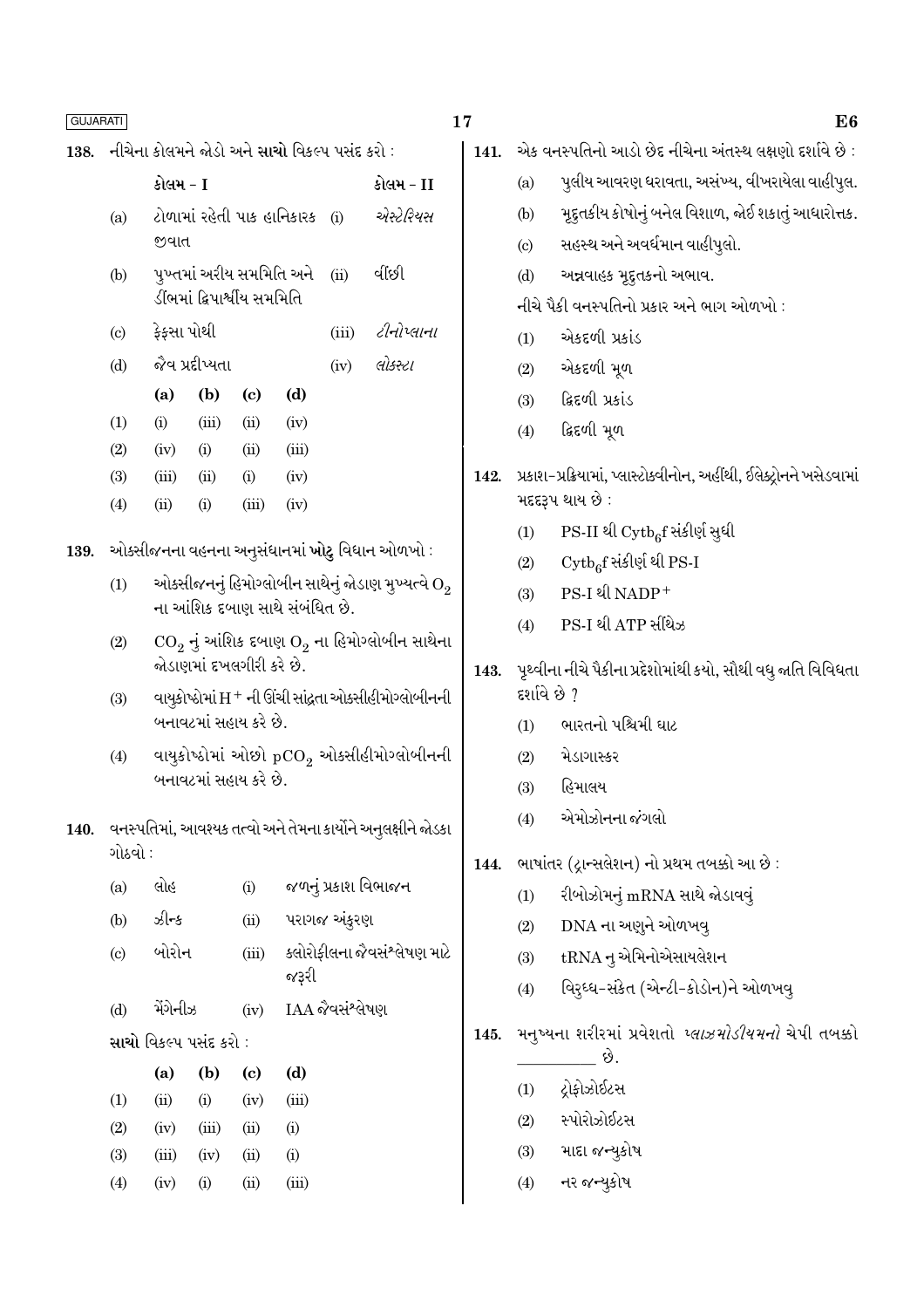| E6   |                                                                                                                | 18   |                                                                                     | <b>GUJARATI</b>                                              |  |  |
|------|----------------------------------------------------------------------------------------------------------------|------|-------------------------------------------------------------------------------------|--------------------------------------------------------------|--|--|
| 146. | સુકેન્દ્રી કોષો(યુકેરીઓટીક)માં ગ્લાયકોપ્રોટીન્સ અને<br>ગ્લાયકોલીપીડસ્ના ઉત્પાદન માટે કયું, અગત્યનું સ્થાન છે ? | 152. | પ્રકાશ શ્વસન અંતર્ગત RuBisCo ઉત્સેચકની પ્રાણવાયુકરણ<br>પ્રક્રિયાથી ઉત્પન્ન થાય છે : |                                                              |  |  |
|      | અંતઃકોષરસ જાળ<br>(1)                                                                                           |      | (1)                                                                                 | 3-C સંયોજનના 2 અણુઓ                                          |  |  |
|      | પેરોક્સીઝોમ્સ્<br>(2)                                                                                          |      | (2)                                                                                 | 3-C સંયોજનનો 1 અણ્                                           |  |  |
|      | ગોલ્ગીકાય<br>(3)                                                                                               |      | (3)                                                                                 | 6-C સંયોજનનો 1 અણ્                                           |  |  |
|      | પોલીસોમ્સ<br>(4)                                                                                               |      | (4)                                                                                 | 4-C સંયોજનનો 1 અણુ અને 2-C સંયોજનનો 1 અણુ                    |  |  |
| 147. | નીચેના માંથી બેઝીક એમીનો એસિડ ઓળખો :                                                                           |      |                                                                                     |                                                              |  |  |
|      | ટાયરોસીન<br>(1)                                                                                                |      |                                                                                     | 153. ફ્લોરીડીઅન સ્ટાર્ચની રચના આના જેવી હોય છે :             |  |  |
|      | ગ્લુટામીક એસિડ<br>(2)                                                                                          |      | (1)                                                                                 | સ્ટાર્ચ અને સેલ્યુલોઝ                                        |  |  |
|      | લાયસીન<br>(3)<br>વેલાઈન                                                                                        |      | (2)                                                                                 | એમાઈલોપેક્ટીન અને ગ્લાયકોજન                                  |  |  |
|      | (4)                                                                                                            |      | (3)                                                                                 | મેનીટોલ અને આલ્ગીન                                           |  |  |
| 148. | એક વારના સિદ્રિક એસિડ ચક્રમાં, પ્રક્રિયાર્થી સ્તરે આટલા                                                        |      |                                                                                     | લેમીનારીન અને સેલ્યુલોઝ                                      |  |  |
|      | ફોસ્ફોરાયલેશન થાય છે :                                                                                         |      | (4)                                                                                 |                                                              |  |  |
|      | (1)<br>શૂન્ય<br>એક<br>(2)                                                                                      | 154. |                                                                                     | વૃધ્ધિની પ્રક્રિયા, આ દરમ્યાન સૌથી વધુ હોય છે :              |  |  |
|      | બે<br>(3)                                                                                                      |      | (1)                                                                                 | લૉગ તબક્કો                                                   |  |  |
|      | (4)<br>ત્રણ                                                                                                    |      | (2)                                                                                 | મંદવૃધ્ધિ તબક્કો                                             |  |  |
| 149. | એસ.એલ. મીલરે, તેમના પ્રયોગોમાં એક બંધ ફ્લાસ્કમાં, આ                                                            |      | (3)                                                                                 | જીર્ણતા                                                      |  |  |
|      | બધાને મિશ્રણ કરી એમિનો એસિડ ઉત્પન્ન કર્યો :                                                                    |      |                                                                                     |                                                              |  |  |
|      | મિથેન, હાઈડ્રોજન, એમોનિયા અને વરાળને, 800°C<br>(1)                                                             |      | (4)                                                                                 | સુષુપ્તતા                                                    |  |  |
|      | પર                                                                                                             | 155. | નીચેના માંથી કયુ વિધાન સાચુ નથી ?                                                   |                                                              |  |  |
|      | $CH_3$ , $H_2$ , $NH_4$ અને વરાળને, $800^{\circ}$ C પર<br>(2)                                                  |      | (1)                                                                                 | મનુષ્યમાં ઈન્સ્યુલીન નું સંશ્લેષણ પ્રોઈન્સ્યુલીન સ્વરૂપે થાય |  |  |
|      | મિથેન, હાઈડ્રોજન, એમોનિયા અને વરાળને, 600°C<br>(3)<br>પર                                                       |      |                                                                                     | છે.                                                          |  |  |
|      | $CH_3$ , $H_2$ , $NH_3$ અને વરાળને, 600°C પર<br>(4)                                                            |      | (2)                                                                                 | પ્રોઈન્સ્યુલીનમાં એક વધારાનો પેપ્ટાઈડ હોય છે જેને            |  |  |
|      |                                                                                                                |      |                                                                                     | C-પેપ્ટાઈડ કહે છે.                                           |  |  |
| 150. | બીજાણુપર્ણસમૂહન (સ્ટ્રોબીલાઈ) કે શંકુઓ, આમાં જોવા મળે<br>છે :                                                  |      | (3)                                                                                 | સક્રિય ઈન્સ્યુલીન માં A અને B બે શૃંખલાઓ હોય છે જે           |  |  |
|      | સાલ્વીનીઆ<br>(1)                                                                                               |      |                                                                                     | હાઈડ્રોજન બંધથી એકબીજા સાથે જોડાયેલ હોય છે.                  |  |  |
|      | પ્ટેરીસ<br>(2)                                                                                                 |      | (4)                                                                                 | જનીન ઈજનેરી વિદ્યા વાળુ ઈન્સ્યુલીન $(E\text{-}Coli)$         |  |  |
|      | માર્કેન્શિઓ<br>(3)                                                                                             |      |                                                                                     | ઈ-કોલાઈમાં પેદા થાય છે.                                      |  |  |
|      | ઈક્વીસેટમ<br>(4)                                                                                               | 156. |                                                                                     | સાચુ વિધાન પસંદ કરો :                                        |  |  |
| 151. | પ્રત્યાંકન વખતે DNA કુંતલ ને ખોલવામાં સહાય કરતા ઉત્સેચકનું                                                     |      |                                                                                     |                                                              |  |  |
|      | નામ ઓળખો.                                                                                                      |      | (1)                                                                                 | ગ્લુકોકોર્ટીકોઈડસ ગ્લુકોનિયોજીનેસિસ ને પ્રેરે છે.            |  |  |
|      | $DNA$ લાઈગેઝ<br>(1)                                                                                            |      | (2)                                                                                 | ગ્લુકાગોન હાઈપોગ્લાયસેમીયા સાથે સંકળાયેલ છે.                 |  |  |
|      | $DNA$ હેલીકેઝ<br>(2)                                                                                           |      | (3)                                                                                 | ઈન્સ્યુલિન સ્વાદુપિંડકોષો અને મંદપૂર્ણ કોષો પર કાર્ય         |  |  |
|      | DNA પોલીમરેઝ<br>(3)                                                                                            |      |                                                                                     | કરે છે.                                                      |  |  |
|      | RNA પોલીમરેઝ<br>(4)                                                                                            |      | (4)                                                                                 | ઈન્સ્યુલિન હાઈપરગ્લાયસેમીયા સાથે સંકળાયેલ છે.                |  |  |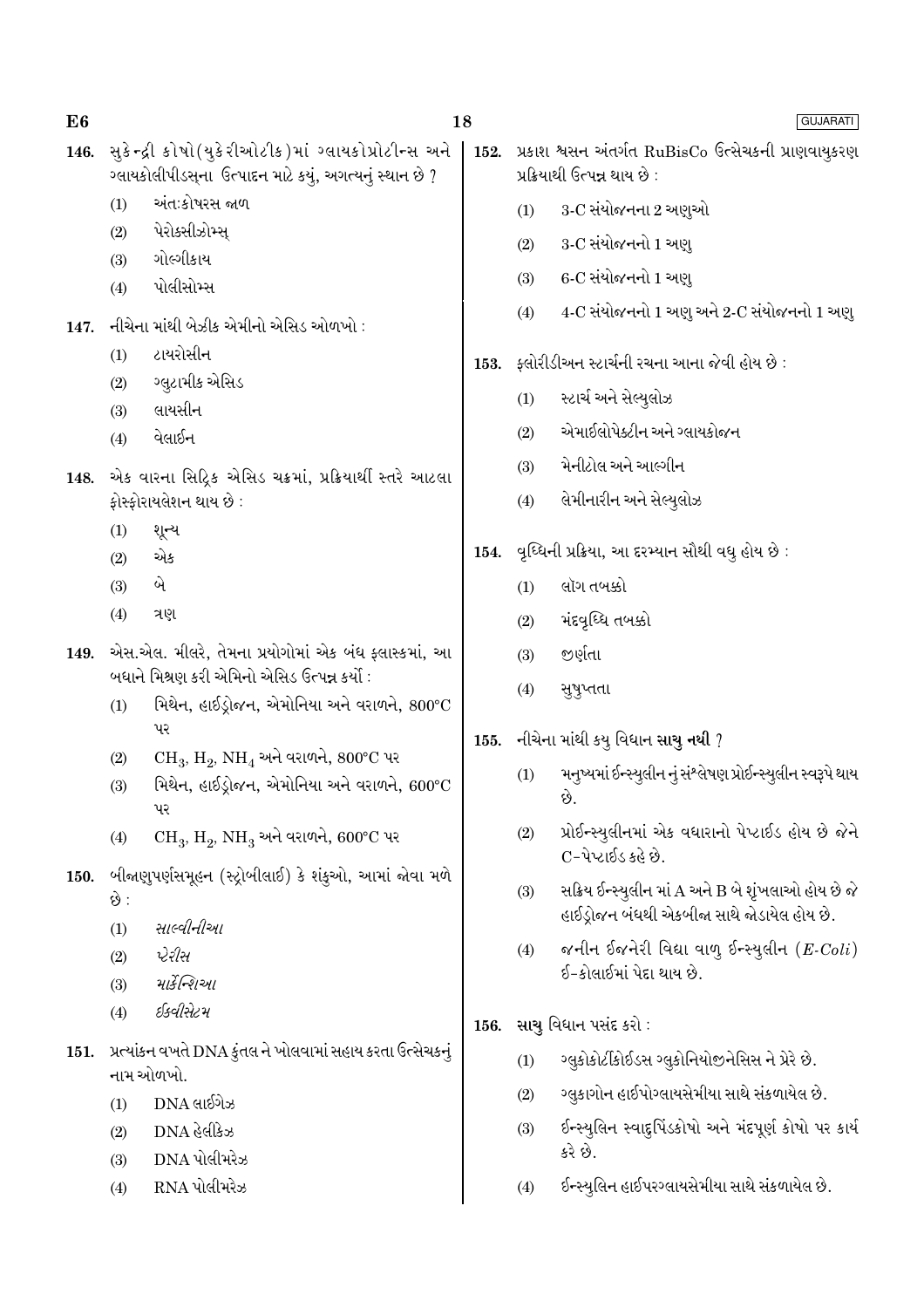| <b>GUJARATI</b> |                                          |                                                                                        |                 |               |                                  |                                |                                                                |  |  |
|-----------------|------------------------------------------|----------------------------------------------------------------------------------------|-----------------|---------------|----------------------------------|--------------------------------|----------------------------------------------------------------|--|--|
| 157.            | અર્ધીકરણને અનુલક્ષીને નીચે પૈકીને જોડો : |                                                                                        |                 |               |                                  |                                |                                                                |  |  |
|                 | (a)                                      | ઝાયગોટીન                                                                               |                 |               | (i)                              |                                | ઉપાન્તીભવન<br>(ટર્મીનલાઈઝેશન)                                  |  |  |
|                 | (b)                                      | પેકીટીન                                                                                |                 |               | (ii)                             | સ્વસ્તિક ચોકડી<br>(ચાયેસ્મેટા) |                                                                |  |  |
|                 | $\left( \mathrm{c} \right)$              | ડીપ્લોટીન                                                                              |                 |               | (iii)                            |                                | વ્યતિકરણ (ક્રોસીંગ<br>ઓવર)                                     |  |  |
|                 | (d)                                      |                                                                                        | ડાયાકાઈનેસીસ    |               | (iv)                             | સૂત્રયુગ્મન                    |                                                                |  |  |
|                 |                                          | નીચે પૈકી સાચો વિકલ્પ પસંદ કરો :                                                       |                 |               |                                  |                                |                                                                |  |  |
|                 |                                          | (a)                                                                                    | (b)             | (c)           | (d)                              |                                |                                                                |  |  |
|                 | (1)                                      | (iii)                                                                                  | $(iv)$ (i)      |               | (ii)                             |                                |                                                                |  |  |
|                 | (2)                                      | (iv)                                                                                   | $(iii)$ $(ii)$  |               | (i)                              |                                |                                                                |  |  |
|                 | (3)                                      | (i)                                                                                    |                 | $(ii)$ $(iv)$ | (iii)                            |                                |                                                                |  |  |
|                 | $\left( 4\right)$                        | (ii)                                                                                   | (iv)            | (iii)         | (i)                              |                                |                                                                |  |  |
|                 |                                          | જીવીત રહી શકે છે કારણ કે :                                                             |                 |               |                                  |                                | 158.   જો વંદાનું શીર્ષ દુર કરવામાં આવે તો તે થોડાક દિવસો સુધી |  |  |
|                 | (1)                                      | વંદાનો ઉપરી અન્નનાલીય ચેતાકંદ ઉદરના વક્ષભાગે આવેલો                                     |                 |               |                                  |                                |                                                                |  |  |
|                 |                                          | હોય છે.                                                                                |                 |               |                                  |                                |                                                                |  |  |
|                 | (2)                                      |                                                                                        |                 |               | વંદામાં ચેતાતંત્ર આવેલુ હોતુ નથી |                                |                                                                |  |  |
|                 | (3)                                      |                                                                                        |                 |               |                                  |                                | શીર્ષમાં ચેતાતંત્રનો થોડોક ભાગ હોય છે જ્યારે બાકીના            |  |  |
|                 |                                          |                                                                                        |                 |               |                                  |                                | ભાગમાં મોટા ભાગનું ચેતાતંત્ર વક્ષ ભાગે આવેલુ છે.               |  |  |
|                 | (4)                                      | શીર્ષમાં ચેતાતંત્રનો 1/3 ભાગ આવેલ છે જ્યારે બાકીનું<br>તેના શરીરના પૃષ્ઠભાગે આવેલુ છે. |                 |               |                                  |                                |                                                                |  |  |
|                 |                                          | 159. નીચેના કોલમને જોડો અને સાચો વિકલ્પ પસંદ કરો :                                     |                 |               |                                  |                                |                                                                |  |  |
|                 |                                          | કોલમ - I                                                                               |                 |               |                                  |                                | કોલમ - II                                                      |  |  |
|                 |                                          | (a) 6 થી 15 જોડ ઝાલર ફાટો                                                              |                 |               |                                  | (i)                            | દ્રાઈગોન                                                       |  |  |
|                 | (b)                                      |                                                                                        | વિષમ પાલિ પૂચ્છ |               |                                  | (ii)                           | યુષમુઆ                                                         |  |  |
|                 |                                          | મીનપક્ષ                                                                                |                 |               |                                  |                                |                                                                |  |  |
|                 | $\left( \mathrm{c} \right)$              | પ્લવનાશય                                                                               |                 |               |                                  | (iii)                          | કાસ્થિમત્સ્ય                                                   |  |  |
|                 | (d)                                      |                                                                                        | ઝેર કંટક (શૂળ)  |               |                                  | (iv)                           | અસ્થિમત્સ્ય                                                    |  |  |
|                 |                                          | (a)                                                                                    | (b)             | (c)           | (d)                              |                                |                                                                |  |  |
|                 | (1)                                      | (ii)                                                                                   | (iii)           | (iv)          | (i)                              |                                |                                                                |  |  |
|                 | (2)                                      | (iii)                                                                                  | (iv)            | (i)           | (ii)                             |                                |                                                                |  |  |
|                 | (3)                                      | (iv)                                                                                   | (ii)            | (iii)         | (i)                              |                                |                                                                |  |  |
|                 | (4)                                      | (i)                                                                                    | (iv)            | (iii)         | (ii)                             |                                |                                                                |  |  |
| 160.            |                                          |                                                                                        |                 |               |                                  |                                | જે મૂળ પ્રકાંડના તલભાગમાંથી ઉત્પન્ન થાય, તેને આ કહેવાય :       |  |  |
|                 | (1)                                      | તંતુમૂળ                                                                                |                 |               |                                  |                                |                                                                |  |  |
|                 | (2)                                      |                                                                                        | પ્રાથમિક મૂળ    |               |                                  |                                |                                                                |  |  |
|                 | (3)                                      | સ્તંભ મૂળ                                                                              |                 |               |                                  |                                |                                                                |  |  |
|                 | (4)                                      |                                                                                        | પાશ્વીંય મૂળ    |               |                                  |                                |                                                                |  |  |
|                 |                                          |                                                                                        |                 |               |                                  |                                |                                                                |  |  |

| 161. મનુષ્યના પાચનતંત્રના અનુસંધાને સાચુ વિધાન ઓળખો : |                                            |  |  |  |  |
|-------------------------------------------------------|--------------------------------------------|--|--|--|--|
| (1)                                                   | શેષાંત્ર નાના આંતરડામાં ખુલે છે.           |  |  |  |  |
| (2)                                                   | લસીસ્તર એ પાચનનળીનું સૌથી અંદરનું સ્તર છે. |  |  |  |  |
| (3)                                                   | શેષાંત્ર ખુબજ ગુંચળાદાર ભાગ છે.            |  |  |  |  |

રા નાત ખુબજ ગુચગાદાર ખાગ છે.<br>કૃમિવત્ ગ્રહણી થી ઉત્<mark>પન્ન</mark> થાય છે.  $(4)$ 

# 162. નીચેના કોલમને જોડો અને સાચો વિકલ્પ પસંદ કરો :

|                           | કોલમ - I                  |       | કોલમ - II   |
|---------------------------|---------------------------|-------|-------------|
| (a)                       | ક્લોસ્ટ્રીડીયમ બ્યુટીલીકમ | (i)   | સાયક્લો-    |
|                           |                           |       | સ્પોરીન-A   |
| (b)                       | દ્રાઈકોડર્મા પોલીસ્પોરમ   | (ii)  | બ્યુટીરીક   |
|                           |                           |       | એસિડ        |
| $\left( \text{c} \right)$ | મોનાસ્કસ પરપૂરીયસ         | (iii) | સાઈટ્રીક    |
|                           |                           |       | એસિડ        |
| (d)                       | એસ્પર્જીલસ નાઈજર          | (iv)  | રૂધિર માં   |
|                           |                           |       | કોલેસ્ટેરોલ |
|                           |                           |       | ઘટાડતો ઘટક  |

|            | (a)      | (b)   | (c)  | (d)      |
|------------|----------|-------|------|----------|
| (1)        | (iii)    | (iv)  | (ii) | (i)      |
| (2)        | (ii)     | (i)   | (iv) | (iii)    |
| <b>(3)</b> | $\rm(i)$ | (ii)  | (iv) | (iii)    |
| (4)        | (iv)     | (iii) | (ii) | $\rm(i)$ |

- 163. નિવસન તંત્રની કુલ પ્રાથમિક ઉત્પાદકતા અને ચોખ્ખી પ્રાથમિક ઉત્પાદકતાને અનુલક્ષીને, નીચે પૈકી કયું વિધાન સાચું છે ?
	- કુલ પ્રાથમિક ઉત્પાદકતા ચોખ્ખી પ્રાથમિક ઉત્પાદકતા  $(1)$ કરતા હમેશા ઓછી હોય છે.
	- કુલ પ્રાથમિક ઉત્પાદકતા ચોખ્ખી પ્રાથમિક ઉત્પાદકતા  $(2)$ કરતા હમેશા વધુ હોય છે.
	- કુલ પ્રાથમિક ઉત્પાદકતા અને ચોખ્ખી પ્રાથમિક  $(3)$ ઉત્પાદકતા, બંને એક જ છે.
	- કુલ પ્રાથમિક ઉત્પાદકતા અને ચોખ્ખી પ્રાથમિક  $(4)$ .<br>ઉત્પાદકતા વચ્ચે કોઈ સંબંધ નથી.
- 164. નીચેના કોલમને જોડો અને સાચો વિકલ્પ પસંદ કરો :

|     | કોલમ - I     |                 |      | કોલમ -  II |                  |  |  |  |
|-----|--------------|-----------------|------|------------|------------------|--|--|--|
| (a) |              | પિટચુટરી ગ્રંથી |      | (i)        | ગ્રેવ્સ રોગ      |  |  |  |
| (b) |              | થાયરોઈડ ગ્રંથી  |      | (ii)       | ડાયાબીટિઝ મેલિટસ |  |  |  |
| (c) |              | એડ્રીનલ ગ્રંથી  |      | (iii)      | ડાયાબીટિઝ        |  |  |  |
|     |              |                 |      |            | ઈન્સીપીડસ        |  |  |  |
| (d) | સ્વાદ્દુપિંડ |                 |      | (iv)       | એડીસન રોગ        |  |  |  |
|     | (a)          | (b)             | (c)  | (d)        |                  |  |  |  |
| (1) | (iv)         | (iii)           | (i)  | (ii)       |                  |  |  |  |
| (2) | (iii)        | (ii)            | (i)  | (iv)       |                  |  |  |  |
| (3) | (iii)        | (i)             | (iv) | (ii)       |                  |  |  |  |
| (4) | (ii)         | (i)             | (iv) | (iii)      |                  |  |  |  |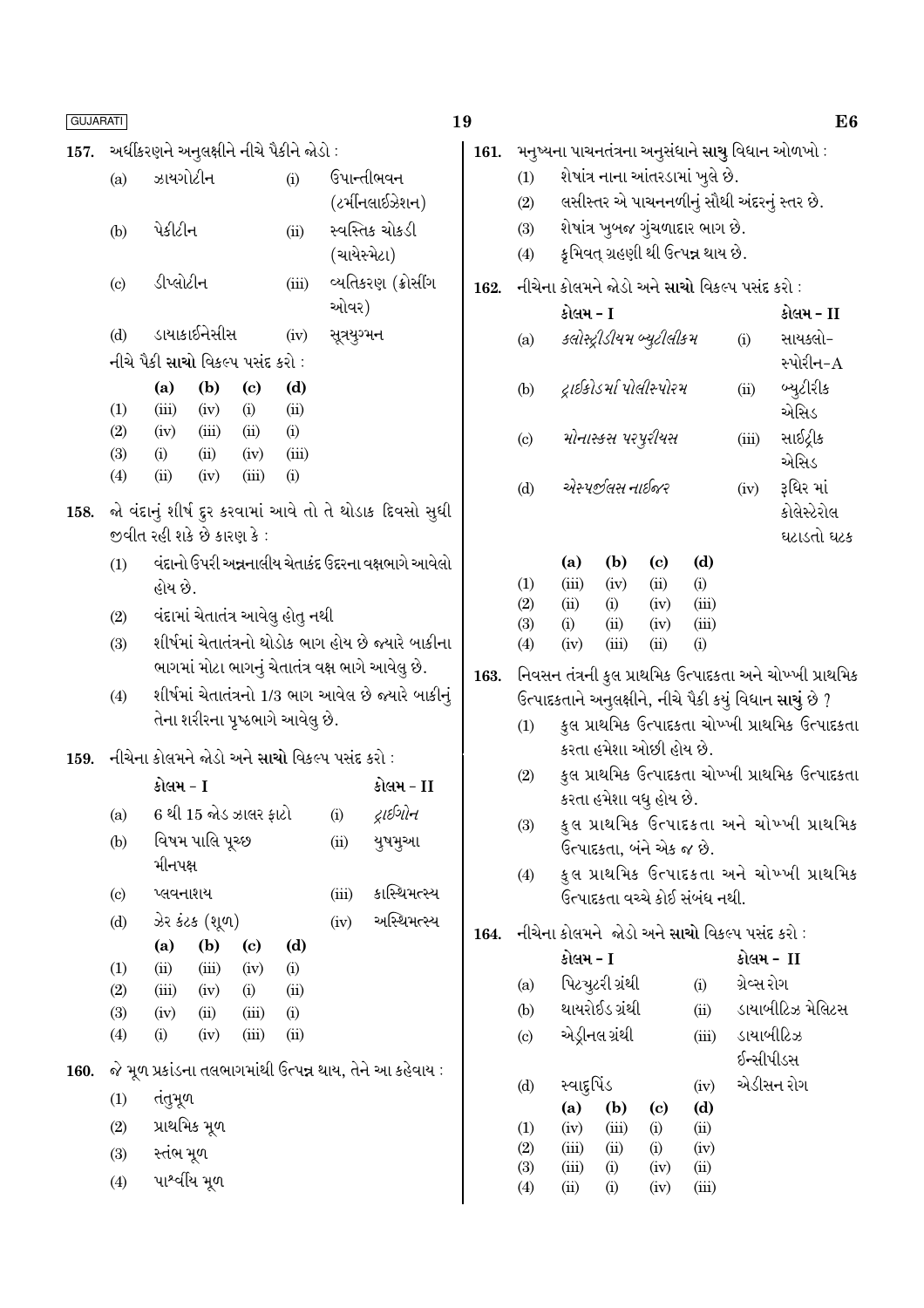| E <sub>6</sub>                         |                                                            |                              |                   |                             |                                                                    |                                                          | 20<br><b>GUJARATI</b>                                    |                                                        |                                                                                        |                                                |       |       |      |                                              |
|----------------------------------------|------------------------------------------------------------|------------------------------|-------------------|-----------------------------|--------------------------------------------------------------------|----------------------------------------------------------|----------------------------------------------------------|--------------------------------------------------------|----------------------------------------------------------------------------------------|------------------------------------------------|-------|-------|------|----------------------------------------------|
| 165.                                   | નીચેના કોલમને જોડો અને સાચો વિકલ્પ પસંદ કરો :              |                              |                   |                             | તૃણભૂમિના નિવસનતંત્રમાં, પોષક સ્તરો સાથે તેમની <b>સાચી</b><br>168. |                                                          |                                                          |                                                        |                                                                                        |                                                |       |       |      |                                              |
|                                        | કોલમ - I                                                   |                              |                   | કોલમ - II                   |                                                                    |                                                          |                                                          | ઉદાહરણ જાતિનું જોડકુ ગોઠવો :                           |                                                                                        |                                                |       |       |      |                                              |
|                                        | (a)                                                        | જરાયુ<br>(i)                 |                   | એન્ડ્રોજન્સ                 |                                                                    | (a)                                                      |                                                          | ચોથુ પોષક સ્તર                                         |                                                                                        | (i)                                            | કાગડો |       |      |                                              |
|                                        | (b)                                                        |                              | ઝોના પેલ્યુસીડા   |                             | (ii)                                                               | હ્યુમન કોરીઓનિક                                          |                                                          | (b)                                                    |                                                                                        | બીજુ પોષક સ્તર                                 |       |       | (ii) | ગીધ                                          |
|                                        |                                                            | બલ્બો-યુરેથ્રલ ગ્રંથિઓ (iii) |                   |                             | ગોનેડોદ્રોપીન<br>અંત:સાવ (hCG)                                     |                                                          | $\left( \circ \right)$                                   | પ્રથમ પોષક સ્તર                                        |                                                                                        |                                                |       | (iii) | સસલુ |                                              |
|                                        | (c)                                                        |                              |                   |                             | અંડકોષનું આવરણ                                                     |                                                          | (d)                                                      |                                                        | ત્રીજુ પોષક સ્તર                                                                       |                                                |       | (iv)  | ઘાસ  |                                              |
|                                        | (d)                                                        |                              | લેડીગ કોષો        |                             | (iv)                                                               |                                                          | શિશ્નનું ઊંજણ                                            | સાચો વિકલ્પ પસંદ કરો :                                 |                                                                                        |                                                |       |       |      |                                              |
|                                        |                                                            | (b)<br>(a)                   |                   | $\left( \mathrm{c}\right)$  | (d)                                                                |                                                          |                                                          |                                                        | (d)<br>(a)<br>(b)<br>$\left( \mathbf{c} \right)$                                       |                                                |       |       |      |                                              |
|                                        | (1)                                                        | (iv)                         | (iii)             | (i)                         | (ii)                                                               |                                                          |                                                          | (1)                                                    | (ii)                                                                                   | (iii)                                          | (iv)  | (i)   |      |                                              |
|                                        | (2)                                                        | (i)                          | (iv)              | (ii)                        | (iii)                                                              |                                                          |                                                          | (2)                                                    | (iii)                                                                                  | (ii)                                           | (i)   | (iv)  |      |                                              |
|                                        | (3)                                                        | (iii)                        | (ii)              | (iv)                        | (i)                                                                |                                                          |                                                          | (3)                                                    | (iv)                                                                                   | (iii)                                          | (ii)  | (i)   |      |                                              |
|                                        | (4)                                                        | (ii)                         | (iii)             | (iv)                        | (i)                                                                |                                                          |                                                          | (4)                                                    | (i)                                                                                    | (ii)                                           | (iii) | (iv)  |      |                                              |
| 166.                                   | નીચેના કોલમોને જોડો અને સાચો વિકલ્પ પસંદ કરો :<br>કોલમ - I |                              |                   |                             | 169.                                                               |                                                          | ક્રિતીય ચયાપચયી પદાર્થો જેવા કે, નીકોટીન, સ્ટ્રીકનીન અને |                                                        |                                                                                        |                                                |       |       |      |                                              |
|                                        |                                                            |                              |                   |                             | કોલમ - II                                                          |                                                          | કેફીન વનસ્પતિ દ્વારા આના માટે ઉત્પન્ન થાય છે :           |                                                        |                                                                                        |                                                |       |       |      |                                              |
|                                        | (a)                                                        | કોર્ટિકાય<br>(i)             |                   |                             |                                                                    | મધ્યકર્ણને કંઠનળી<br>સાથે જોડે છે                        | પોષક મૂલ્ય<br>(1)                                        |                                                        |                                                                                        |                                                |       |       |      |                                              |
|                                        |                                                            |                              |                   |                             |                                                                    |                                                          | વૃધ્ધિ પ્રતિસાદ<br>(2)                                   |                                                        |                                                                                        |                                                |       |       |      |                                              |
|                                        | (b)                                                        | શંખિકા                       |                   |                             | (ii)                                                               | કુહરનો ગુંચળામય ભાગ                                      |                                                          | સંરક્ષણ ક્રિયા                                         |                                                                                        |                                                |       |       |      |                                              |
|                                        | (c)                                                        | કર્ણ કંઠનળી                  |                   | (iii)                       | અંડાકાર ગવાક્ષ સાથે<br>જોડાયેલ                                     |                                                          | (4)<br>પ્રજનન પર અસર                                     |                                                        |                                                                                        |                                                |       |       |      |                                              |
|                                        | (d)                                                        | પેંગડુ<br>(iv)               |                   |                             |                                                                    | બેસિલર કલા પર<br>આવેલ હોય છે                             |                                                          | 170. એન્ટાર્કટિક પ્રદેશમાં બરફ-અંધતા, આના લીધે થાય છે: |                                                                                        |                                                |       |       |      |                                              |
|                                        |                                                            | (a)                          | (b)               | $\left( \mathbf{c} \right)$ | (d)                                                                |                                                          |                                                          | (1)                                                    |                                                                                        |                                                |       |       |      | નીચા તાપમાનને લીધે આંખના પ્રવાહીનું થીજી જવુ |
|                                        | (1)                                                        | (ii)                         | (iii)             | (i)                         | (iv)                                                               |                                                          |                                                          | (2)<br>સૂઝન                                            |                                                                                        | UV-B કિરણોની વધુ પડતી માત્રાને લીધે કોર્નીઆમાં |       |       |      |                                              |
|                                        | (2)<br>(3)                                                 | (iii)<br>(iv)                | (i)<br>(ii)       | (iv)<br>(i)                 | (ii)<br>(iii)                                                      |                                                          |                                                          | (3)                                                    |                                                                                        |                                                |       |       |      |                                              |
|                                        | (4)                                                        | (i)                          | (ii)              | (iv)                        | (iii)                                                              |                                                          |                                                          | (4)                                                    | બરફમાંથી પ્રકાશનું ખૂબ ઊંચુ પરાવર્તન<br>ઈન્ફ્રારેડ વિકિરણોના લીધે રેટીનાને નુકસાન થવું |                                                |       |       |      |                                              |
|                                        |                                                            |                              |                   |                             |                                                                    |                                                          |                                                          |                                                        |                                                                                        |                                                |       |       |      |                                              |
| 167.                                   | થાય છે.                                                    |                              |                   |                             |                                                                    | ક્ષિતીયક અંડકોષ નું અર્ધસૂત્રી ભાજન _________<br>એ પૂર્ણ | 171.                                                     | નીચે પૈકીની જોડીઓમાંથી કઈ એકકોષીય લીલ છે ?             |                                                                                        |                                                |       |       |      |                                              |
|                                        | (1)                                                        | અંડપાતના પહેલા               |                   |                             |                                                                    |                                                          |                                                          | <i>લેમીનારીઆ</i> અને <i>સરગાસમ</i><br>(1)              |                                                                                        |                                                |       |       |      |                                              |
|                                        | (2)                                                        |                              | સંભોગ વખતે        |                             |                                                                    |                                                          |                                                          | (2)                                                    | જેલીડીયમ અને ગ્રાસીલારીઆ                                                               |                                                |       |       |      |                                              |
|                                        | (3)                                                        |                              | ફલિતાંડ બન્યા પછી |                             |                                                                    |                                                          |                                                          | (3)                                                    |                                                                                        | એનાબીના અને વોલ્વોક્સ                          |       |       |      |                                              |
| શુક્રકોષ અને અંડકોષના મિલન વખતે<br>(4) |                                                            |                              |                   |                             |                                                                    | (4)                                                      |                                                          | <i>કલોરેલા</i> અને <i>સ્પીરૂલીના</i>                   |                                                                                        |                                                |       |       |      |                                              |
|                                        |                                                            |                              |                   |                             |                                                                    |                                                          |                                                          |                                                        |                                                                                        |                                                |       |       |      |                                              |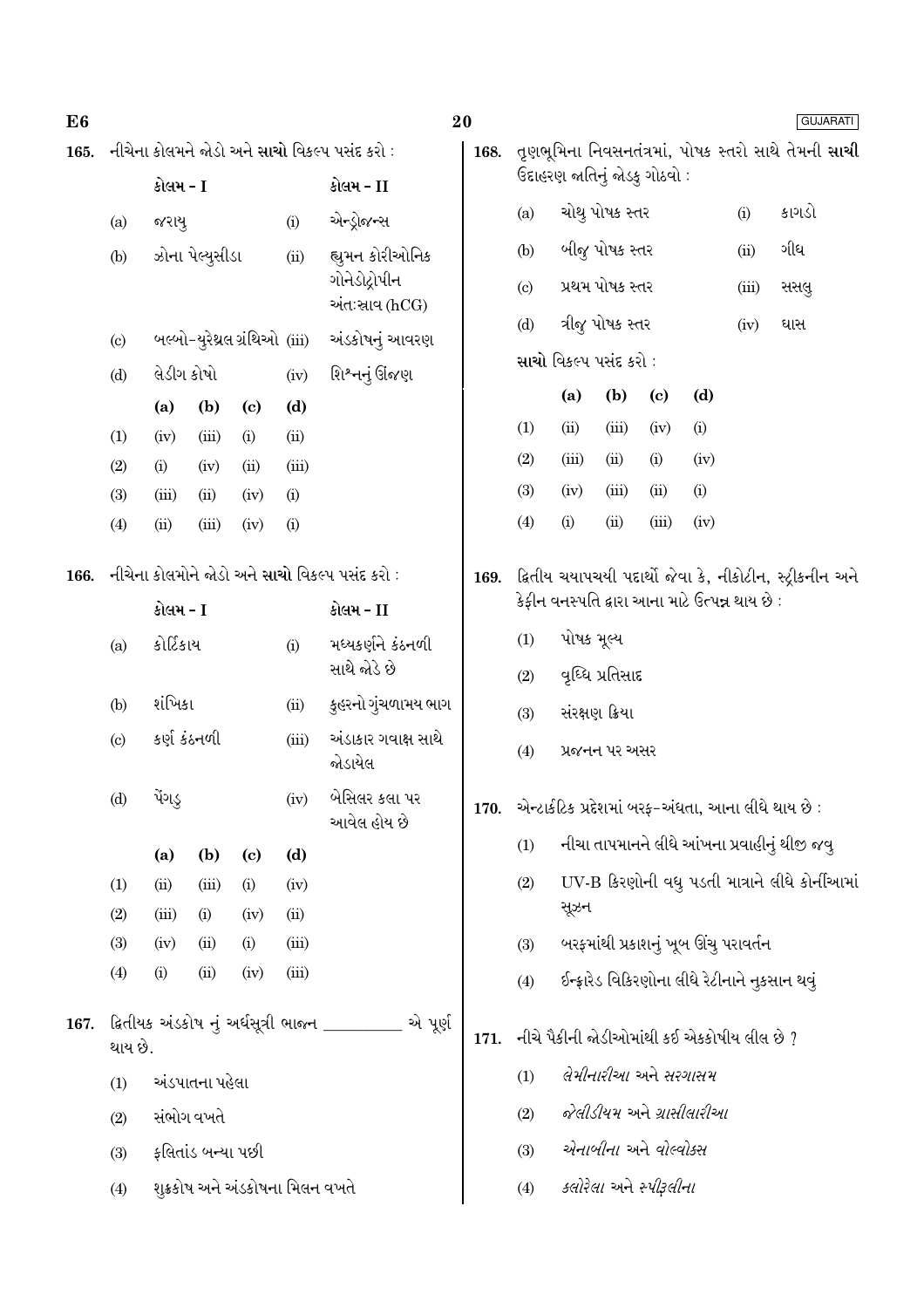| <b>GUJARATI</b>        |                                                                                             |                                                                   | 21             |                                                    |               |                                                                    |                                  |                            |                             | E <sub>6</sub> |                                             |  |
|------------------------|---------------------------------------------------------------------------------------------|-------------------------------------------------------------------|----------------|----------------------------------------------------|---------------|--------------------------------------------------------------------|----------------------------------|----------------------------|-----------------------------|----------------|---------------------------------------------|--|
| 172.                   |                                                                                             | નીચેના કોલમ જોડો અને <mark>સાચો</mark> વિકલ્પ પસંદ કરો :          | 177.           | સજીવ અને તેના બાયોટેકનોલોજીમાં થતા ઉપયોગને જોડો :  |               |                                                                    |                                  |                            |                             |                |                                             |  |
|                        |                                                                                             | કોલમ - I                                                          |                | કોલમ - II                                          |               | (a)                                                                |                                  | બેસીલસ                     |                             |                | પ્રતિક્રતિ વાહક                             |  |
|                        | (a)                                                                                         | ઈઓસિનોફિલ્સ                                                       | (i)            | રોગપ્રતિકારક પ્રતિચાર                              |               |                                                                    |                                  | થુરીએન્જેન્સિસ             |                             |                |                                             |  |
|                        | (b)                                                                                         | બેઝોફિલ્સ                                                         | (ii)           | ભક્ષકકોષ                                           |               | (b)                                                                | થર્મસ એકવેટીકસ                   |                            |                             | (ii)           | સૌ પ્રથમ rDNA                               |  |
|                        | (c)                                                                                         | તટસ્થકણ                                                           | (iii)          | વિનાશકારી ઉત્સેચક<br>હિસ્ટામાઈનેઝ મુક્ત કરે<br>છે. |               |                                                                    |                                  |                            |                             |                | અણુની બનાવટ                                 |  |
|                        | (d)                                                                                         | લિમ્ફોસાઈટ્સ<br>(લસિકાકણ)                                         | (iv)           | હિસ્ટામાઈન ધરાવતી<br>કણિકાઓ મુક્ત કરે છે.          |               | $\left( \mathrm{c}\right)$                                         | એગ્રોબેક્ટેરીયમ<br>ટચુમીફેસીઅન્સ |                            |                             | (iii)          | DNA પોલીમરેઝ                                |  |
|                        | (1)                                                                                         | (b)<br>(a)<br>$\left( \mathrm{c}\right)$<br>(iii)<br>(ii)<br>(iv) | (d)<br>(i)     |                                                    |               | (d)                                                                |                                  | સાલમોનેલા<br>ટાયફામ્યુરીયમ |                             | Cry પ્રોટીન્સ  |                                             |  |
|                        | (2)<br>(3)                                                                                  | (ii)<br>(iv)<br>(i)<br>(ii)<br>(i)<br>(iv)                        | (iii)<br>(iii) |                                                    |               |                                                                    |                                  | સાચો વિકલ્પ પસંદ કરો :     |                             |                |                                             |  |
|                        | (4)                                                                                         | (i)<br>(iii)<br>(ii)                                              | (iv)           |                                                    |               |                                                                    | (a)                              | (b)                        | $\left( \mathbf{c} \right)$ | (d)            |                                             |  |
| 173.                   |                                                                                             | રોબર્ટ મે અનુસાર, પૃથ્વીની જાતિ વિવિધતા આટલી છે :                 |                |                                                    |               | (1)                                                                | (ii)                             | (iv)                       | (iii)                       | (i)            |                                             |  |
|                        | (1)                                                                                         | $1.5$ મિલિયન                                                      |                |                                                    |               | (2)                                                                | (iv)                             | (iii)                      | (i)                         | (ii)           |                                             |  |
|                        | (2)                                                                                         | $20$ મિલિયન                                                       |                |                                                    |               | (3)                                                                | (iii)                            | (ii)                       | (iv)                        | (i)            |                                             |  |
|                        | (3)                                                                                         | $50$ મિલિયન                                                       |                |                                                    |               | (4)                                                                | (iii)                            | (iv)                       | (i)                         | (ii)           |                                             |  |
|                        | (4)                                                                                         | $7$ મિલિયન                                                        |                | 178.                                               |               | નીચે પૈકી કયો, વસતિનો ગુણ <b>નથી</b> ?                             |                                  |                            |                             |                |                                             |  |
| 174.                   | પેંગ્વીન અને ડોલ્ફીનના ફ્લિપર્સ _________ નું ઉદાહરણ છે.                                    |                                                                   |                |                                                    |               | (1)                                                                |                                  | જાતિ ગુણોત્તર              |                             |                |                                             |  |
| અનુકૂલિત પ્રસરણ<br>(1) |                                                                                             |                                                                   |                |                                                    | જન્મદર<br>(2) |                                                                    |                                  |                            |                             |                |                                             |  |
|                        | કેન્દ્રાભિસારી ઉદ્વિકાસ<br>(2)<br>ઔદ્યોગિક મેલાનિઝમ<br>(3)<br>પ્રાકૃતિક પસંદગી<br>(4)       |                                                                   |                |                                                    |               |                                                                    | મૃત્યુદર                         |                            |                             |                |                                             |  |
|                        |                                                                                             |                                                                   |                |                                                    |               | (3)<br>(4)                                                         | જાતિ આંતરક્રિયા                  |                            |                             |                |                                             |  |
| 175.                   |                                                                                             | વનસ્પતિના એ ભાગો, જે, બે પેઢીઓ-એકની અંદર બીજા, ધરાવે              |                |                                                    | 179.          | કેટલાક વિભાજન પામતા કોષો, કોષ ચક્રમાંથી નીકળી જઈ, દૈહિક,           |                                  |                            |                             |                |                                             |  |
|                        | છે :                                                                                        |                                                                   |                |                                                    |               | અપ્રવૃત્તિમય (અક્રીય) અવસ્થામાં આવે છે. આને, કવાઈસેન્ટ             |                                  |                            |                             |                |                                             |  |
|                        | (a)                                                                                         | પરાગશયમાં આવેલ પરાગરજ                                             |                |                                                    |               | અવસ્થા (G <sub>0</sub> ) કહેવાય છે. આ પ્રક્રિયા, આના અંતે થાય છે : |                                  |                            |                             |                |                                             |  |
|                        | (b)                                                                                         | બે નરજન્યુ ધરાવતુ, અંકુરિત પરાગરજ                                 |                |                                                    |               | (1)                                                                | M અવસ્થા                         |                            |                             |                |                                             |  |
|                        | $\left( \mathrm{c}\right)$                                                                  | ફળમાં રહેલ બીજ                                                    |                |                                                    |               | (2)                                                                | $G_1$ અવસ્થા                     |                            |                             |                |                                             |  |
|                        | (d)                                                                                         | બીજાંડ માં આવેલ ભ્રૂણ પૂટ                                         |                |                                                    |               | (3)                                                                | S અવસ્થા                         |                            |                             |                |                                             |  |
|                        | (1)                                                                                         | માત્ર $(a)$                                                       |                |                                                    |               |                                                                    | $G_2$ અવસ્થા                     |                            |                             |                |                                             |  |
|                        | (2)                                                                                         | $(a), (b)$ અને $(c)$                                              |                |                                                    | (4)           |                                                                    |                                  |                            |                             |                |                                             |  |
|                        | (3)                                                                                         | (c) અને (d)                                                       |                |                                                    | 180.          |                                                                    |                                  |                            |                             |                | દ્વિપાર્શ્વીય સમમિતિ અને અદેહકોષ્ઠી પ્રાણીઓ |  |
|                        | (4)                                                                                         | $(a)$ અને $(d)$                                                   |                |                                                    |               | ઉદાહરણ દ્વારા દર્શાવાય છે.                                         |                                  |                            |                             |                |                                             |  |
| 176.                   | નીચે પૈકીનુ ક્યું, પ્રવિષાણુઓ માટે સાચું છે ?<br>તેમનામાં પ્રોટીનયુક્ત આવરણવાળુ RNA હોય છે. |                                                                   |                |                                                    |               | (1)                                                                | કંકતધરા                          |                            |                             |                |                                             |  |
|                        | (1)                                                                                         |                                                                   |                |                                                    |               | (2)                                                                | પૃથૃકૃમિ                         |                            |                             |                |                                             |  |
|                        | (2)                                                                                         | છે.                                                               |                | તેમનામાં પ્રોટીનયુક્ત આવરણ વગરના મુક્ત RNA હોય     |               | (3)                                                                | સૂત્રકૃમિ                        |                            |                             |                |                                             |  |
|                        | (3)                                                                                         | તેમનામાં પ્રોટીનયુક્ત આવરણવાળુ DNA હોય છે.                        |                |                                                    |               | (4)                                                                | નુપુરક                           |                            |                             |                |                                             |  |
|                        | (4)                                                                                         |                                                                   |                | તેમનામાં પ્રોટીનમય આવરણ વગરના મુક્ત DNA હોય        |               |                                                                    |                                  |                            |                             |                |                                             |  |
|                        |                                                                                             | છે.                                                               |                |                                                    |               |                                                                    |                                  |                            | $-$ 0 $0$ o -               |                |                                             |  |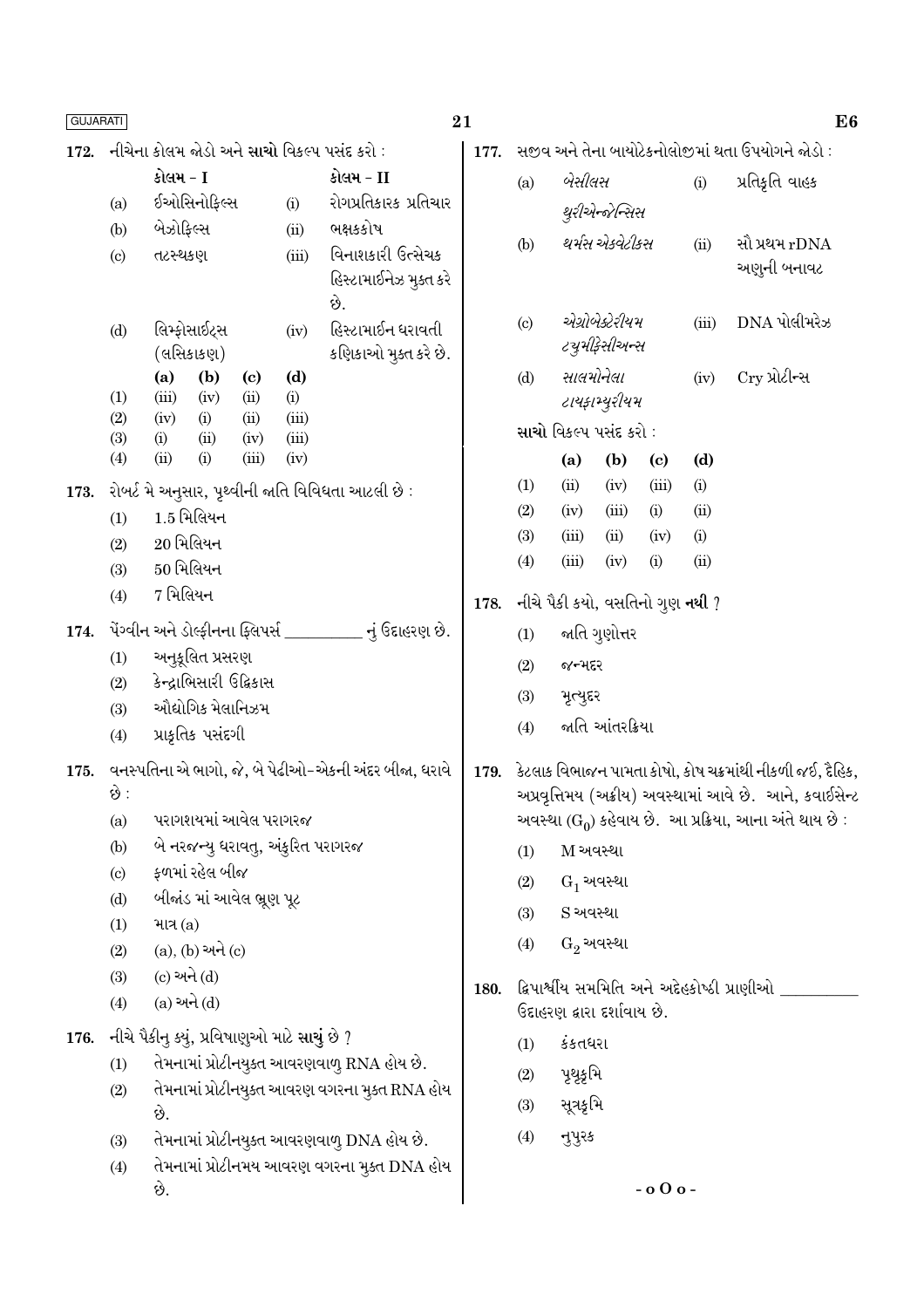# Space For Rough Work / રફ કાર્યનું સ્થાન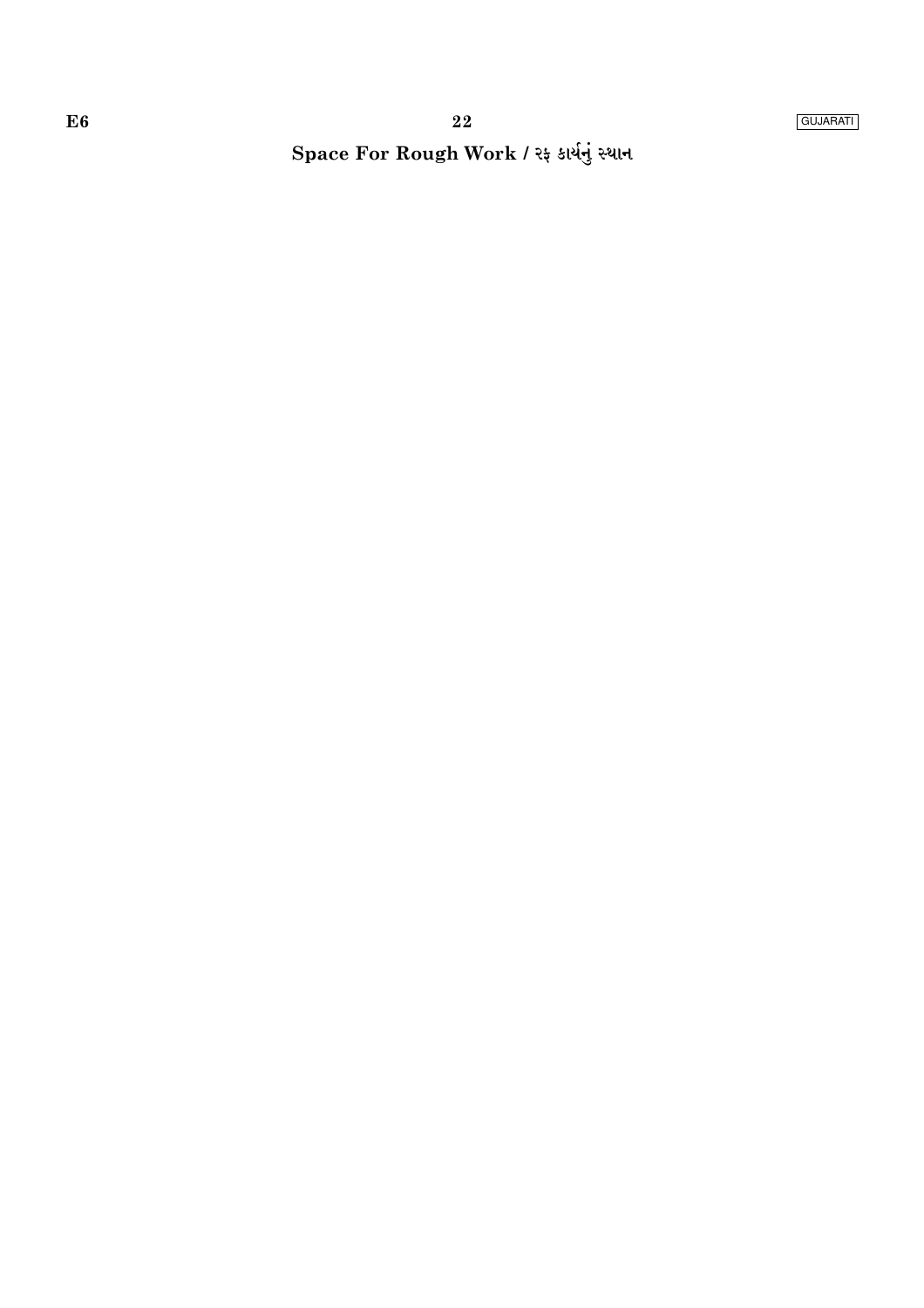Space For Rough Work / રફ કાર્યનું સ્થાન